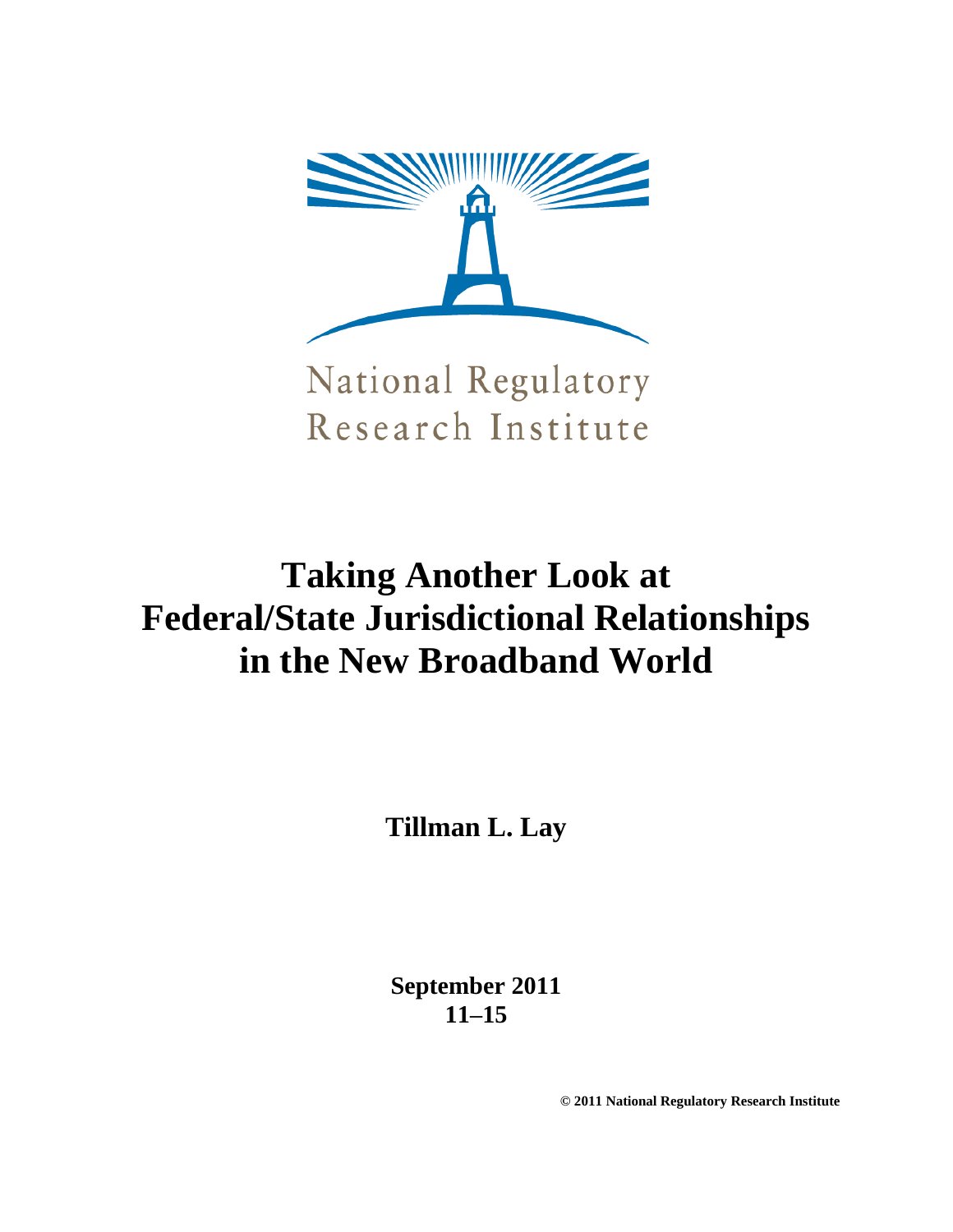# **Online Access**

This paper can be found online at

[http://www.nrri.org/pubs/telecommunications/NRRI\\_Broadband\\_Relations\\_Sept11-15.pdf](http://www.nrri.org/pubs/telecommunications/NRRI_Broadband_Relations_Sept11-15.pdf)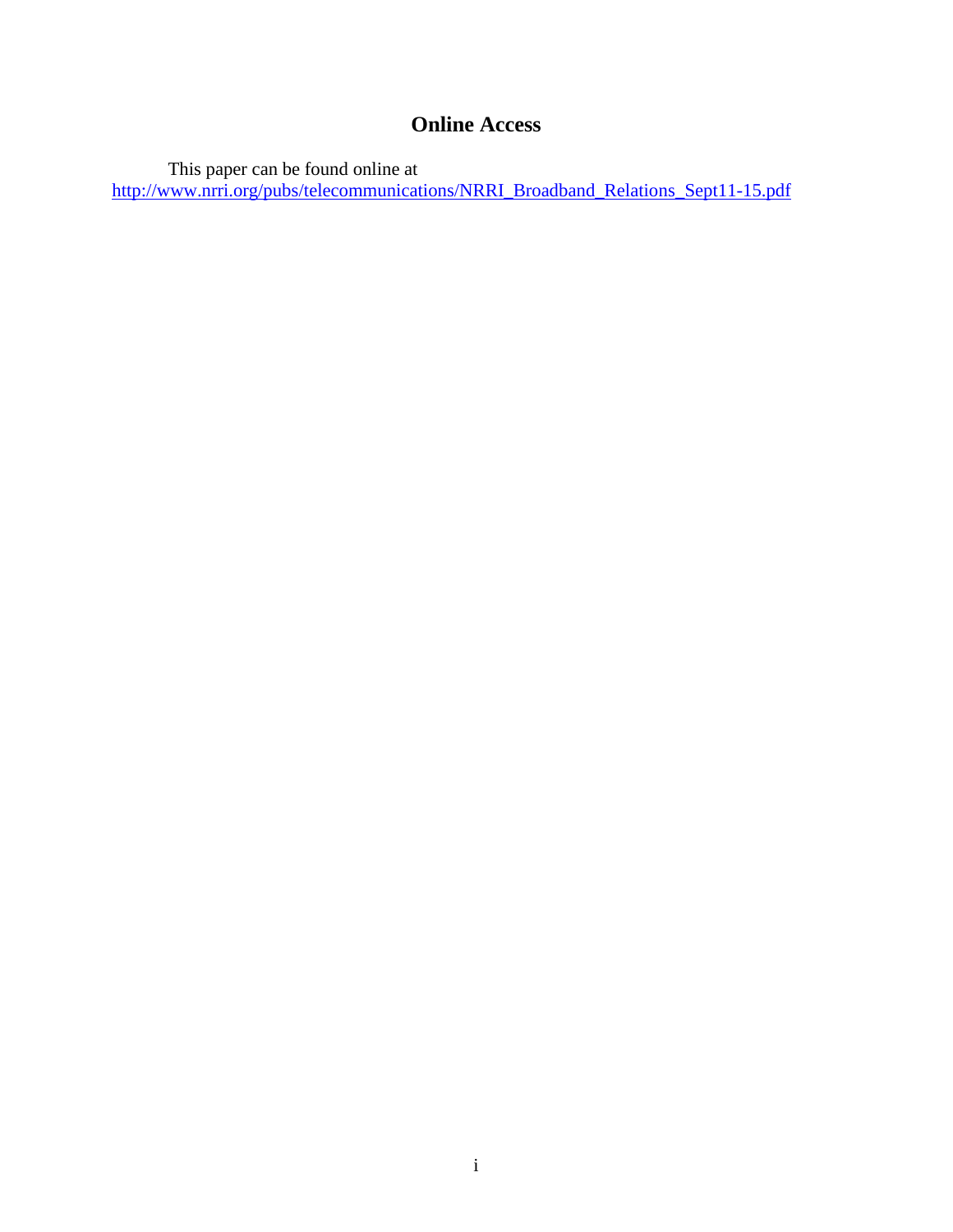# **Table of Contents**

| A.        |    |    |                                                                |  |  |  |
|-----------|----|----|----------------------------------------------------------------|--|--|--|
|           | 1. |    |                                                                |  |  |  |
|           | 2. |    |                                                                |  |  |  |
|           | 3. |    |                                                                |  |  |  |
| <b>B.</b> |    |    |                                                                |  |  |  |
|           | 1. |    |                                                                |  |  |  |
|           |    | a. |                                                                |  |  |  |
|           |    | b. |                                                                |  |  |  |
|           | 2. |    |                                                                |  |  |  |
|           |    | a. |                                                                |  |  |  |
|           |    | b. | Obligation to serve all comers on a nondiscriminatory basis 11 |  |  |  |
|           |    | c. |                                                                |  |  |  |
|           |    | d. |                                                                |  |  |  |
|           |    | e. |                                                                |  |  |  |
|           |    | f. |                                                                |  |  |  |
|           |    | g. |                                                                |  |  |  |

[broadband...............................................................................................................18](#page-21-1)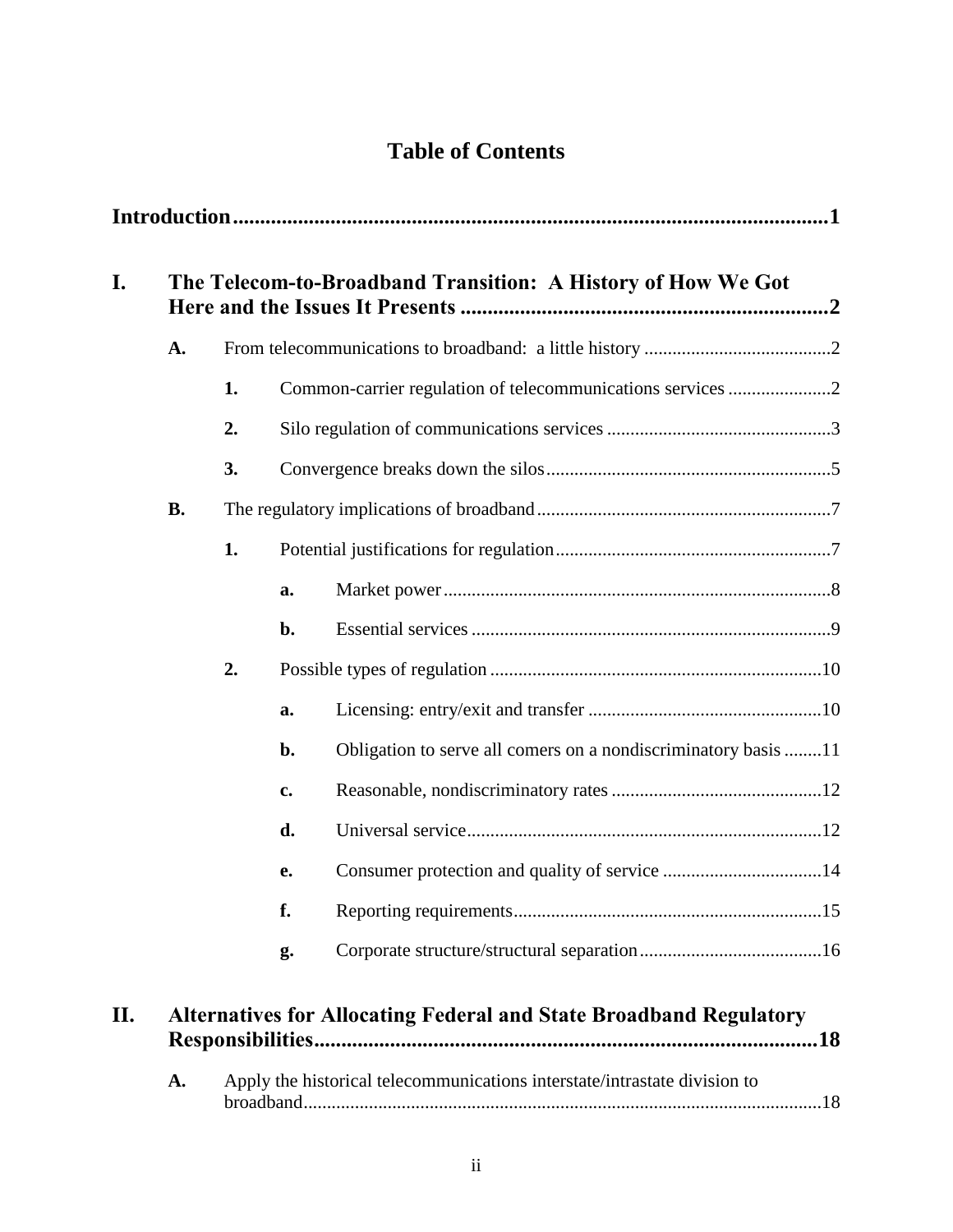| В.             | Apply the Pole Attachment Act's "reverse preemption" model to broadband23 |  |
|----------------|---------------------------------------------------------------------------|--|
| $\mathbf{C}$ . |                                                                           |  |
| D.             |                                                                           |  |
| Е.             |                                                                           |  |
| F.             |                                                                           |  |
| G.             |                                                                           |  |
|                |                                                                           |  |

| Ш. | An Assessment of Broadband Regulatory Models and Regulatory |  |
|----|-------------------------------------------------------------|--|
|    |                                                             |  |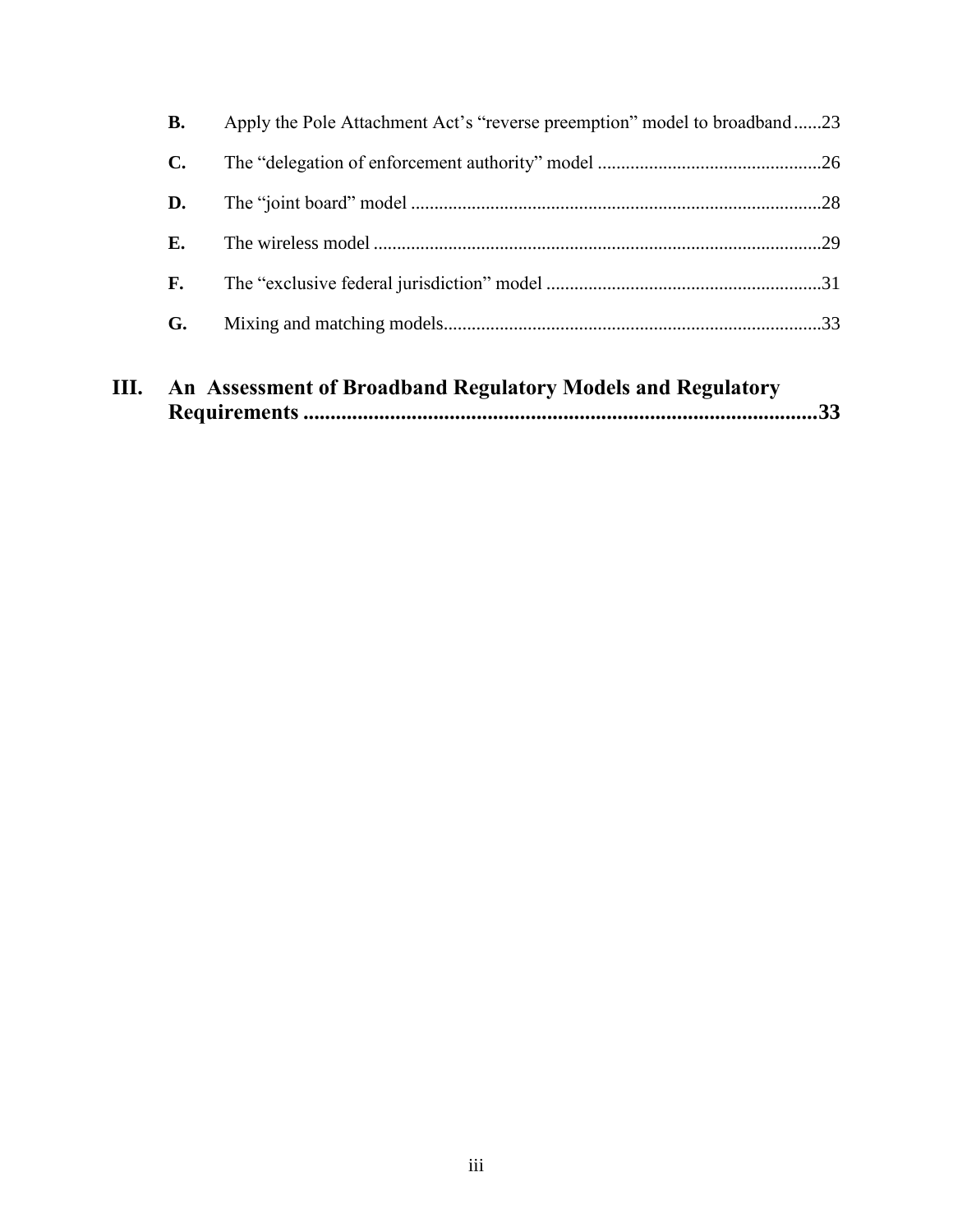# **Introduction**

<span id="page-4-0"></span>The advent and rapid growth of the Internet, followed by the advent and growth of broadband capability to deliver more content-rich information, has been a disruptive force in the telecommunications industry and for telecommunications regulation. Federal and state regulators have been wrestling with this problem for some time, and with good reason: The transformation from a telecommunications world to a broadband world has not only defied the historical boundary between federal and state telecommunications regulation; it also has obscured the historical boundaries between telecommunications services on the one hand and other types of electronic communications services (information services, video and radio broadcasting, and cable television services delivered by wire and radio) on the other.

In this paper, "telecommunications" means the federal Communications Act definition— ―the transmission, between or among points specified by the user, of information of the user's choosing, without change in the form or content of the information as sent and received." 47 U.S.C.  $\S$  153(43). In other words, "telecommunications" is pure information transport—whether voice, data, or video—as directed by the user. Although not codified in the federal Act until 1996, this concept long predates that Act, both by Federal Communications Commission ("FCC") rule and by FCC and state public utilities commission ("PUC") practice.<sup>1</sup>

―Broadband‖ in this paper means the transport of information—whether voice, video, or data—over the public Internet and/or other Internet-protocol networks to and from locations of the user's choosing at speeds in excess of 4 Mbps downstream and 1 Mbps upstream. This data-speed benchmark is somewhat arbitrary and not that critical to the analysis.<sup>2</sup> The main purpose of this "broadband" definition is to distinguish broadband from (1) dial-up, and (2) other proprietary content and application offerings that broadband providers often integrate with broadband's information-transport function. *See* Part I(A)(3) below.

The purpose of this paper is to provide state and federal regulators and policymakers with alternatives, and an assessment of those alternatives, for arranging the federal–state jurisdictional relationship as we transition from telecommunications to broadband.

<sup>1</sup> See Part I(A)(3) below.

 $\overline{a}$ 

<sup>2</sup> The 4Mbps/1Mbps speed benchmark is used in the FCC's National Broadband Plan. FCC, *Connecting America: The National Broadband Plan* (Mar. 2010) ("National Broadband Plan" or "*NBP*"), *available at* http://www.broadband.gov. Several other speed benchmarks have been used. *See, e.g.*, 2006 *OECD Broadband Statistics to December 2006* (defining broadband as 256 kbit/s in one direction), *available at* 

http://www.oecd.org/document/7/0,3746,en\_2649\_34225\_38446855\_1\_1\_1\_1,00.html; ITU-T Recommendation I.113 (defining broadband as a transmission capacity that is faster than primary rate ISDN, at 1.5 to 2 Mbit/s), *available at* http://eu.sabotage.org//www/ITU/I/0113e.pdf; FCC, *Guide: Getting Broadband* (noting "Broadband speeds vary significantly depending on the particular type and level of service ordered and may range from as low as 200 kilobits per second (kbps), or 200,000 bits per second, to six megabits per second (Mbps), or 6,000,000 bits per second"), *available at* http://www.fcc.gov/guides/getting-broadband.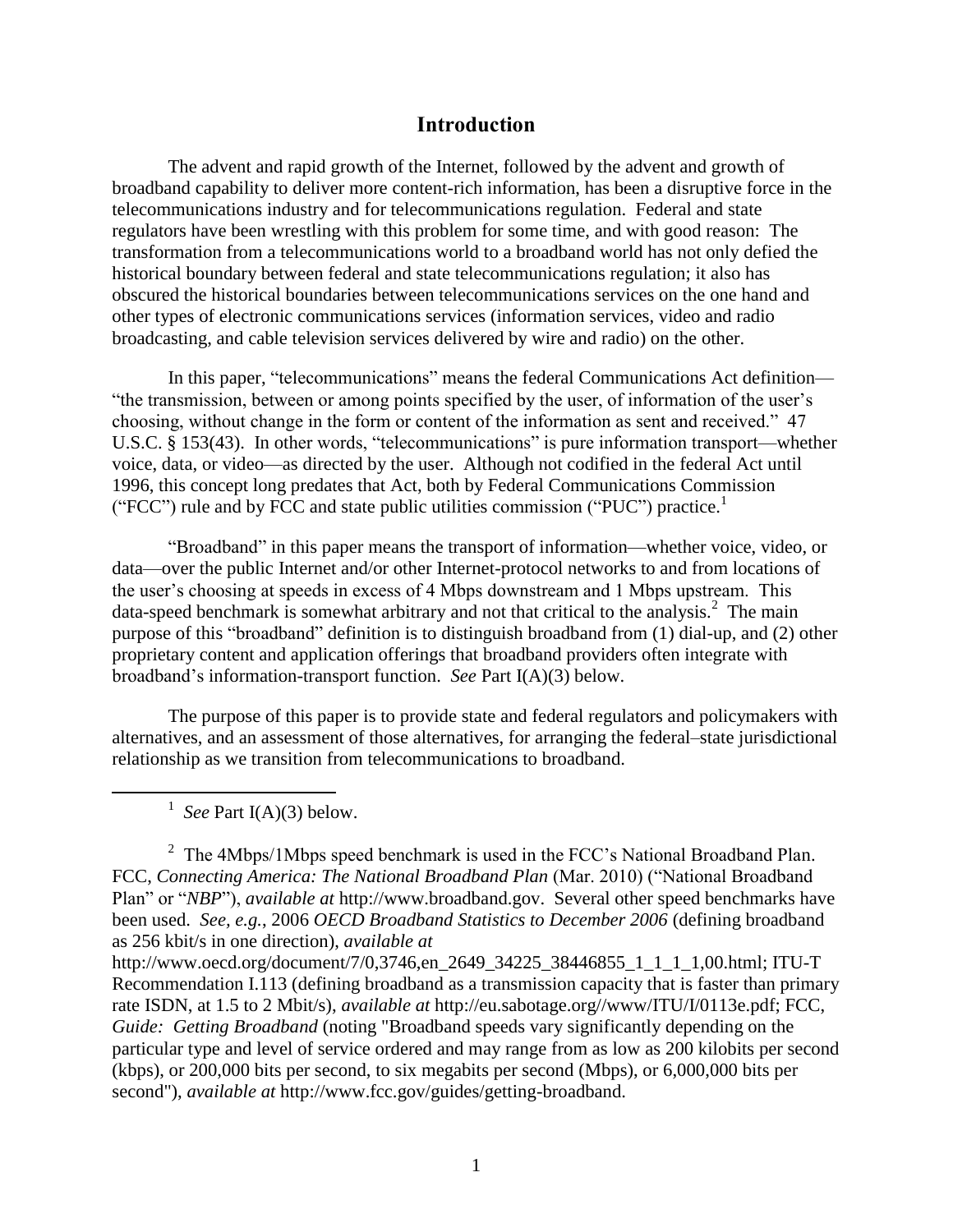**Part [I](#page-5-0)** furnishes an overview of federal and state telecommunications regulation, its relation to the regulation of other communications services, and how the advent of broadband has altered the assumptions on which that historical regulation was built. It then explains the rationales for some form of continuing regulatory oversight of broadband.

**Part [II](#page-21-0)** offers several alternative approaches to the allocation of federal and state regulatory oversight of broadband and assesses the potential benefits and shortcomings of each. The purpose of this exercise is not to recommend one alternative over the others, but to furnish federal and state regulators and policymakers with a means to evaluate in as objective a manner as possible the considerations and options for addressing and fashioning the appropriate regulatory framework for the broadband world.

**Part [III](#page-36-1)** concludes with some additional observations that federal and state regulators and policymakers may find useful in carrying out this task.

# <span id="page-5-0"></span>**I. The Telecom-to-Broadband Transition: A History of How We Got Here and the Issues It Presents**

# **A. From telecommunications to broadband: a little history**

<span id="page-5-1"></span>The long and convoluted history of telecommunications regulation, both federal and state, is beyond the scope of this paper.<sup>3</sup> To set the stage for analyzing broadband regulatory alternatives, however, an overview of the legal and technological context out of which broadband arises is necessary. The key points are  $(1)$  how "telecommunications service," as defined above, has been regulated; (2) how telecommunications regulation has differed, both substantively and jurisdictionally, from the regulation of other electronic communications services; and (3) how the convergence of communications technology, brought on primarily (but not exclusively) by the Internet and Internet-protocol transmission, has blurred the boundaries between telecommunications regulation and the regulation of other kinds of electronic communications services.

# **1. Common-carrier regulation of telecommunications services**

<span id="page-5-2"></span>The regulation of the provision of telecommunications service—that is, pure transport of the customer's message, without change in form or content, to the customer's desired recipient(s)—dates almost from the beginning of the service (first, telegraph service, later followed by telephone service). In the late nineteenth century and with increasing momentum in the early twentieth century, state commissions began to regulate telegraph and telephone

 $\overline{a}$ 

<sup>3</sup> For a good overview, *see* William J. Byrnes, *Telecommunications Regulation: Something Old and Something New ("Telecommunications Regulation"), in The* Communications Act: A Legislative History of the Major Amendments, 1934-1996, at 31-72 (Max D. Paglin et al., eds., 1999).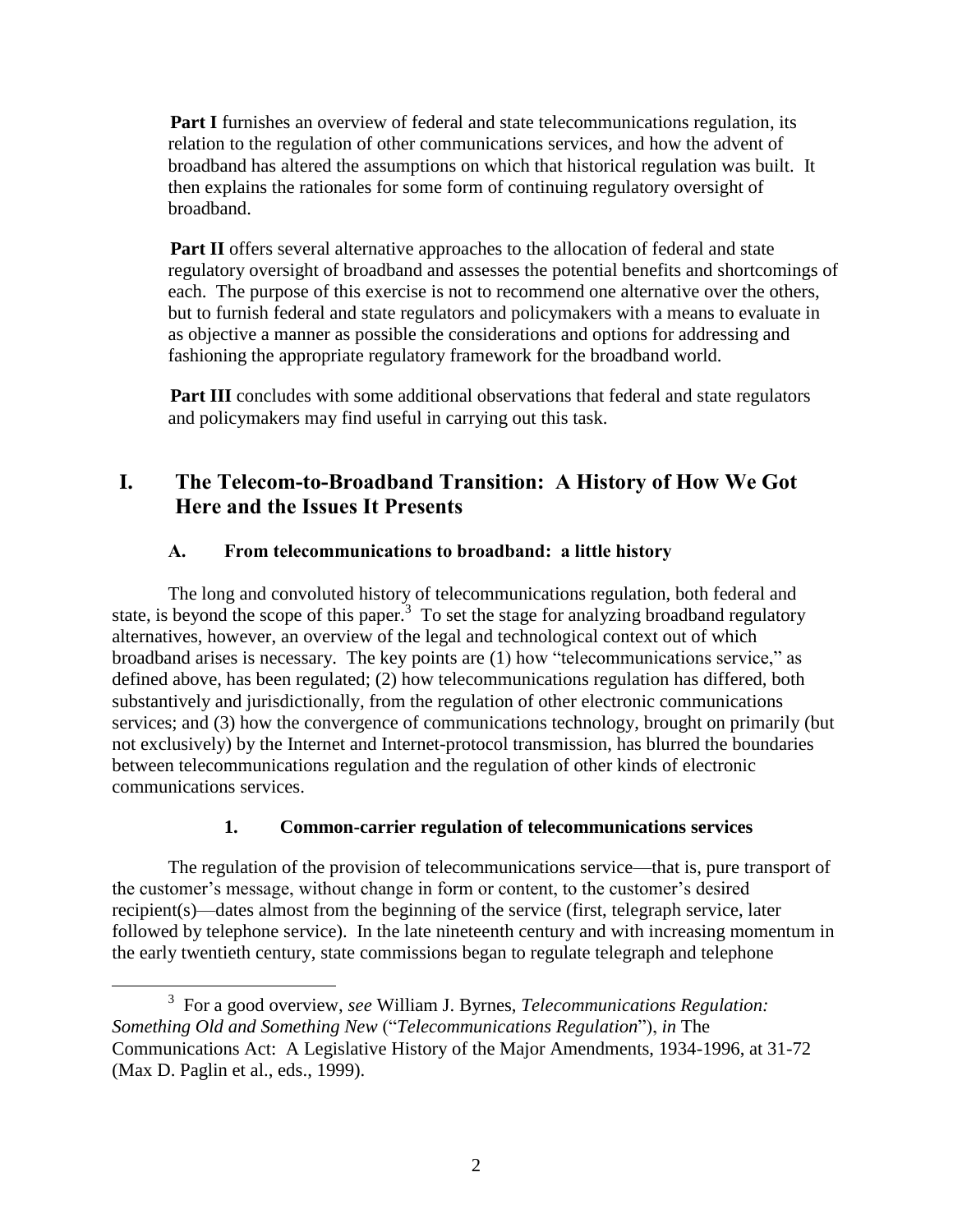service.<sup>4</sup> As those services became more interstate, the federal government stepped in, subjecting interstate telegraph and telephone service first to Interstate Commerce Commission (―ICC‖) regulation in 1910 and then to the newly created FCC regulation in the Communications Act of  $1934<sup>5</sup>$ 

At both the federal and state levels, telecommunications service was subject to commoncarrier regulation. Indeed, the common-carrier obligations of telecommunications service providers were grafted directly from the preexisting common-carrier regulatory obligations of railroads.<sup>6</sup> Those common-carrier obligations were to charge reasonable rates; to serve without discrimination; to exercise care, skill and honesty; and (later) to fulfill "an affirmative duty to render service demanded by any member of the public.<sup>"7</sup> These obligations largely remain as legal duties of telecommunications service providers today, although many of the more formal procedures of fulfilling those obligations—primarily tariffing—have been streamlined or eliminated. *See* Part I(B)(3) and note 43 below.

#### **2. Silo regulation of communications services**

<span id="page-6-0"></span>Also beginning in the late nineteenth century and accelerating in the twentieth century, technology made possible many electronic communications services other than landline telegraph and telephone. Chief among these were wireless radio services—radio telecommunications services, later radio broadcasting, still later television broadcasting, and eventually satellite services.

The burgeoning growth of wireless (along with the increased chaos of unregulated radio transmissions and the resulting radio interference), as well as the ICC's inability to handle effectively the telegraph/telephone regulation originally assigned to it, led to the Communications Act of 1934 and the creation of the FCC. The Communications Act created regulatory "silos" under which different classes of communications services were subject to fundamentally different types of regulatory obligations and federal/state jurisdictional relationships.

5 *Telecommunications Regulation*, *supra*, at 31-35; Barbara A. Cherry, *Maintaining Critical Rules to Enable Sustainable Communications Infrastructures*, 24 Ga. St. U. L. Rev. 947, 959 (2008).

6 *See Telecommunications Regulation*, *supra*, at 31-35; *Essentiality of Access*, *supra,* at 257 n. 36.

7 *Id.* at 257.

 $\overline{a}$ 

<sup>4</sup> *See* Barbara A. Cherry, *Utilizing "Essentiality of Access" Analyses to Mitigate Risky, Costly and Untimely Government Interventions in Converging Telecommunications Technologies and Markets*, 11 CommLaw Conspectus 251, 257 & n. 36 (2003) ("Essentiality of *Access*‖); William K. Jones, *Origins of the Certificate of Public Convenience and Necessity: Developments in the States*, 79 Colum. L. Rev*.* 426 (1979).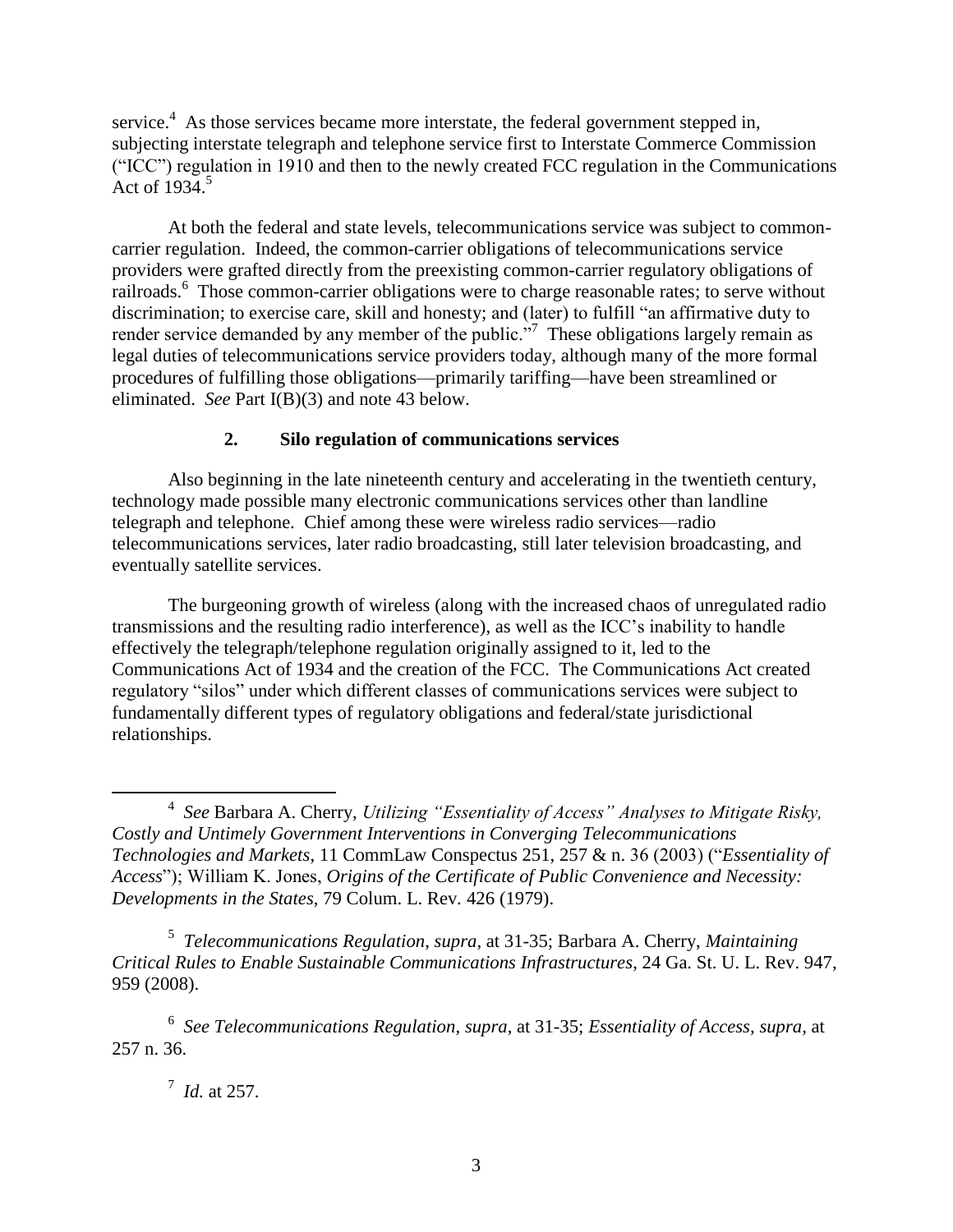One regulatory silo is found in Title II of the Communications Act, entitled "Common Carriers."<sup>8</sup> Title II governs telecommunications services and continues the practice of subjecting telecommunications service providers to common-carrier regulation, with the FCC regulating interstate telecommunications services and state PUCs regulating intrastate telecommunications services.<sup>9</sup>

Radio, or wireless, services are subject to Title III of the Act, entitled "Special Provisions" Relating to Radio."<sup>10</sup> Unlike Title II common-carrier services, Title III wireless services are not subject to a sharp interstate/intrastate divide. The radio frequency emissions involved with wireless service are not susceptible to specific geographic confinement. In addition, radio spectrum was viewed as an asset critical to national security, requiring exclusive federal oversight and control. For these reasons, the Act provides that the federal government shall maintain control of "all the channels of radio transmission,"<sup>11</sup> which Title III accomplishes through an FCC licensing process. As a result, with a few exceptions (*see* Part II(E) below), most wireless services are regulated exclusively by the FCC and are not subject to state PUC regulation (but they are subject to generally applicable state laws).<sup>12</sup>

Other than wireless telecommunications services, <sup>13</sup> Title III radio services are subject to a radically different regulatory regime than Title II services. Most Title III wireless services primarily broadcasting but also private business radio services, among others—are not subject to any common-carrier obligations at all. In fact, the "broadcasting" regulatory model is the opposite of the common-carrier model: In the broadcasting model, the owner of the transmission facilities also controls the content delivered over its facilities, merging the "content" and "conduit" aspects of communications that the common-carrier model separates.<sup>14</sup> Under the "broadcasting" model, this merger of conduit and content has also given rise to the

8 47 U.S.C. §§ 201 *et seq.*

 $9$  47 U.S.C. § 152(b).

 $\overline{a}$ 

<sup>10</sup> 47 U.S.C. §§ 301 *et seq.*

<sup>11</sup> *See* 47 U.S.C. § 301.

<sup>12</sup> *See* Tillman L. Lay, *Some Thoughts on Our System of Federalism in a World of Convergence*, 2000 L. Rev. M.S.U.–D.C.L. 223, 224 ("Federalism and Convergence").

 $13$  Wireless telecommunications service providers are subject to both Title II and Title III regulation. *See, e.g., Orloff v. FCC*, 352 F.3d 415 (D.C. Cir. 2003).

 $14$  47 U.S.C. § 326 (FCC has no authority to censor or interfere with broadcaster's "free speech by means of radio communication"). *See also Federalism and Convergence*, *supra*, at 224.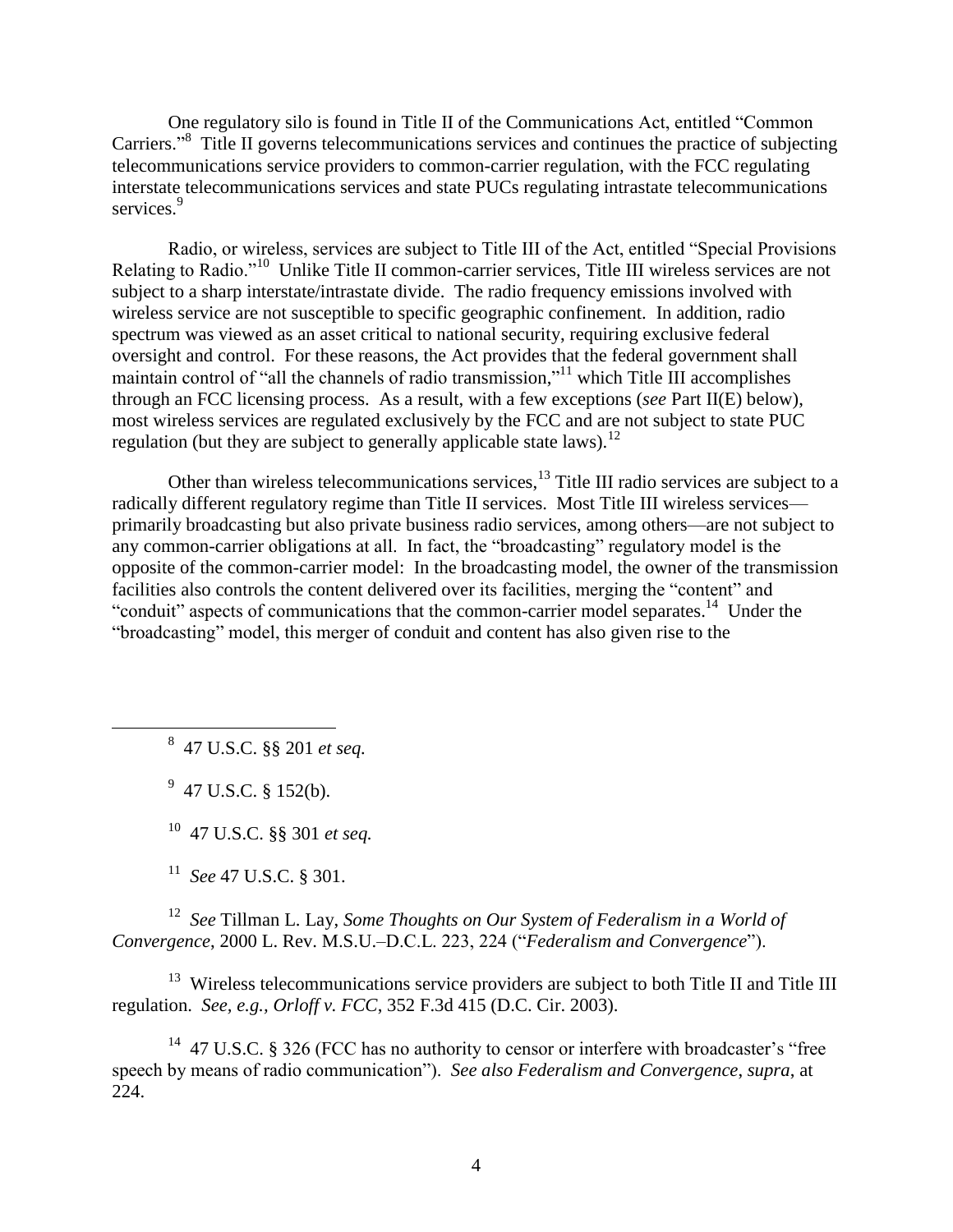communications facilities owner's becoming a "speaker" with a degree of First Amendment protection.<sup>15</sup>

Congress added a third "silo" in 1984, Title VI of the Act, for cable television service.<sup>16</sup> The "cable service" regulation model is a sort of hybrid between the broadcast model and the common-carrier model, but it tilts heavily toward the broadcasting model. Title VI gives cable operators editorial control over most of their systems' channel capacity, subject to a few channel capacity set-aside obligations for local access, commercial leased access, and local broadcast carriage obligations.<sup>17</sup> But unlike broadcasting and other radio services and more like telecommunications services, the Act preserves discrete federal and state roles for cable regulation. Cable service and cable systems are subject to state or local franchising regulation, with the FCC given oversight and regulation in some areas.<sup>18</sup>

The original Communications Act also has a fourth "silo" of sorts. Because Title I gives the FCC jurisdiction over all "interstate and foreign commerce in communication by wire or radio,"<sup>19</sup> courts have held that the FCC also has Title I, or "ancillary," jurisdiction over all interstate or foreign communications services that do not fall within one of the Act's other service-specific silos.<sup>20</sup> Unlike the Act's service-specific silos, however, Title I only establishes the FCC's general authority and does not set forth any specific regulatory structure or requirements. While the courts have limited the scope of the FCC's Title I "ancillary" jurisdiction, $^{21}$  the FCC has increasingly relied on it over the years to cope with communications technology convergence, as we shall now see.

## **3. Convergence breaks down the silos**

<span id="page-8-0"></span>The seeds of today's debate about how to categorize and regulate broadband began in the late 1970s and 1980s, long before the Internet. Computer and data processing (then largely performed by distributed mainframes) were growing, and many businesses and other large institutions began to develop their own private networks to interconnect their geographically

<sup>16</sup> 47 U.S.C. §§ 521 *et seq.*

 $\overline{a}$ 

<sup>17</sup> *Federalism and Convergence*, *supra*, at 226 (citing 47 U.S.C. §§ 531-532 & 534-35, and *City of Los Angeles v. Preferred Commc"ns, Inc.*, 476 U.S. 488 (1986)).

<sup>18</sup> *See* 47 U.S.C. §§ 541 *et seq*.

<sup>19</sup> 47 U.S.C. § 151.

<sup>20</sup> *See, e.g., United States v. Sw. Cable Co.,* 392 U.S. 157 (1968); *United States v. Midwest Video Corp.,* 406 U.S. 649 (1972); *FCC v. Midwest Video Corp.,* 440 U.S. 689 (1979).

<sup>21</sup> *See Comcast Corp. v. FCC*, 600 F.3d 642 (D.C. Cir. 2010).

<sup>15</sup> *See, e.g., Fox Television Stations, Inc. v. FCC*, 613 F.3d 317 (2d Cir. 2010), *cert. granted*, 79 U.S.W.L. 3629 (U.S. June 27, 2001) (No. 10-1293).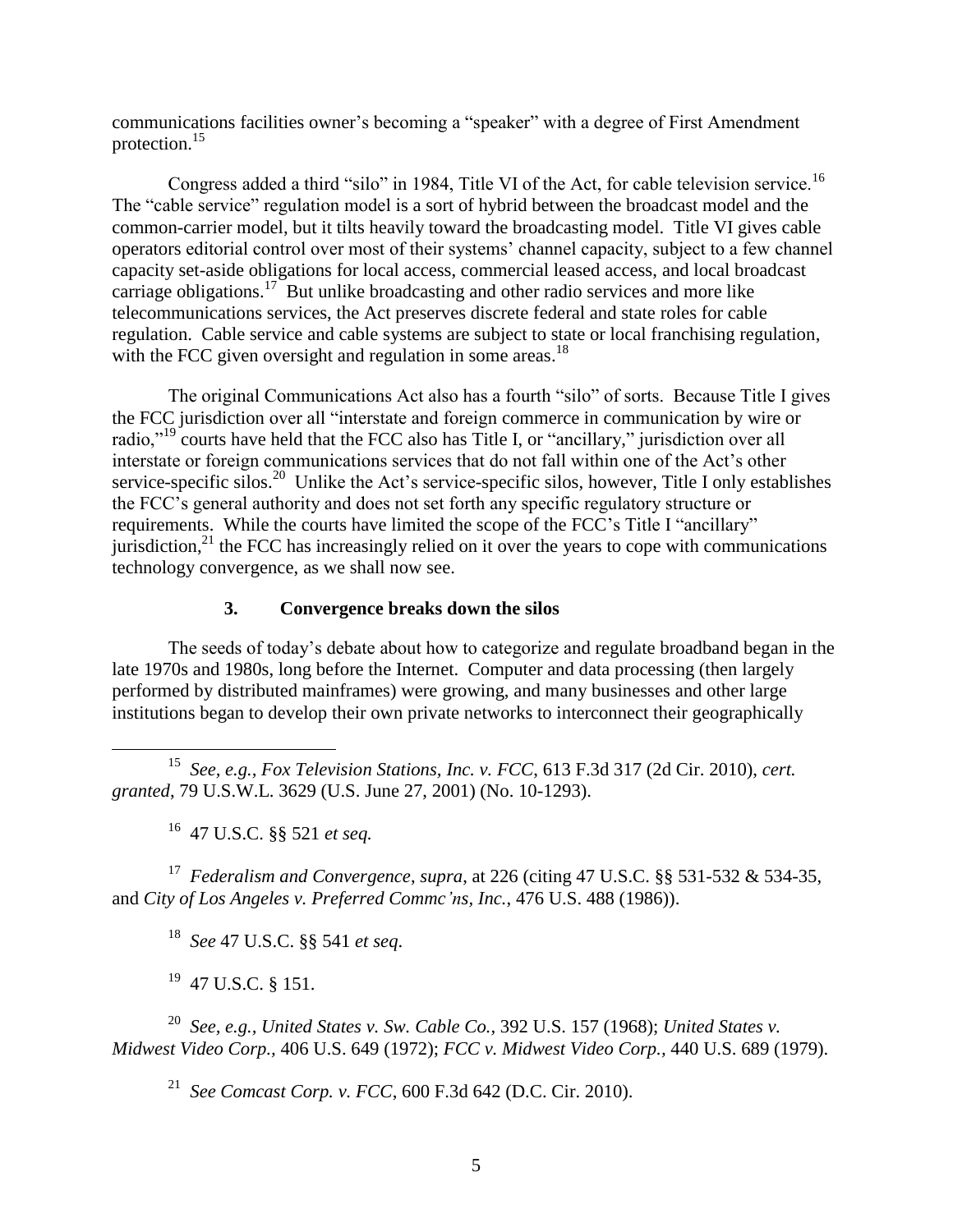dispersed data-processing computers. At the same time, computer technology could be applied to telephone network switching. With computer telephone network switches replacing electro-mechanical switches, telephone network switches could perform other functions, such as information storage and content change or generation, beyond merely switching telephonecircuit traffic. This provided a technological entrée for traditional telephone companies to provide integrated communications services beyond pure information transport.

This technological convergence between telecommunications and data processing led to the FCC's *Computer Inquiries*, which drew a line between, on the one hand, what the Telecommunications Act of 1996 subsequently defined as a "telecommunications service" (which was pure information transport), and on the other hand, "information service" (which was transport integrated with information storage, content manipulation, or content generation). $^{22}$ ―Telecommunications services‖ remained subject to Title II common-carrier regulation (and state PUC regulation for intrastate services), while "information services" were subject to the FCC's Title I "ancillary" jurisdiction, which the FCC used to determine that information services were "inherently interstate," and thus largely preemptively immune from state PUC regulation.<sup>23</sup>

Since it was established nearly thirty years ago, the telecommunications/information service boundary has increasingly become far more of a policy-based than a technologically based boundary. Confined by a silo-based Communications Act, the FCC used the "information" service" categorization as a means of deregulating what it perceived as new or competitively provided services by taking them out of the Title II common-carrier silo. In some cases, the results would seem strange to an outsider. The FCC, for instance, has long characterized e-mail as an "information service," even though, from a non-techie end user's perspective, e-mail resembles nothing so much as a new and much-improved form of telegraph service, the quintessential telecommunications service.

It was against this background that the FCC faced the issue of how to treat the Internet and broadband services. Again desiring to keep these newly emerging services out of what it viewed as an over-regulatory Title II silo, the FCC, after some back-and-forth, ultimately classified broadband services as "Title I information services."<sup>24</sup> Although in 2010 the FCC

<sup>23</sup> *See Computer II, supra*.

 $\overline{a}$ 

 $24$  The FCC first classified cable operator-provided broadband as an information service. *Internet Order Cable Modem Declaratory Ruling*, 17 FCC Rcd 4798 (2002), *petition granted, Brand X Internet Services v. FCC*, 345 F.3d 1120 (9th Cir. 2003), *rev"d*, *NCTA v. Brand X*  (Footnote continued ...)

<sup>&</sup>lt;sup>22</sup> The FCC originally defined these as "basic" and "enhanced" services, respectively. *See Amendment of Section 64.702 of the Commission"s Rules and Regulations (Second Computer Inquiry)*, Final Decision, 77 FCC 2d 384 (1980), *modified*, 84 FCC 2d 50 (1980), *on reconsideration*, 88 FCC 2d 512 (1981) ("Computer II"), pet. for rev. denied, CTIA v. FCC, 693 F.2d 198 (D.C. Cir. 1982), *cert. denied*, 461 U.S. 938 (1983). *See generally*, Lee L. Selwyn & Helen E. Golding, *Revisiting the Regulatory Status of Broadband Internet Access: A Policy Framework for Net Neutrality and an Open Competitive Internet*, 63 Fed. Com. L.J*.* 91, 94-95 & n. 8 (2010) ("Broadband Internet Access").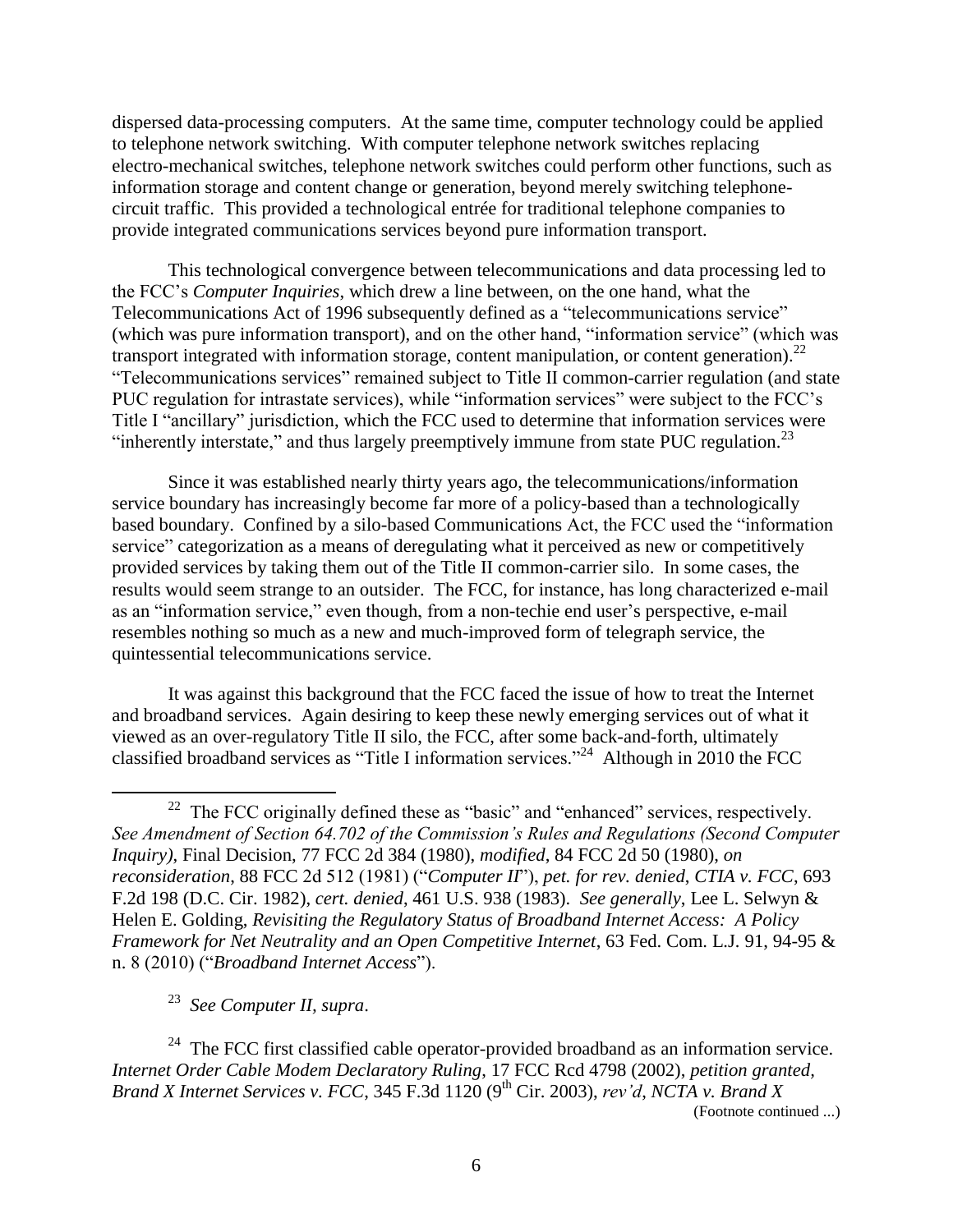considered reclassifying broadband transmission as a Title II telecommunications service,  $^{25}$  it ultimately declined to do so, instead attempting to impose a "light-touch" form of commoncarrier regulation on broadband via its Title I ancillary jurisdiction.<sup>26</sup>

The result has been considerable uncertainty about whether, and if so how, broadband may be regulated at the federal and state levels. Because broadband is rapidly displacing telecommunications as the means through which everyone electronically communicates with one another, this uncertainty presents a formidable telecommunications policy problem for state PUCs, the FCC, and our nation.

The technological and service convergence that broadband embodies also means that broadband will displace, to an as-yet-unknown degree, historically non-telecommunications services in which content and transmission are merged, such as broadcasting, cablecasting, and other content-generating services that have traditionally been regulated under the completely different, and more First Amendment-oriented, broadcast- or cable-regulation model. To avoid further complicating an already-complicated topic, I will deal here only with regulation of the "telecommunications substitute" aspect of broadband, leaving for another day the equally important topic of whether, and if so how, the telecommunications and non-telecommunications aspects of broadband can and should be separated.

# <span id="page-10-0"></span>**B. The regulatory implications of broadband**

# **1. Potential justifications for regulation**

<span id="page-10-1"></span>Broadband is already rapidly displacing—and is ultimately likely to replace completely telecommunications service as the means by which individuals, businesses, governments, and other organizations electronically communicate with one another and with the public generally. As we have seen,  $27$  pure electronic information transport of this nature has, almost from the outset of its significant commercial availability, been subject to regulatory oversight specifically, the provider's common-carrier, or common-carrier-like, obligation to offer

 $\overline{a}$ (...footnote continued)

<sup>25</sup> *See Framework for Broadband Internet Services*, Notice of Inquiry, 25 FCC Rcd 7866 (2010).

<sup>26</sup> *Preserving the Open Internet Broadband Industry Practices,* Report and Order, 25 FCC Rcd 17905 (2010) ("Open Internet Order").

<sup>27</sup> *See* Part I(A)(1) above.

*Internet Services*, 545 U.S. 967 (2005). It then reclassified landline telephone company-provided broadband as from a telecommunications service to an information service, *Appropriate Framework for Broadband Access to the Internet over Wireline Facilities*, Report and Order, 20 FCC Rcd 14853 (2005), and thereafter did likewise with respect to wireless broadband service, *Appropriate Regulatory Treatment for Broadband Access to the Internet Over Wireless Networks*, Declaratory Ruling, 22 FCC Rcd 5901 (2007).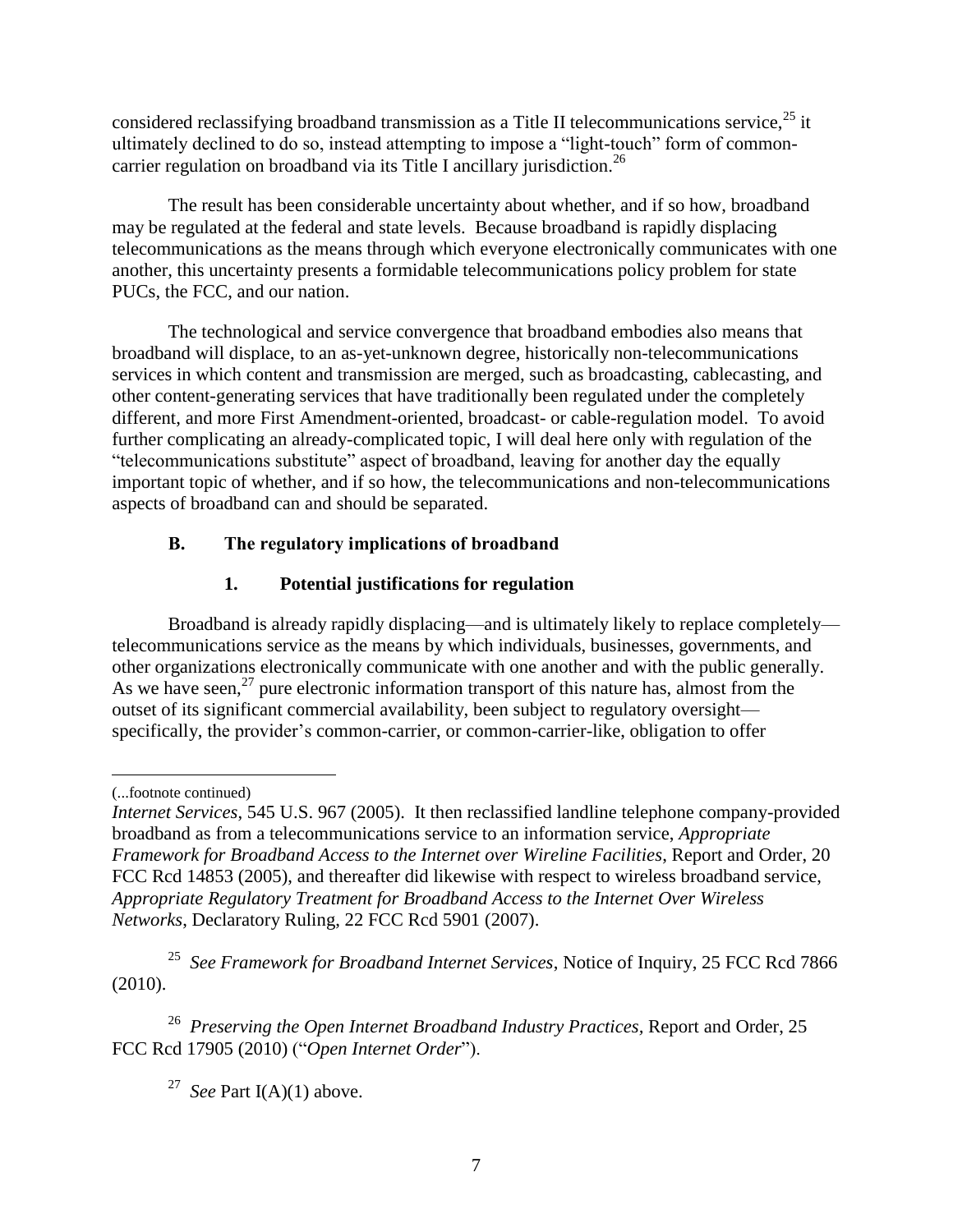information transport service to all comers without unreasonable discrimination and at reasonable rates, terms, and conditions.<sup>28</sup>

Several policy justifications exist for regulating the provision of telecommunications services to the public, most of which could apply to its successor, broadband, as well. The justifications overlap to a degree, but center on two basic rationales:

#### **a. Market power**

<span id="page-11-0"></span>The notion here is that, due to scale, scope, or network economies, or some combination of them, the structure of the broadband industry will not be truly competitive and thus that, absent regulatory intervention, the exercise of market power will result in suboptimal efficiency and consumer welfare.<sup>29</sup> There is reason to think that the broadband-provider industry currently exhibits this trait and will continue to do so. Federal government data indicate that most areas of the U.S., and most businesses and residents, have a choice of no more than two landline broadband providers (the local telephone company and the local cable TV company).<sup>30</sup> The wireless broadband industry is dominated by four nationwide providers,<sup>31</sup> and two of those four  $(AT&T$  and Verizon) are also dominant landline broadband service providers.<sup>32</sup> Since most telecommunications service providers and cable operators now also provide broadband, broadband industry structure tends to mirror the combined telecommunications and cable industries' structure in many respects.

<sup>29</sup> *See*, *e.g.*, Jerry A. Hausman, *et al., Cable Modems and DSL: Broadband Internet Access for Residential Customers*, 91 Am. Econ. Rev. 302 (2001).

<sup>30</sup> *See, e.g.*, National Telecommunications and Information Administration ("NTIA"), National Broadband Map, Number of Data Providers (June 30, 2010), *available at* http://www.broadbandmap.gov/number-of-providers.

 $31$  Perhaps soon to be only three if AT&T's proposed acquisition of T-Mobile is approved.

<sup>32</sup> *See* IE Market Research, Executive Summary: 1Q.2011 United States Mobile Operator Forecast 6 (Mar. 2011) (Chart 5 depicts subscribers by operator and shows the market is dominated by Verizon Wireless, AT&T Mobile, Sprint Nextel and T-Mobile USA), *available at* http://www.iemarketresearch.com/documents/1Q11UnitedStatesMobileOperatorForecast-ExecutiveSummary.pdf.

 $\overline{a}$ <sup>28</sup> For this reason, it is those who advocate for complete deregulation of broadband (*i.e.*, that broadband should be free of any industry or service-specific regulation and be subject only to generally applicable laws like antitrust), not those who advocate for placing some sort of regulatory obligations on broadband providers, who are urging the greater departure from historical precedent. That does not mean deregulatory advocates are incorrect, but it does mean that their claims that applying common-carrier-like obligations to the pure transport element of broadband represents a departure from the historically deregulated status of "information" services" are not accurate.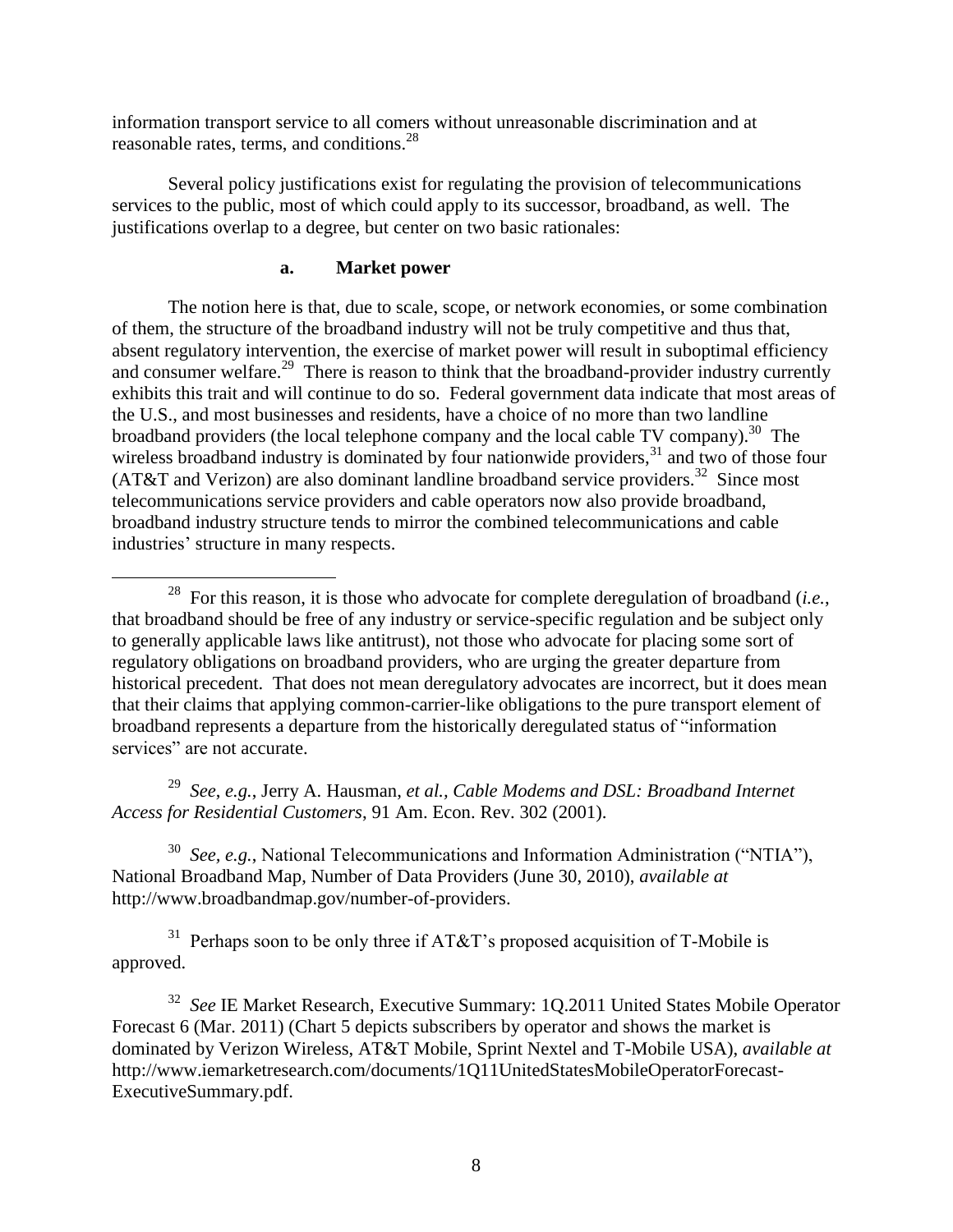#### **b. Essential services**

<span id="page-12-0"></span>The notion is that some types of services are essential, in one or both of two ways. First, the services are fundamental inputs to the production, sale, and consumption of virtually all other goods and services. Second, the efficient delivery and widespread availability of such services are critical to fostering larger societal or public-interest goals, such as promoting widespread public participation in the marketplace of ideas, public education, public health, public safety, and/or economic development and international competitiveness.<sup>33</sup> The "essential service" doctrine is based more on the nature of the service, not whether or not it is competitively provided.

Broadband, like telecommunications before it, exhibits both of these classic traits of an "essential service." Much like the utility, transportation, and energy sectors, the telecommunications-now-broadband sector provides a fundamental input that is essential for all other economic sectors to function effectively. If critical industry sectors such as those do not perform efficiently and cost-effectively and/or are not widely available and affordable, the efficiency and growth of the entire economy will suffer.

Broadband also serves societal and public-interest goals beyond the mere efficient production, delivery, and consumption of ordinary goods and services. As noted in the FCC's National Broadband Plan, widespread broadband deployment and adoption is critical to several general societal and national goals: economic development; job creation; more efficient and widespread education; more efficient and effective healthcare delivery; more efficient and environmentally friendly energy generation, delivery, and consumption; more efficient and effective government performance, delivery of services, and connectivity with citizens; improved civic engagement and active participation in democratic processes; more active and widespread citizen participation in the First Amendment marketplace of ideas; and public safety and homeland security.<sup>34</sup>

The indispensable role that broadband, like telecommunications before it, will play in enabling individuals, businesses, and other organizations to communicate among one another, and with their federal, state and local governments, merits special mention. Whether individuals, businesses, and other organizations have the ability to communicate in this manner, free of censorship or content-based discriminatory treatment of their communications by broadband service providers, will have a profound impact on freedom of speech and effective self-governance. In this sense, the effective and open functioning of broadband networks is very different, and far more important to society, than the effective and open functioning of the marketplace for toasters.<sup>35</sup>

 $\overline{a}$ 

<sup>33</sup> *NBP* at 171,191 *et seq.*, 204 n. 50.

<sup>34</sup> *See id.* at 3.

<sup>35</sup> *See, e.g., Interview with Tim Wu, FTC Policy Advisor*, 25 Antitrust 55, 56 (2011).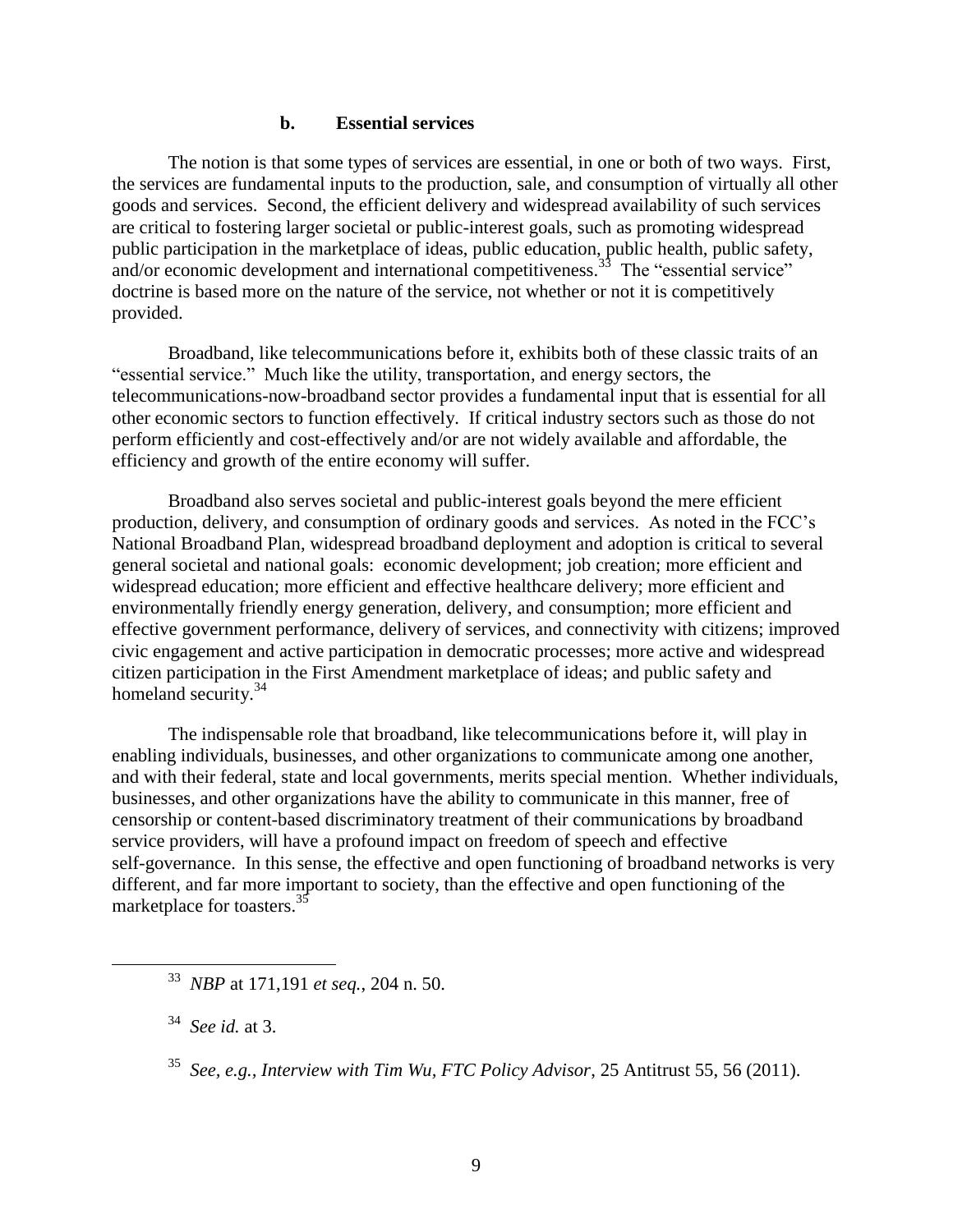#### **2. Possible types of regulation**

<span id="page-13-0"></span>The extent to which broadband is characterized either by a persistent less-than-fully competitive market structure or by "essential service" traits or both is sufficient justification for some degree of government regulatory oversight of broadband providers. The question then becomes: What kinds of regulatory oversight and obligations would be appropriate?

Generally speaking, in markets involving "essential services" where market power is chronic, common-carrier obligations of the kind discussed below have been established. They have historically been applied to telecommunications carriers, although to varying degrees, with the more recent trend in the direction of loosening or eliminating some regulatory obligations as telecommunications markets have been perceived as becoming more competitive. Whether some, none, or all of these types of regulatory requirements should be applied to broadband I leave for the reader's consideration. Here, I simply set forth suggested categories of regulatory requirements for broadband, which I will then consider in Part II's assessment of alternative models for allocating federal and state broadband regulatory roles.<sup>36</sup>

#### **a. Licensing: entry/exit and transfer**

<span id="page-13-1"></span>Licensing, or certification, of service providers, at both the federal and state levels, is a longstanding practice applied to telecommunications service providers, as well as other utility service providers. The process serves several purposes. First, it manages entry into the market to provide some assurance that providers are capable and willing to provide the service in a manner that will serve the government's public-policy-interest objectives for the service.<sup>37</sup> Second, it manages exit from the market to ensure that consumers are not left without access to service. Third, through the license-transfer process (which applies to mergers and acquisitions), it addresses market-concentration and market-power issues.

Finally, and more generally, licensing regulation provides an umbrella mechanism for monitoring and enforcing providers' compliance with other regulatory obligations like those set forth below. Thus, the need for a licensing process depends to a considerable degree on the

 $\overline{a}$ 

 $36$  By "regulation" or "regulatory requirements," I mean governmental obligations or oversight designed to ameliorate market power and/or promote the widespread availability and affordability of an "essential service." I do *not* mean governmental activities relating to taxation, land use and zoning, or access to rights-of-way or other public property. These governmental functions present a different, and much wider, array of governmental interests beyond broadband regulatory policy.

 $37$  Historically, license regulation also served the purpose of restricting entry, on the theory that the market was a natural monopoly and thus permitting competitive entry would undermine the economic ability and incentive of the monopoly provider to provide universal service. This rationale, however, has largely been abandoned in the telecommunications arena, both at the federal and state levels. *See*, *e.g.*, 47 U.S.C. § 253.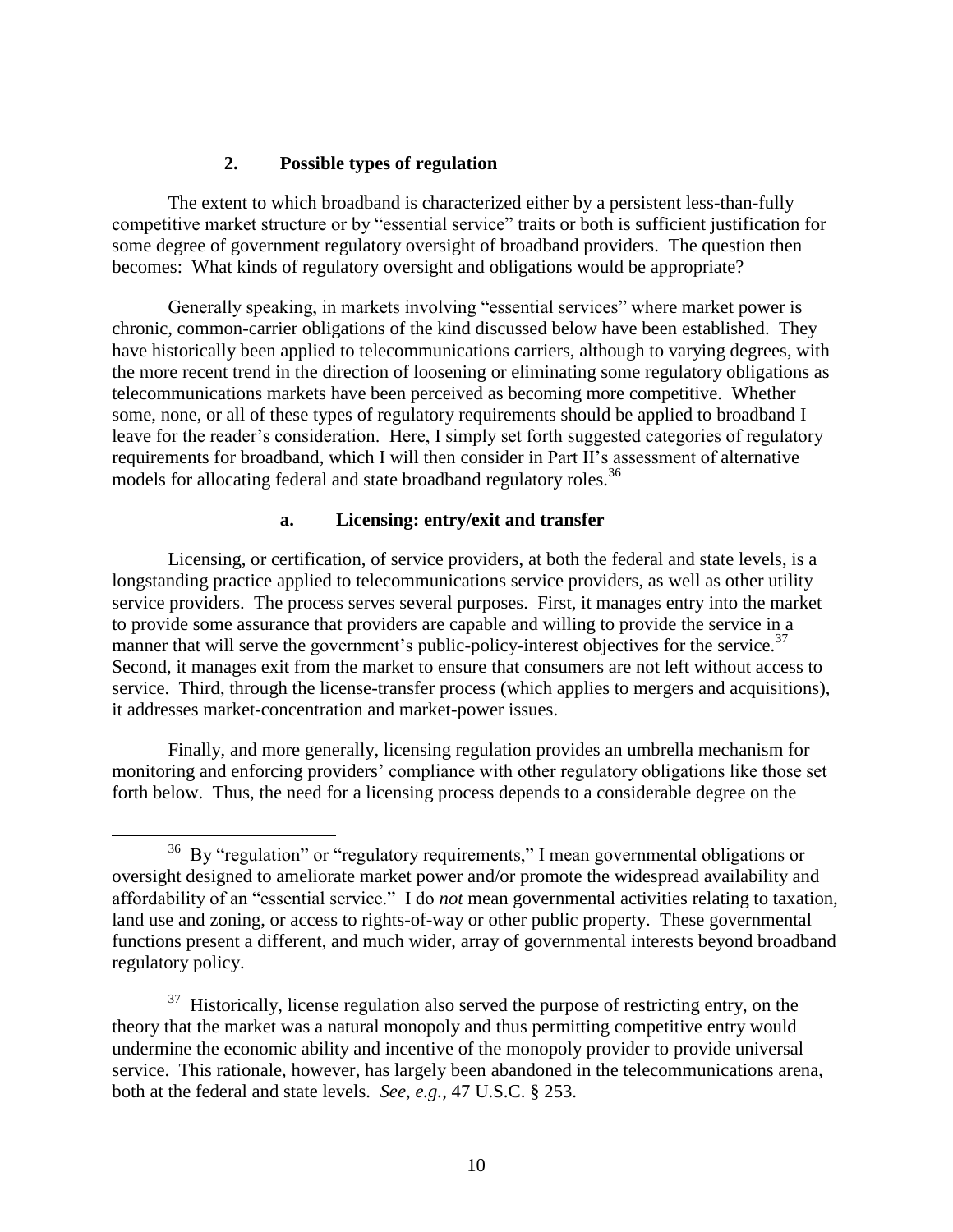number and scope of the other regulatory requirements that are deemed desirable for broadband providers.

## **b. Obligation to serve all comers on a nondiscriminatory basis**

<span id="page-14-0"></span>The obligation to offer service to all comers on a nondiscriminatory basis is, of course, a core requirement of the common-carrier obligation.<sup>38</sup> Here, I am talking about a broadband provider's obligation to offer service nondiscriminatorily within its network's reach, not the obligation to extend its network to serve unserved areas. I will deal with the latter obligation separately in Part  $I(B)(2)(d)$  below under the rubric of "Universal Service."

In the context of telecommunications, and thus in the broadband world that will displace it, the obligation to serve in a nondiscriminatory manner means that unlike, for example, the case with a cable operator or a broadcaster, the provider must offer to carry the messages of all users to each user's requested destination without refusing to carry the messages of some and without blocking, censoring, or slowing down messages based on the identity of the sender or recipient or the content of the message. This principle, with some modification, is embodied in the FCC's *Internet Policy Statement*<sup>39</sup> and its more recently adopted *Open Internet Order*.<sup>40</sup> Although there is some quibbling at the margin, a consensus exists that establishing a no-blocking and no-censoring obligation on broadband providers is appropriate.<sup>41</sup> Imposing a nondiscrimination obligation on broadband providers, however, is a subject of considerable controversy.<sup>42</sup>

<sup>39</sup> *Appropriate Framework for Broadband Access to the Internet over Wireless Facilities*, Policy Statement, 20 FCC Rcd 14986 (2005).

<sup>40</sup> *Open Internet Order*, *supra*.

 $^{41}$  *Id.*, 25 FCC Rcd at 17941-17944. In the broadband context, "blocking" is blocking out an Internet site or address entirely. "Censoring" is partial blocking—that is, the screening or editing out of some, but not all, of the material from an Internet site or address by the broadband provider.

<sup>42</sup> *Id*., 25 FCC Rcd at 17944-17951. *Compare*, *e.g.*, Susan P. Crawford, *Transporting Communications*, 89 B.U. L. Rev. 871, 874-75 (2009) ("*Transporting Telecommunications*"), *with Open Internet Order*, 25 FCC Rcd at 18084-18095 (Commissioner Baker, dissenting). In this context, "discrimination" encompasses charging different rates to different users that are content-based or otherwise unrelated to costs, or providing certain Internet content or applications preferred, or disadvantaged, treatment in terms of bit speed or local cached access.

 $\overline{a}$ <sup>38</sup> *See, e.g., Essentiality of Access, supra,* at 257. The obligation has qualifications, but for present purposes, I will focus on the obligation itself.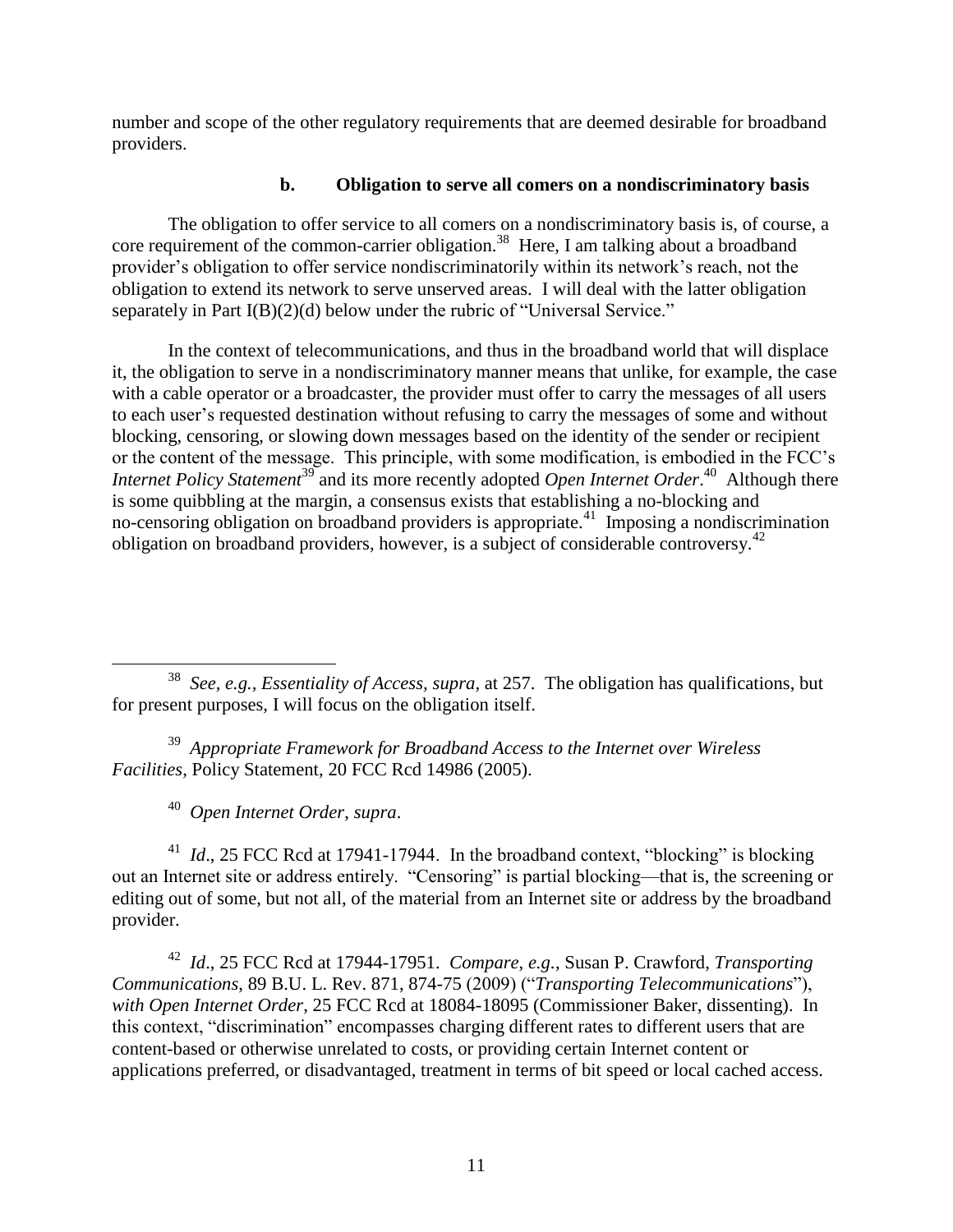#### <span id="page-15-0"></span>**c. Reasonable, nondiscriminatory rates**

Historically, telecommunications carriers have been subject to rate regulation to ensure reasonable and nondiscriminatory rates. Originally, this obligation was fulfilled through the tariffing process and through rate-of-return, or cost-of-service, regulation—by the FCC for interstate services and by the state PUCs for intrastate services.

Over the past twenty to thirty years, however, the tariffing and rate-of-return mechanisms for ensuring reasonable and nondiscriminatory telecommunications service rates have largely disappeared, both at the federal and state levels. 43 The consistent justification for telecommunications-carrier-rate deregulation over this period has been the advent and growth of competition in the provision of telecommunication services, thereby eroding traditional carriers' market power. (That is also the stated justification for the easing over the past three decades of virtually all of the regulatory obligations set forth in this Part I(B)(2) with respect to telecommunications carriers.)

Despite the diminution in rate regulation, there persists, at least at the FCC (interstate) level, a telecommunications carrier's Title II statutory obligation to offer service at reasonable and nondiscriminatory rates, even though this obligation is no longer enforced through tariff filing or active rate-regulation requirements.<sup>44</sup> This is an example of a more generalized distinction to be drawn when considering the appropriate regulatory obligations of broadband providers: An obligation to provide service at reasonable and nondiscriminatory rates need not necessarily be implemented through the comprehensive additional trappings of tariff filing and formal, cost-of-service ratemaking proceedings; a more streamlined case-by-case complaint process employing burden-shifting presumptions represents an alternative that might preserve the obligation while reducing its costs. $45$ 

#### **d. Universal service**

<span id="page-15-1"></span>The goal of making service available to everyone is a longstanding objective of utility regulation generally, including telecommunications regulation. It is typically premised on the "essential service" rationale. Many have likened widespread broadband deployment and its

 $\overline{a}$ 

<sup>&</sup>lt;sup>43</sup> The details, of course, vary, and there are a few exceptions. But for the purposes of analysis here, a useful and simplifying generalization is that, with only a few exceptions, telecommunications carriers today are largely exempt from tariff-filing requirements and rate-of-return regulation, and most are not subject to any form of active rate regulation at all.

<sup>44</sup> *See*, *e.g.*, *Orloff v. FCC*, 352 F.3d at 419, 421 (wireless carriers still subject to statutory reasonable and nondiscriminatory rate obligations, but only on a case-by-case complaint basis and with a presumption of reasonableness).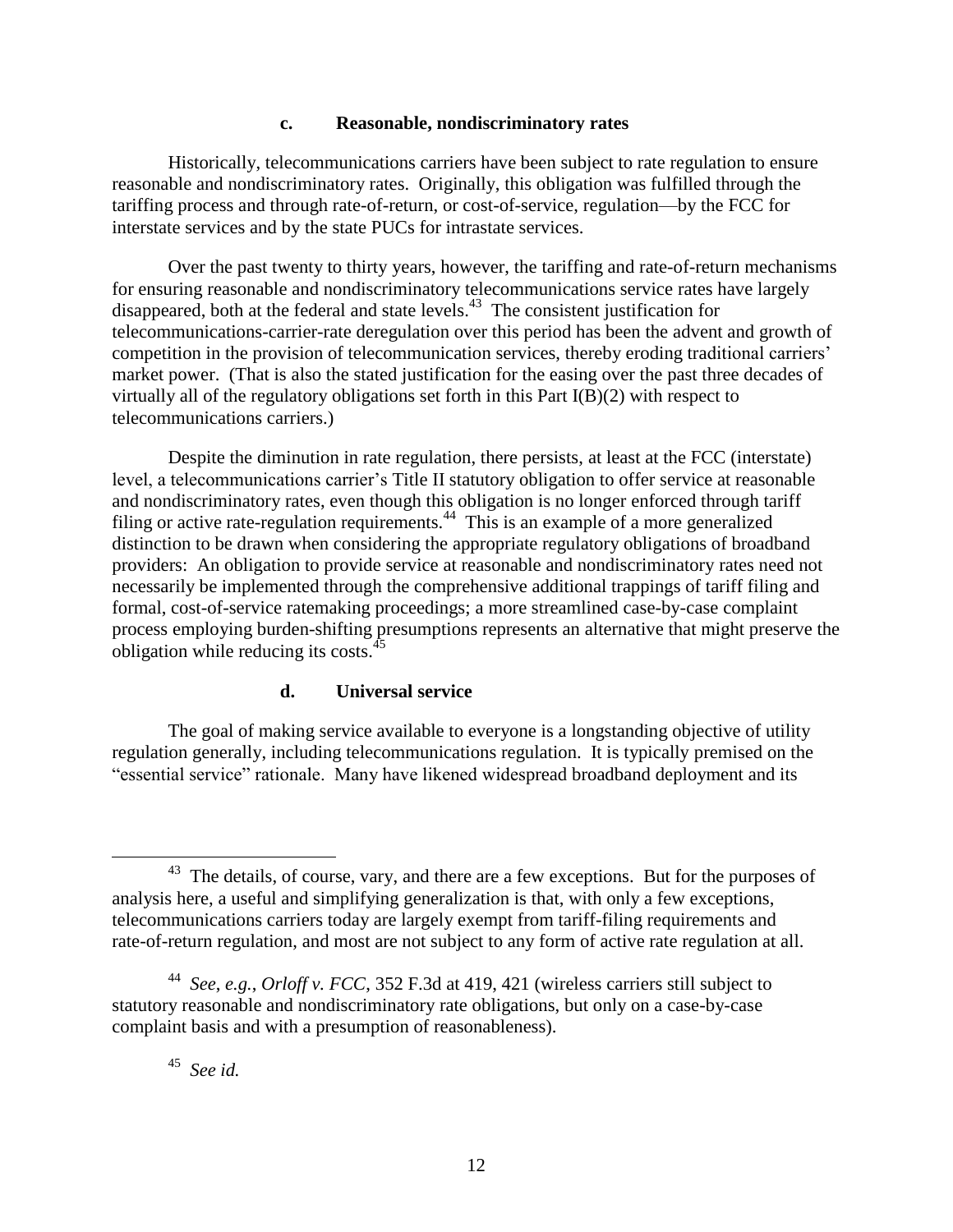importance to the nation's future economic well-being and competitiveness to rural electrification and universal telephone service initiatives of nearly a century ago.<sup>46</sup>

The primary obstacle to achieving universal service is potential subscriber density. In particular, the problem is how to promote service deployment to areas and potential subscribers where the cost of deployment, relative to the provider's expected return on investment from additional subscriber revenues, is insufficient to entice the private sector to invest in deployment. Historically, telecommunications regulation has sought to overcome this obstacle in two somewhat different, but related, ways.<sup>47</sup>

The first method, now discarded, was to license a monopoly, coupled with a commitment by the licensed monopolist to build its network out to serve its entire licensed area and a corresponding commitment by the government to permit the provider to charge rates sufficient to compensate it for its prudent buildout costs. This approach was embodied in the Kingsbury Commitment between the original AT&T and the federal government to resolve an antitrust suit, and an analogous model was adopted by state PUCs to promote universal telephone service.<sup>48</sup> This approach definitely enjoyed some success, as the United States led the world in attaining all-but-universal telephone access and service.<sup>49</sup> The "monopoly universal service" model was built on the premise that, by shielding the monopolist from competition in lower-cost areas, the monopolist could subsidize buildout to higher-cost areas through higher but still-regulated rates in lower-cost areas.<sup>50</sup> But the breakup of AT&T in 1983, together with other technological and

<sup>46</sup> *See, e.g., NBP* at 3.

 $\overline{a}$ 

 $47$  Another means of overcoming this obstacle, especially in the electric power and water sectors and, to a lesser extent, in the telecommunications field, is to promote municipally or publicly owned and/or cooperative utilities. Diane Moody, *Public Power Costs Less*, Pub. Power 70 (Jan. -Feb. 1995); Brian Q. Cannon, *Power Relations: Western Rural Electric Cooperatives and the New Deal,* 31 W. Hist. Q. 133 (2000). Reliance on publicly or cooperatively owned providers in higher-cost areas that the private sector has not adequately served has been pursued in the broadband arena as well. Bob Rowe, *Strategies to Promote Advanced Telecommunications Capabilities*, 52 Fed. Comm. L.J*.* 381, 390 (1999-2000). Because this paper focuses on regulation of broadband, however, I will leave the issue of municipal/cooperative provision of service for another day.

<sup>48</sup> *See* Richard Gable, *The Early Competitive Era in Telephone Communication, 1893- 1920*, 34 Law & Contemp. Probs. 340, 352 (1969); Jim Chen, *The Legal Process and Political Economy of Telecommunications Reform,* 97 Colum. L. Rev. 835, 840-41 (1997).

<sup>49</sup> *See, e.g.,* Michael H. Riordan, *Universal Residential Telephone Service* (Figure 1), *in* Handbook of Telecommunications Economics (Cave *et al*. eds., 2001).

<sup>50</sup> *See* Howard A. Shelanski, *Adjusting Regulation to Competition: Toward a New Model for U.S. Telecommunications Policy*, 24 Yale J. on Reg. 55, 59-60 (2007). The crosssubsidy ultimately ended up being based primarily on long-distance service subsidizing high-cost (Footnote continued ...)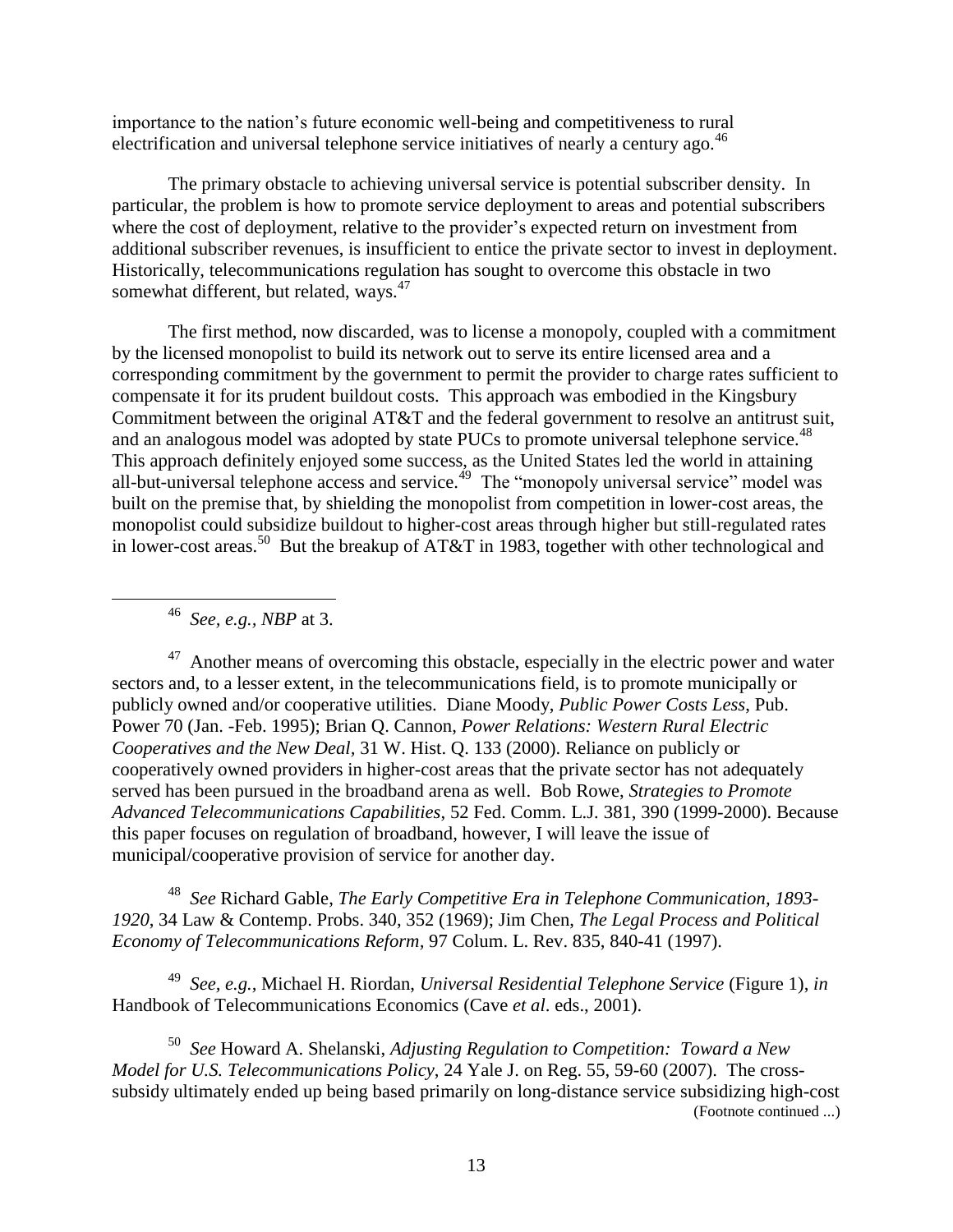regulatory developments in the 1960s through the 1980s, led to competitive entry into the "subsidizing" services and the eventual breakdown of the "monopoly universal service" model.<sup>51</sup>

A second, new universal service model arose in its place, requiring all telecommunications service providers to contribute into a fund (the "Universal Service Fund" or "USF"), which is then distributed by the regulatory agency (the FCC for interstate, the state commission for intrastate) to providers and/or subscribers to defray costs in high-cost areas.<sup>52</sup> The USF approach to universal service has also suffered from its own problems—encouraging arbitrage and other strategic USF-fee-avoidance behavior, as well as inefficient "gold-plating" investment and profiteering by USF fund recipients.<sup>53</sup>

Many of the USF program's shortcomings, however, could be ameliorated with appropriate revisions to the program. The FCC has proposed to do just that and, at the same time, to convert the USF into a fund designed to promote broadband (rather than telephone) universal service (the "Connect America Fund" or "CAF").<sup>54</sup> As the telecommunications world transforms into a broadband world, the goal of universal service and the regulatory programs designed to promote it would make the transformation as well.

#### **e. Consumer protection and quality of service**

<span id="page-17-0"></span>Due to a combination of market power and "essential service" concerns, telecommunications service providers have typically been subject to their own special consumerprotection requirements. By "consumer-protection requirements," I am referring collectively to the following types of requirements: consumer billing and other disclosure requirements, consumer complaint response requirements, and quality-of-service (outage reporting, repair responsiveness, and service signal quality) requirements.

 $\overline{a}$ (...footnote continued)

 $^{51}$  *Id.* at 59-63.

<sup>52</sup> *See* 47 U.S.C. § 254. There are many variations on the USF model: There are federal and state USF programs, and there are separate types of subprograms in the USF. *See, e.g., NBP* at 140-42. But that detail is unnecessary for our analysis here.

<sup>53</sup> *See*, *e.g.*, Jeffrey Rosen, *Universal Service Fund Reform: Expanding Broadband Internet Access in the United States* (Brookings Inst., Issues in Technology Innovation No. 8, Apr. 2011).

<sup>54</sup> *NBP* at 144-145; *Connect America Fund*, Notice of Proposed Rulemaking and Further Notice of Proposed Rulemaking, 26 FCC Rcd 4554 (2011).

local service, but it also was based in part on local business service subsidizing local residential service.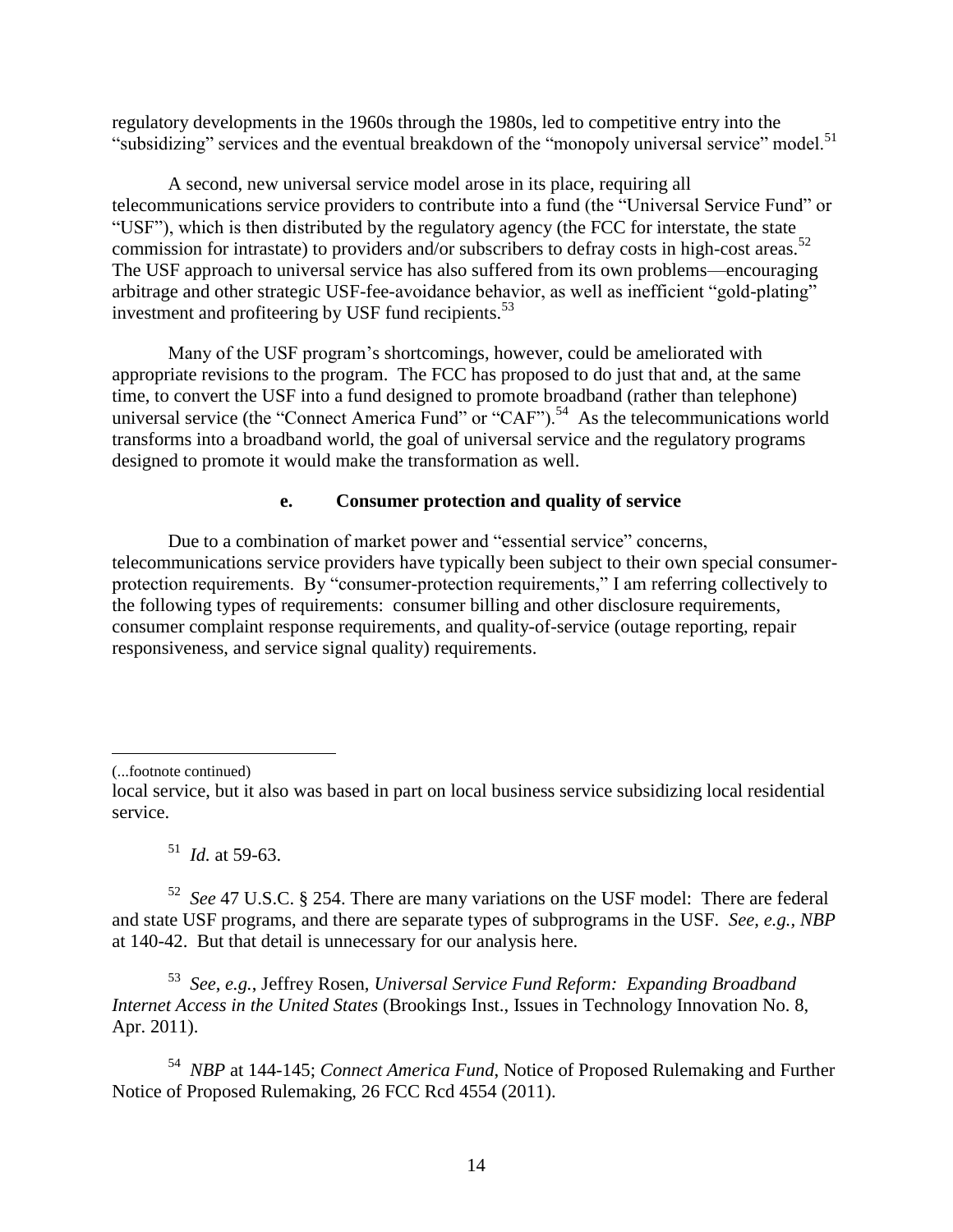Historically, states have taken the lead role in establishing and enforcing consumerprotection obligations for telecommunications service providers.<sup>35</sup> Other than adopting and implementing subscriber privacy and customer proprietary network information requirements required by the Communications Act,<sup>56</sup> the FCC has historically not been very active in the field of telecommunications-service consumer-protection requirements.

The growth of wireless and broadband has flipped this pattern to an extent. Although directed at more than just wireless providers, the FCC's pending *Truth-In-Billing* rulemaking was prompted in no small part by complaints about wireless providers' billing practices.<sup>57</sup> And if the FCC were to adopt such rules, it would be the FCC's first major foray into consumer protection.<sup>58</sup>

Similarly, the FCC's *Open Internet Order* adopted new "transparency" rules for broadband providers. Those rules are a classic form of consumer protection regulation, requiring broadband providers to disclose accurate information to potential and actual subscribers about the prices and capabilities of their services. 59 The need for FCC action on consumer protection in the broadband field arose, at least in part, from questions concerning whether state commissions have sufficient jurisdiction over broadband, under federal or state law, or both, to apply their traditional telecommunications consumer protection requirements to broadband.<sup>60</sup>

#### **f. Reporting requirements**

<span id="page-18-0"></span>Traditionally, a significant part of telecommunications carrier regulation has been reporting requirements. Reporting requirements typically have included requirements that licensed carriers file periodic reports with regulating agencies on such matters as their number of

 $\overline{a}$ 

<sup>57</sup> *Consumer Information and Disclosure Truth-in-Billing and Billing Format, IP-Enabled Services*, Notice of Inquiry, 24 FCC Rcd 11380, at 11399, ¶ 57 (2009) ("*Truth in Billing*").

<sup>58</sup> Prodded by an amendment to the Act in 1992, 47 U.S.C. § 552, the FCC did adopt cable-television customer-service rules, but the FCC disclaimed any responsibility for enforcing those rules, and the rules are not mandatory; rather, local or state cable franchising authorities may enforce them if they wish, *see* 47 C.F.R. § 76.309.

<sup>59</sup> *Open Internet Order*, 25 FCC Rcd at 17936-17941.

 $60$  *See* Part I(A)(3) above.

 $55$  As with several other telecommunications regulation requirements, the perceived effects of increased competition in the telecommunications sector have resulted in some, but not all, states' relaxing their customer service requirements to varying degrees.

<sup>56</sup> 47 U.S.C §§ 222, 552.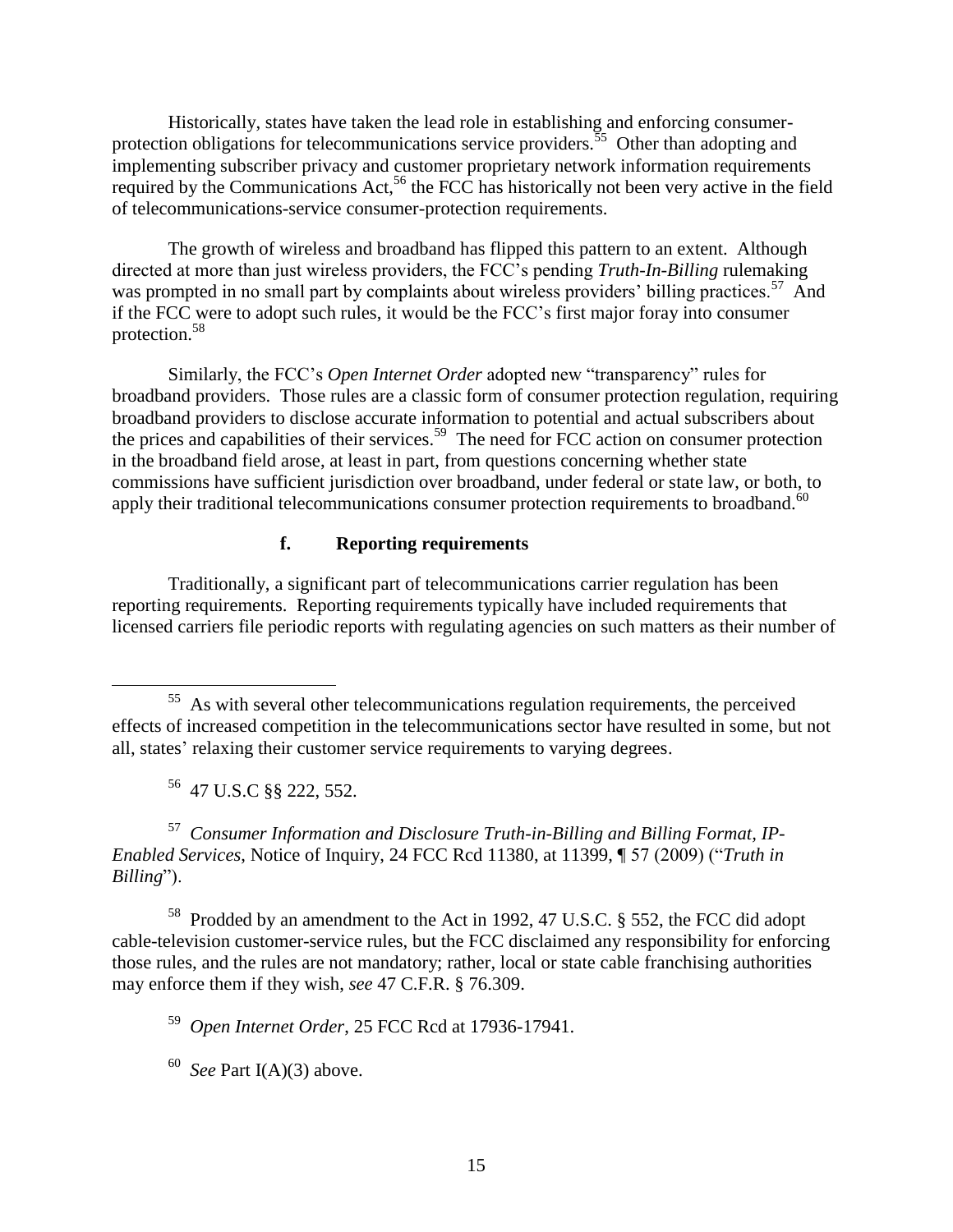subscribers, revenues, costs, service outages, and quality of service.<sup>61</sup> Carriers are also typically required to provide additional information at the request of the regulator.

Reporting requirements are intended to enable the regulator to monitor service availability, industry sector growth, performance, and market structure. In essence, the data enable the regulator to monitor the effectiveness of—or alternatively, the continuing need for regulatory oversight.

In recent years, however, many telecommunications carrier reporting requirements have been reduced or eliminated completely, both at the FCC and the state PUC level. The asserted justification has been that reporting requirements are no longer needed as the telecommunications market becomes more competitive. Indeed, it has been argued that reporting requirements are antithetical to a competitive market, as they place unnecessary costs and burdens on competitive service providers and would counterproductively result in the disclosure of competitively sensitive information.

One difficulty with this trend, however, is that the elimination of many telecommunications carrier reporting requirements has deprived both regulators and policymakers of reliable data on which they can objectively assess the accuracy of industry's claims that the marketplace has become effectively competitive. Instead, regulators and policymakers have been forced to rely exclusively on anecdotal and/or unverified data that are volunteered by industry. This problem has become especially acute in the case of broadband, where the generation of objective, reliable and comparable deployment, price, subscribership and speed data has proven difficult.<sup>62</sup>

# **g. Corporate structure/structural separation**

<span id="page-19-0"></span>Historically, structural separation requirements were imposed on the post-divestiture Regional Bell Operating Companies ("RBOCs") by FCC rules and the AT&T Consent Decree, as well as on some other incumbent local exchange carriers ("ILECs") by the FCC.<sup>63</sup> These

<sup>61</sup> *See, e.g.,* 47 C.F.R. §§ 43.01 *et seq*.

 $\overline{a}$ 

<sup>63</sup> *United States v. Am. Tel. & Tel. Co.*, 552 F. Supp. 131, 139 (D.D.C. 1982); *Computer II, supra. See* Lee L. Selwyn & Helen E. Golding, *Revisiting the Regulatory Status of Broadband Internet Access: A Policy Framework for Net Neutrality and an Open Competitive Internet*, 63 Fed. Comm. L.J. 91, 103-105 (2010-2011) ("*Broadband Internet Access*"). For similar reasons, electric utilities were once subject to structural separation requirements, Public Utility Holding Company Act of 1935, ch. 687, 49 Stat. 803 (formerly codified at 15 U.S.C. §§ 79–79z-6), but Congress subsequently repealed those requirements, Public Utility Holding Company Act of 2005, Pub. L. No. 109–58, §§ 1261–1277, 119 Stat. 594, 972–7, based on the view that increased competition due to utility industry restructuring was deemed sufficient to protect consumers, *see* S. Rept. No. 107-15, at 2 (2001).

<sup>62</sup> *See, e.g., NBP* at 38, 44.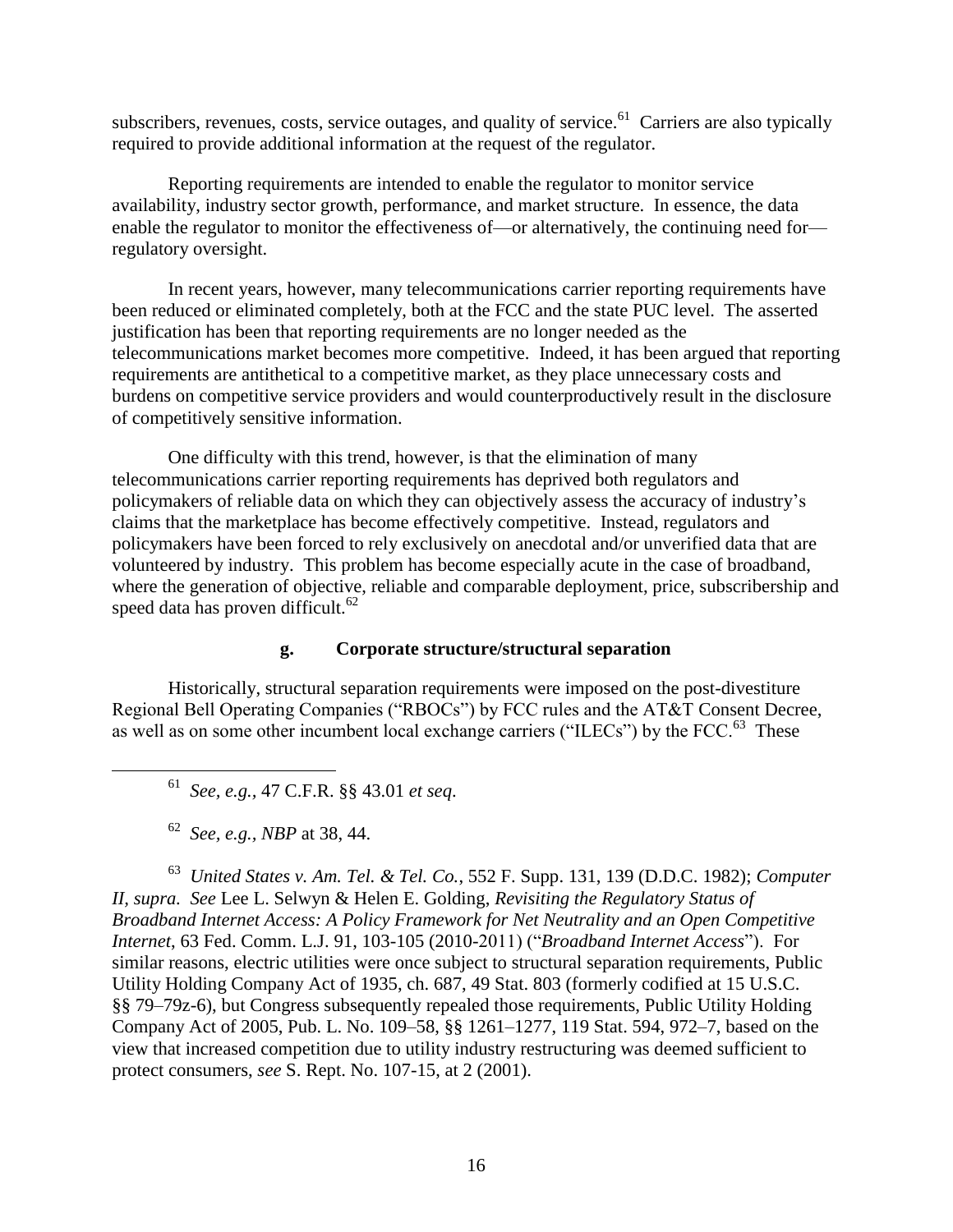requirements were considered necessary to deter ILECs from leveraging their local telephone market power into adjacent competitive markets, such as the markets for information services, long-distance services, and cable-television services.<sup>64</sup> The FCC subsequently removed most, if not all, of these structural separation requirements, again based on the argument that increased competition has rendered them unnecessary.<sup>65</sup>

As broadband displaces telecommunications service, however, corporate structure/structural separation issues are likely to arise again. As noted above, the broadband market exhibits several characteristics suggestive of market power.<sup>66</sup> Moreover, the broadband delivery market is very closely related to the markets for Internet-delivered content, applications, and other information services that are delivered over broadband networks. As a result, there is a competitive market concern that broadband network providers might—by favoring their own or affiliated content, applications, or information services, or the preferred content of entities unaffiliated with them, over the content of others—seek to leverage any market power they may have in the broadband market into these adjacent markets. In addition to these competitive market concerns, any such leveraging by broadband providers would pose another risk as well: It could distort the First Amendment marketplace of ideas by hindering the dissemination or reception of communications by broadband subscribers and Internet content sources whose viewpoints or positions the broadband provider disfavors.<sup>67</sup>

In the telecommunications world, these concerns have historically been abated by the common-carrier obligation. That obligation, however, has not been applied—so far at least—to the broadband world.

\* \* \* \* \*

The policy questions to be confronted are therefore clear. As broadband replaces telecommunications as the primary means by which we communicate with one another, what, if any, common-carrier-like regulatory requirements should be applied to broadband, and how should jurisdictional responsibility for those requirements be allocated between the federal and state governments?

66 *See* Part I(B)(1)(a) above.

 $\overline{a}$ 

<sup>67</sup> Although the FCC did not impose any structural separation requirements in its *Open Internet Order*, these twin concerns did animate several of the rules that the FCC did adopt in that proceeding. *Open Internet Order*, 25 FCC Rcd at 17922-17933, ¶¶ 30, 32.

<sup>64</sup> *American Tel.*, 552 F. Supp. at 153. *See also Computer II, supra.*

<sup>65</sup> *See Transporting Telecommunications*, *supra*, at 896.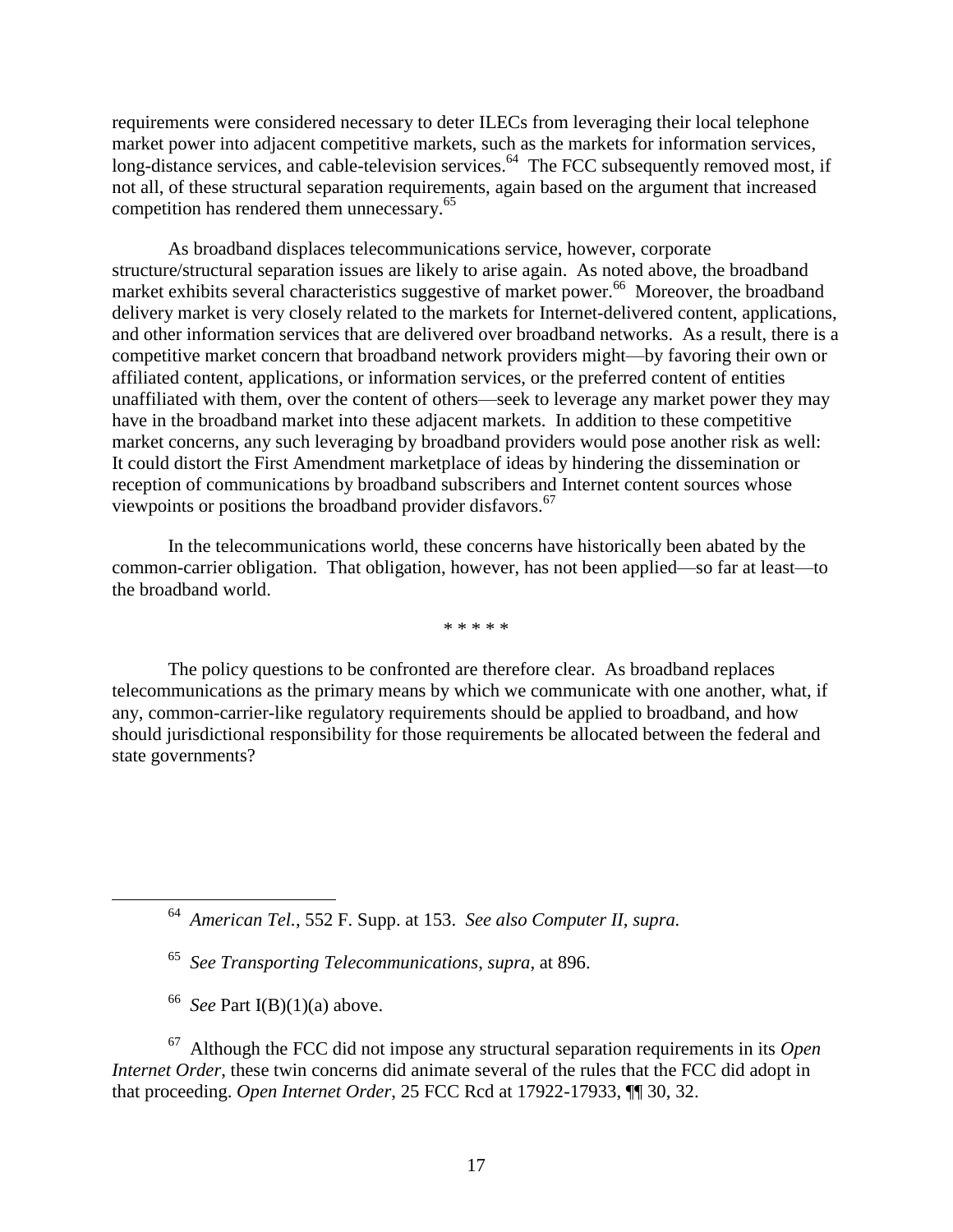# <span id="page-21-0"></span>**II. Alternatives for Allocating Federal and State Broadband Regulatory Responsibilities**

For the reasons described in Part I, there is a legitimate government regulatory oversight role for broadband. There remains, however, the question of the appropriate allocation of that role between the federal government (the FCC) and the state governments (state PUCs). This paper does not provide a single "best" answer to that question. Rather, it will offer the most plausible alternative models for allocating broadband regulatory responsibilities between the FCC and the state PUCs and then assess the potential strengths and weaknesses of each model. Those six models are as follows: (1) the "interstate/intrastate divide" model; (2) the "reverse preemption" model; (3) the "delegation of enforcement" model; (4) the "joint board" model; (5) the "wireless" model; and (6) the "exclusive federal jurisdiction" model.

#### <span id="page-21-1"></span>**A. Apply the historical telecommunications interstate/intrastate division to broadband**

As noted in Part  $I(A)(2)$  above, the federal Communications Act, subject to only a few exceptions, draws a sharp telecommunications jurisdictional boundary, with regulation of interstate and foreign telecommunications being the province of the FCC and regulation of intrastate telecommunications being the province of the states.<sup>68</sup> As also noted above, however, due to both FCC interpretations of the Act and technological changes, this boundary has become increasingly blurred over the years. Primary contributing factors have been the growth of interstate relative to intrastate traffic, increased bundling of interstate and intrastate telecommunications services, and, of perhaps more relevance here, broadband's displacement of telecommunications service and the uncertain status of state jurisdiction over broadband under current federal and state law.<sup>69</sup>

These obstacles notwithstanding, the Act's current interstate/intrastate jurisdictional dividing line could, as a technological matter, be applied to broadband. If broadband providers were required to compile and report the data for verification, IP technology, especially when geolocation data are included, enables the capture of sufficient information to apply an  $\epsilon$  end-to-end" interstate/intrastate test to broadband traffic.<sup>70</sup> In addition, although data are sketchy due to the lack of current broadband reporting requirements, there is reason to believe

 $68$  47 U.S.C. § 152(b).

 $\overline{a}$ 

<sup>69</sup> *See* Part I(A)(3) *supra*.

<sup>70</sup> *Cf.* Initial Comments of Nat'l Ass'n of Regulatory Util. Comm'rs ("NARUC"), *Connect America Fund*, WC Docket 10-90, at 4-7 (filed Apr. 1, 2011) (pointing out flaws in any effort to preempt state PUC jurisdiction over intrastate service with a unitary FCC intercarrier compensation or USF scheme).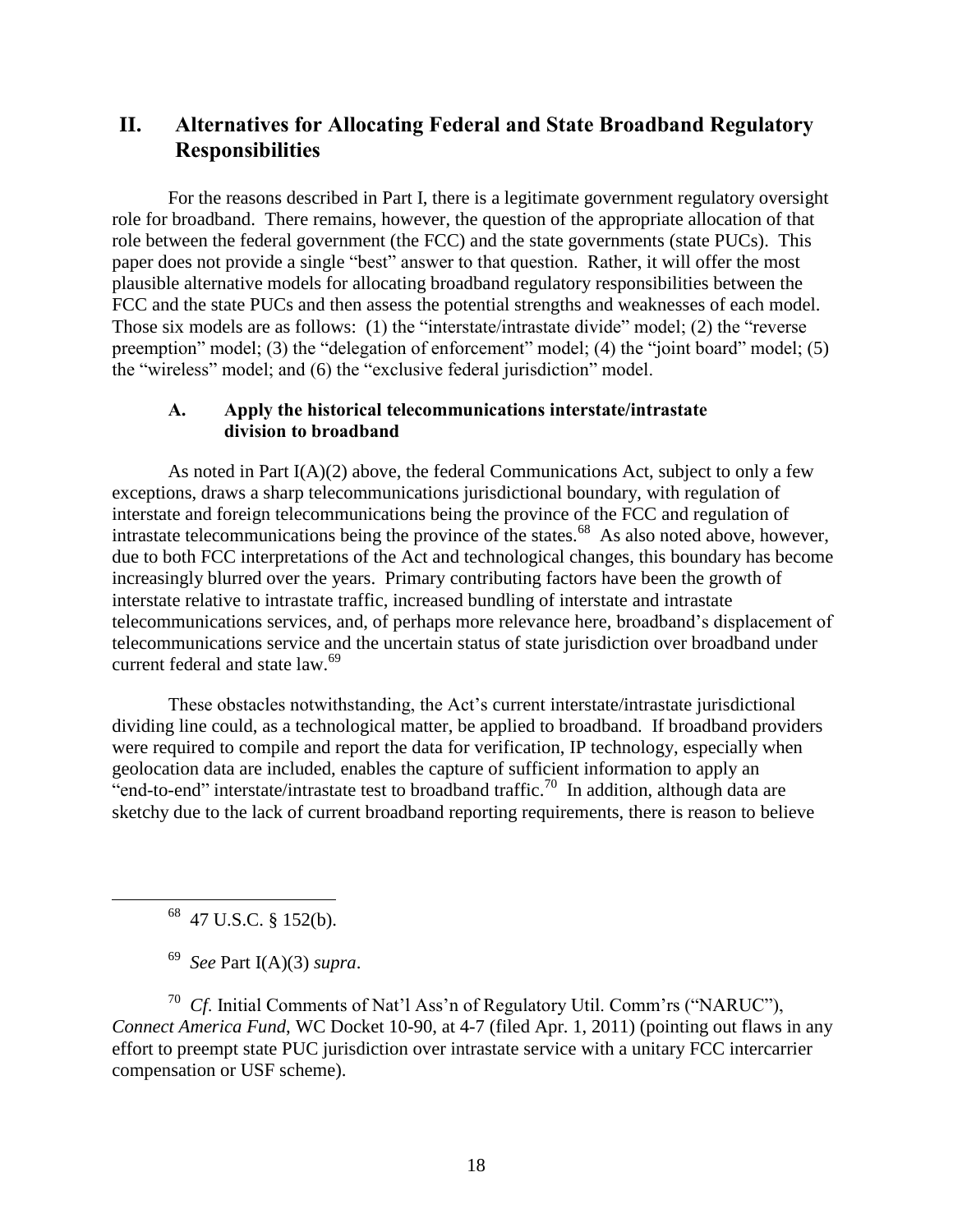that, as has historically been the case with respect to telecommunications, a substantial, albeit diminishing, share of broadband traffic is intrastate.<sup>71</sup>

#### *Pros*

The major advantage of applying the interstate/intrastate separation model to broadband is that it recognizes the reality that a substantial amount of communications still occurs locally, or intrastate.<sup>72</sup> People still tend to communicate most heavily with friends and relatives, many of whom live nearby, as well as local businesses with which they transact daily business. This is especially likely to be true with respect to e-mail and texting traffic. On the other hand, it is less likely to be true with respect to more bandwidth-intensive traffic, especially downloads. Those are much more likely to be interstate.<sup>73</sup> Put a little differently, while intrastate broadband communications may account for a significant share of broadband use in terms of the total number of messages, interstate communications are likely to dominate broadband usage in terms of network capacity consumed.

The other major advantages of applying the interstate/intrastate model to broadband are ones that you will find recurring in my discussion of other federal/state broadband jurisdictional models, although with somewhat different implications in each. They are as follows:

 *Permits state experimentation in broadband regulation—with respect to entry/exit, obligation to serve, nondiscrimination, universal service, consumer protection, reporting requirements and corporate structure—providing more diverse evidentiary input to fashion, or adjust, a federal-state broadband regulatory model.*

This is the "states as laboratories" argument in favor of federalism.<sup>74</sup> In the case of broadband, the argument carries some weight, as there is much disagreement about the

<sup>72</sup> *See* note 71 above.

 $\overline{a}$ 

<sup>73</sup> *See, e.g.,* Sandvine, Executive Summary: Global Internet Phenomena Report 2 (2011) (stating Netflix accounts for 29.7 percent of peak period downstream traffic), *available at* [http://www.sandvine.com/news/global\\_broadband\\_trends.asp.](http://www.sandvine.com/news/global_broadband_trends.asp)

<sup>74</sup> *See, e.g.,* Ruth Milkman, *Working Together: Suggestions for Federal and State Cooperation in Telecommunications, 6 Alb. L.J. Sci. & Tech. 141, 145 (1996) ("Working Together*"); Raymond Lawton & B. Burns, *Models of Cooperative Federalism for Telecommunications*, 6 Alb. L.J. Sci. & Tech. 71, 80-82 (1996).

<sup>71</sup> *See, e.g.,* Paul Teske *et al.*, *Federal Preemption in State Regulation of Transportation and Telecommunications*, 23 Publius: The Journal of Federalism 71, 84 & Table 1 (1993) (percentage of intrastate telecommunications traffic declined from 98 percent in 1935 to 65 percent in 1992).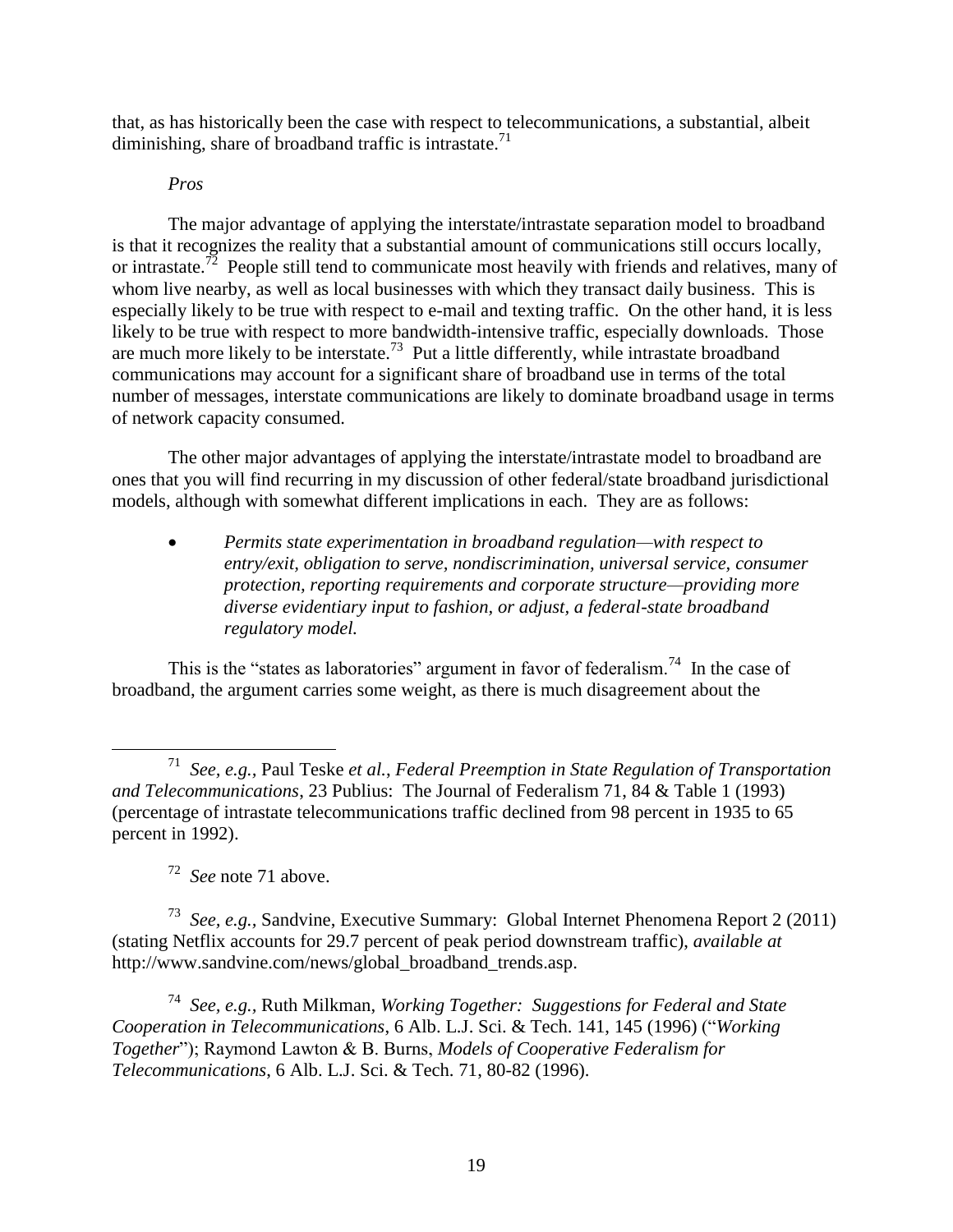appropriate scope of broadband regulation.<sup>75</sup> Experimentation by states at the intrastate service level—finding out what works and what doesn't—could provide useful input in fashioning appropriate national broadband regulatory policy. Relying exclusively on federal oversight, in contrast, magnifies the adverse impact of error: If the FCC gets it wrong, the entire nation is locked into its error, and it has little or no data from state experimentation to determine how best to correct the error.

# *Provides greater flexibility to tailor regulation to unique local conditions and policy preferences.*

This, too, is a standard justification for permitting state regulation to coexist with federal regulation.<sup>76</sup> In the broadband context, it has some force. At least from the end users' perspective, broadband service—especially landline broadband service—is largely a local service. To be sure, there are interstate aspects of the service (it enables the subscriber to connect with, obtain information from, and send information to the world over the Internet). But that is equally true of local exchange telephone service, which has traditionally been regulated at the state level. What a broadband service provider offers its subscribers is a local on-ramp to and an off-ramp from the Internet, and the subscriber may only choose among local on-ramp/off-ramp broadband service providers who make service available in the area where he or she lives or works.

In this sense, broadband service is analogous to local phone service: The subscriber is purchasing local information transport to and from the nearest Internet point-of-presence.<sup>77</sup> The rates, terms, and conditions of such end-user local on- and off-ramp transport services have historically been regulated by state PUCs. What end-use subscribers actually purchase is onramp and off-ramp transport service to and from the Internet. "Long-haul" broadband transmission is performed by the Internet backbone, an assembly of backbone networks that may be, and often are, owned by different entities than end-use local broadband providers.<sup>78</sup>

Moreover, much like local phone service, the cost of deploying broadband networks varies considerably based on local conditions, such as potential subscriber density, topography,

<sup>77</sup> *See Broadband Internet Access*, *supra*, at 116-118.

 $\overline{a}$ 

<sup>78</sup> *See, e.g.*, Rudolph van der Berg, *How the "Net Works: An Introduction to Peering and Transit*, ars technica (Sept. 2008), *available at* http://arstechnica.com/obl/content/2008/09/peering-and-transit.ars (last visited Aug. 22, 2011).

 $75$  Viewpoints range from applying virtually complete common-carrier regulation to complete deregulation of broadband. *See, e.g.,* sources cited in note 42 *supra*.

<sup>76</sup> *See, e.g.,* William Lehr & Thomas Keissling, *Telecommunications Regulation in the United States and Europe: The Case for Centralized Authority* at 5, *in* Competition, Regulation and Convergence: Trends in Telecommunications Policy Research (S.E. Gibert & I. Vogelsang eds. 1999) ("Lehr & Keissling").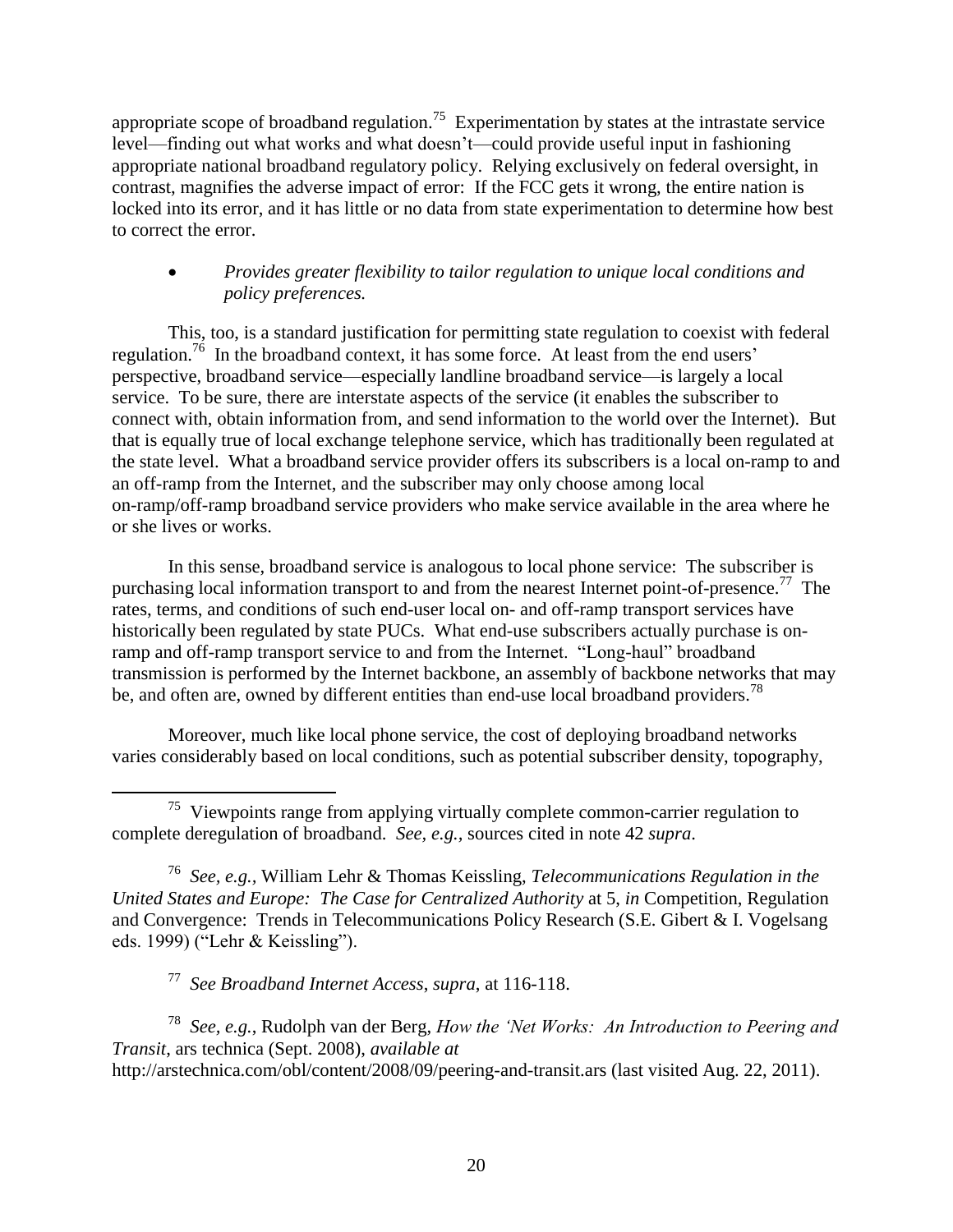local labor conditions, and demographic factors affecting demand for service. What constitute reasonable rates and terms for broadband service, as well as its availability, is therefore likely to vary widely across the nation.

Under the interstate/intrastate model, the Internet backbone, analogous to the "wholesale," or long-distance, part of the Internet, would be a logical candidate for FCC regulation as an interstate transmission service. But the Internet backbone is completely unregulated, and the relationships among Internet backbone providers, and between them and retail local on-ramp/off-ramp broadband service providers, are set forth in nonpublic, confidential agreements among those parties.<sup>79</sup> This is another result of the FCC's "information" service" classification of broadband, and of its hands-off approach to the Internet.

While these considerations might suggest that extending the Communications Act's interstate/intrastate divide to broadband makes sense, there are factors pointing the other way.

*Cons*

Much like the "pros," many of the "cons" of extending the interstate/intrastate separation to broadband will echo through the other federal/state regulatory allocation models that I discuss below in Parts  $II(B)-(F)$ . But these "cons" resonate most strongly in the case of the interstate/intrastate separation model. That model, more than any of the other models, would largely wall the FCC off jurisdictionally from any significant role in end-user broadband-service regulation.

 *Strict interstate/intrastate jurisdictional separation of broadband overlooks the "other side" of the broadband ecosystem: the interstate and international markets in broadband applications and content, and the "broadcast"-like delivery of applications and content to subscribers.*

Perhaps the greatest obstacle to applying the Communications Act's strict interstate/intrastate jurisdictional divide to broadband is the inherent interstate, indeed international, scope of broadband service in terms of what it provides not only to end users but to Internet application and content providers. Moreover, unlike historic voice service, whose local and long-distance services were originally sold as separate services, broadband service offerings and prices are not segregated by their geographic reach: A broadband subscriber pays one price for the ability to reach all Internet addresses worldwide.<sup>80</sup> Thus, a portion of the cost of the wholesale (and inarguably interstate) Internet backbone is built into the retail price of broadband service that end-use subscribers pay. In addition, because the Internet is not circuit-switched, the bits that make up a single broadband-delivered communication—say, an e-mail—may not even traverse the same geographic route to reach the same destination.

 $\overline{a}$ 

<sup>79</sup> *See id.*

<sup>&</sup>lt;sup>80</sup> Voice telecommunications services have been moving in the same direction, but broadband has been this way since its inception.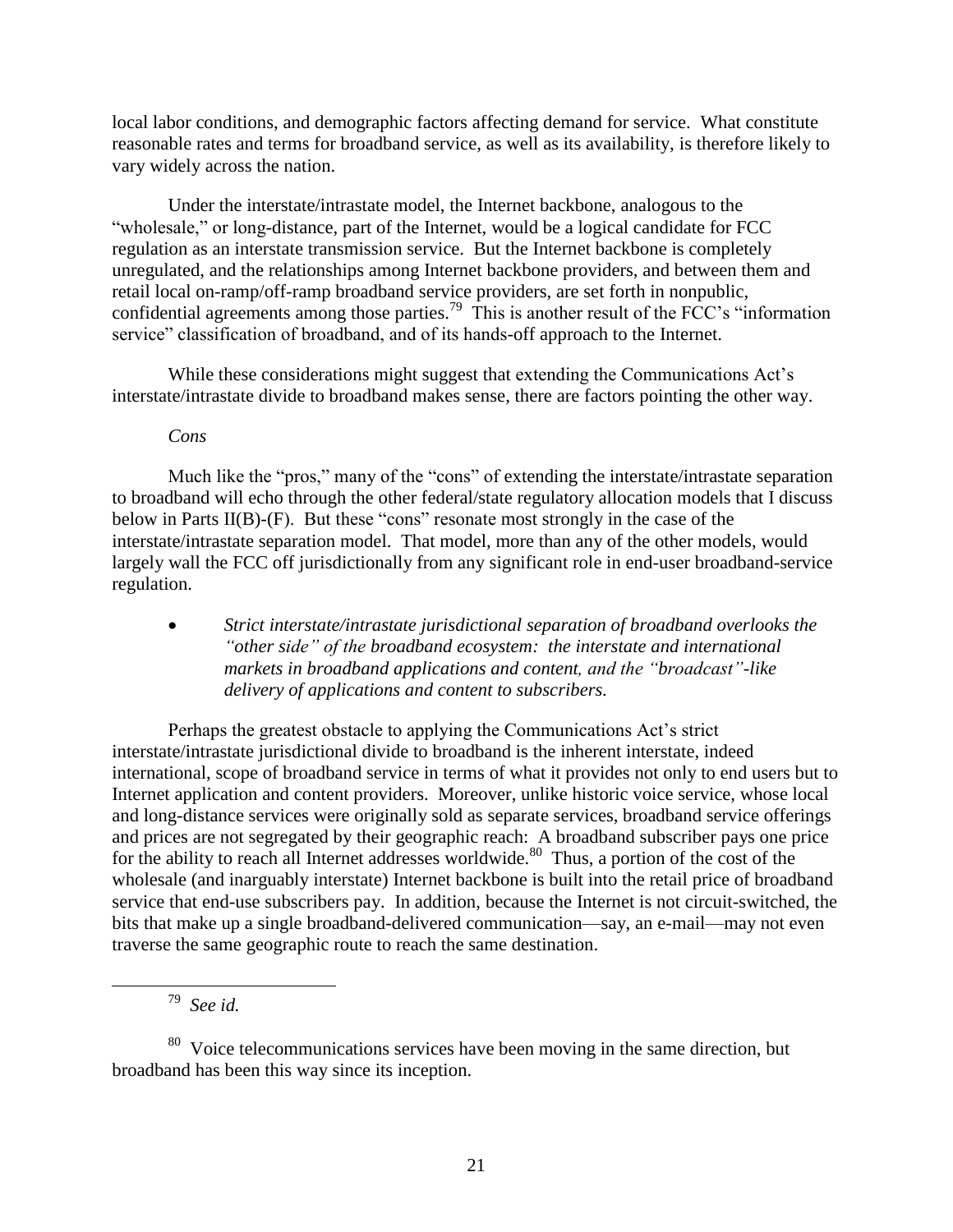As a result, any effort to erect an impermeable jurisdictional wall between the interstate and intrastate components of broadband would fail to account for the interstate and international Internet applications and content (as opposed to the subscriber) side of the broadband marketplace. It also would likely be frustrated by the constantly changing jurisdictional character of each broadband communication by each subscriber and thus tend to be arbitrary, or at least transitory. Attempting artificially to segregate such an integrated service into distinct intrastate and interstate components would inevitably lead to constant jurisdictional conflicts. And it also could lead to inconsistent, or at least significantly different, types of broadband regulation obligations in each of the fifty states.

## *Strict interstate/intrastate jurisdictional separation of broadband could increase entry costs and/or reduce broadband investment.*

If the regulatory obligations of broadband providers (especially entry/exit, commoncarrier-type, rate, or corporate structure regulation) varied significantly from state to state, that could deter entry and/or investment in the broadband market. It would certainly increase broadband and would-be broadband providers' costs, as they would have to meet regulatory licensing requirements in multiple state jurisdictions—something they would not have to do if broadband service were viewed as inherently interstate and only the FCC had regulatory authority over it. Moreover, the extent to which appreciably different, or inconsistent, regulatory obligations were imposed on broadband providers from state to state, that might also deter further investment by incumbent broadband providers, especially in those states with more costly regulatory requirements. And that, in turn, might frustrate achievement of the federal goal of ubiquitous high-speed broadband deployment.

What is far less clear is whether, but for such regulatory entry costs, potential new entrants in the wings would enter the currently less-than-competitive broadband market and/or incumbent providers would invest more in their networks. It may be, for instance, that the current, rather concentrated structure of most local end-user broadband markets is the result of various network economies that lower regulatory costs simply cannot offset or overcome. If that is true, simply reducing regulatory costs would not promote more entry or competition but merely lead to unchecked exercise of market power by broadband service providers. In that case, higher regulatory costs would be a necessary price to pay to ameliorate the adverse effects of what is an inherently non-competitive market.<sup>81</sup>

# *Extension of the strict interstate/intrastate jurisdictional separation to broadband would require more radical change from the status quo.*

As noted above, the FCC has classified broadband as an "inherently interstate information service.<sup>382</sup> Moreover, some states have already enacted legislation prohibiting state PUC regulation of broadband provider entry, rates, terms, or conditions of service.<sup>83</sup>

 $\overline{a}$ 

<sup>81</sup> *See Broadband Internet Access*, *supra*, at 116-118.

<sup>82</sup> *See* text at notes 22-23 above.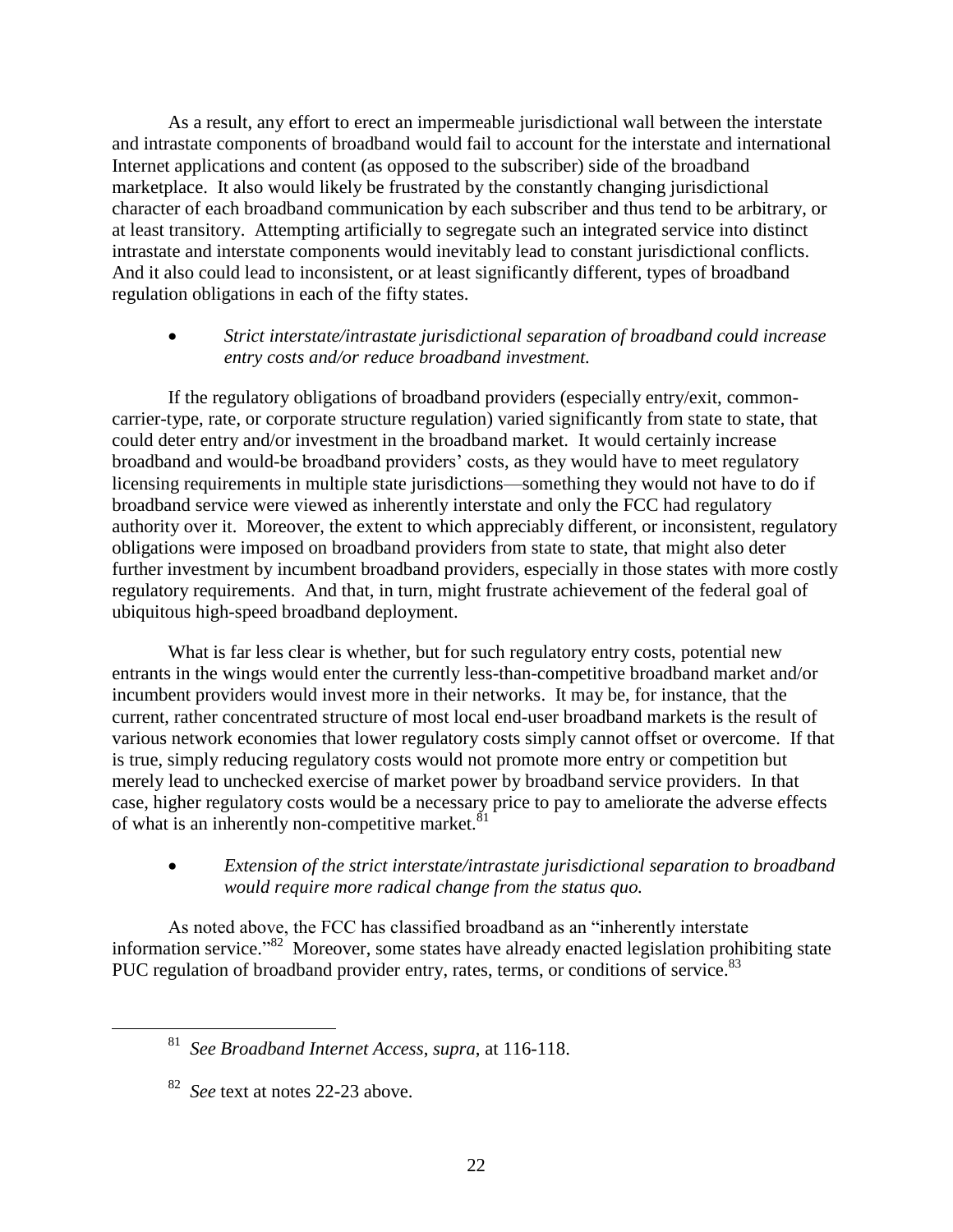This means that resurrecting the Act's interstate/intrastate divide in the context of broadband would require a substantial change, if not outright reversal, of current law, at both the federal and state levels. That is not to say that such a change would be unwise or unachievable. But it does mean that the legal framework concrete in this area is not fresh; it is already hardening. And that would have to influence any realistic assessment of broadband regulatory options.

#### **B. Apply the Pole Attachment Act's "reverse preemption" model to broadband**

<span id="page-26-0"></span>The pole-attachment provision of the Communications Act, 28 U.S.C. § 224, represents a unique allocation of regulatory responsibilities between the FCC and the state PUCs. Under Section 224, the FCC is empowered to regulate the rates, terms, and conditions that utility pole owners may impose on cable- and telecommunications-service providers that seek to attach their facilities to utility poles and in utility conduits. 47 U.S.C. § 224(b). Section 224 withdraws the FCC's regulatory authority over attachments and gives it back to the state, however, where a state certifies that (1) it regulates the rates, terms, and conditions of attachments in its jurisdiction; (2) the state considers the interests of cable and telecommunications service subscribers as well as the interests of electric and telephone utilities in regulating attachments; (3) the state has issued attachment rules and made them effective; and (4) those rules require the state to act on pole-attachment complaints within a specific time period. 47 U.S.C. § 224(c).

This approach is often referred to as "reverse preemption"—that is, the FCC regulates unless or until the state certifies that it regulates in a manner generally consistent with federal objectives. Once the state is certified, however, the FCC loses its jurisdiction over the matter in that state (hence the term "reverse preemption").

The Act's pole attachment provision, enacted in 1978 (but since amended), was the product of a legislative compromise between the cable industry and the state  $PUCs$ .<sup>84</sup> The allocation of authority between the FCC and the state PUCs in Section 224 reflects a balancing of, on the one hand, (a) the need to establish a federal policy promoting communications system deployment, and on the other hand, (b) the recognition that state PUCs are closer to pole attachment issues, more familiar with pole costs, and, unlike the FCC, already have a regulatory nexus over pole-owning electric and local telephone utilities.<sup>85</sup> Very few states regulated pole

 $\overline{a}$ 

<sup>84</sup> Joel Rosenbloom, *Cable Television Amendments*, *in* The Communications Act: A Legislative History of the Major Amendments, 1934-1996 at 239, 213-382 (Max D. Paglin et al. eds., 1999).

<sup>85</sup> *Id*. at 238-39 (citing *California Water & Tele. Co.,* 64 FCC 2d 753 (1977)).

<sup>(...</sup>footnote continued)

<sup>83</sup> *See, e.g.,* Ky. Rev. Stat. § 278.5462; Nev. Rev. Stat. § 704.684; Okla. Stat. tit. 17, § 139.110; S.B. 980, 82nd Leg. (Tex. 2011).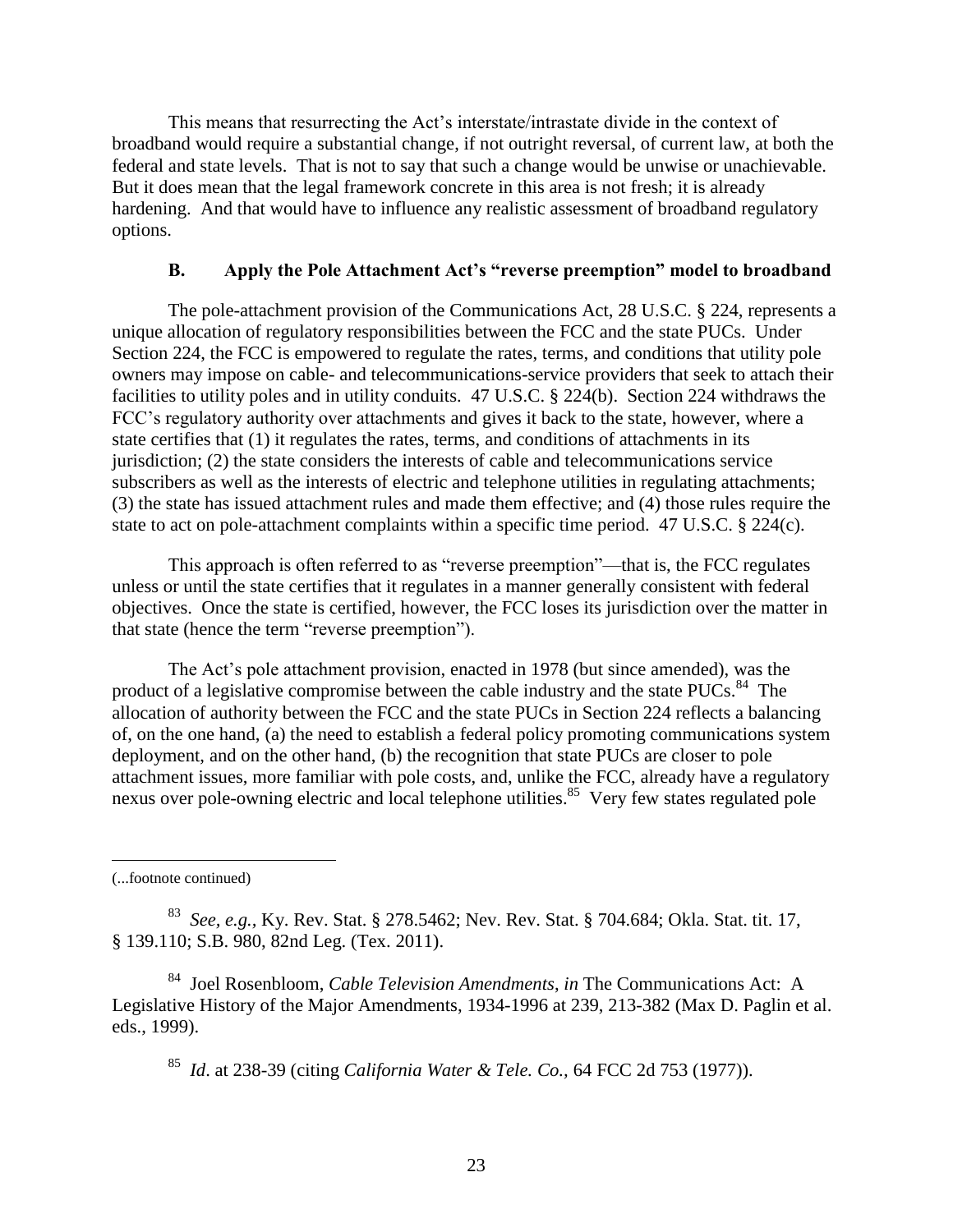attachments before Section 224 was enacted,<sup>86</sup> and thus one purpose it served was to prod more states to do so. It has had that effect. To date, the FCC has accepted the certifications of twenty states and the District of Columbia.<sup>87</sup>

There are a few parallels between the circumstances motivating Section 224's enactment and the current state of broadband regulation. The scope of the FCC's authority over broadband, as was the case with pole attachments before 1978, is unsettled.<sup>88</sup> States are closer than the FCC to broadband deployment costs and related issues because they are closer to actual physical broadband network deployment in their jurisdictions and thus what areas are served and what areas are not, and are also more familiar with individual local utility and broadband provider local construction costs. State PUCs are also closer than the FCC, both in physical proximity and in terms of complaint response capability, to end-user broadband subscribers.

There are, however, significant differences between pole-attachment regulation and broadband-service regulation. Unlike the case with pole attachments, state authority over broadband is even more legally suspect than that of the FCC, the inverse of the pre-1978 situation with respect to pole attachment regulation. After *Computer II*'s FCC preemption of most state PUC regulation of "information services," state commission jurisdiction over "information services" is questionable at best, and in addition, some states have recently enacted laws denying their state commissions jurisdiction over broadband.<sup>89</sup>

Moreover, in the case of broadband, there is arguably no parallel to state PUCs' preexisting "nexus"—familiarity and expertise—with pole-owning utility companies. But in the case of landline broadband providers, this distinction may be more apparent than real. The predominant landline broadband providers in any local area—the local telephone company and the local cable operator—have historically been regulated primarily at the state or local level. State PUCs have regulated the local telephone company, and local governments (or, in some cases, the states) have regulated the local cable operator.<sup>90</sup> In that sense, a preexisting state regulatory "nexus" does exist with respect to the predominant landline broadband service providers.

To qualify as one of my alternative broadband regulatory models, I would modify the pole-attachment "reverse preemption" model a bit: The FCC would have the ability to seek public comment on, and to assess independently whether, the state's broadband regulation was

<sup>86</sup> *Id*.

 $\overline{a}$ 

<sup>87</sup> *States That Have Certified That They Regulate Pole Attachments*, Public Notice, 25 FCC Rcd 5541 (2010).

<sup>88</sup> *See, e.g., Comcast Corp. v. FCC*, 600 F.3d 642 (D.C. Cir. 2010).

<sup>89</sup> *See* Part I(A)(3) and note 83 above.

<sup>90</sup> *See* Parts I(A)(1) & (2) above.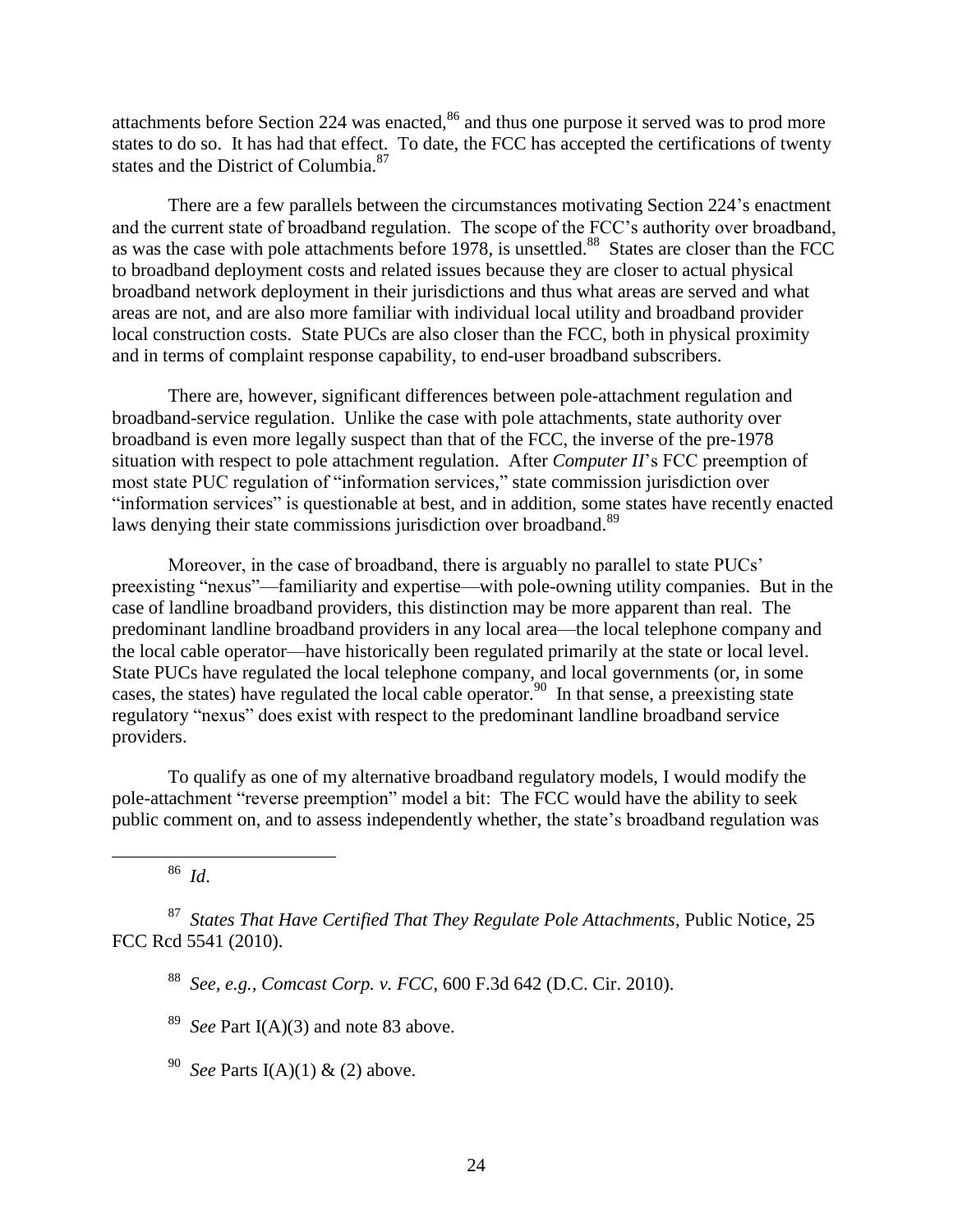consistent with the Communications Act and FCC broadband rules and policies before the FCC would certify the state. In addition, complaints could be filed with the FCC challenging a state's action as inconsistent with the Act or FCC rules. With that modification, I assess the "reverse preemption" model in the broadband context.

#### *Pros*

 $\overline{a}$ 

The advantages of the "reverse preemption" model are similar to those of the interstate/intrastate jurisdiction model: It recognizes that, from the end user's perspective, broadband is predominantly a local service. That is, the subscriber's only choices are among locally available broadband service providers. The subscriber is limited to those local options in selecting a provider and must look to the local broadband-service providers to solve any service problems. This is true regardless of whether the broadband provider's overall corporate-service footprint is national, regional, or local. In addition, the "reverse preemption" model permits greater state experimentation to serve as a test bed for different types of broadband regulation. And it also enables—in fact, requires, if state-level requirements are prescriptive—greater tailoring of broadband regulation to respond to local subscriber preferences and needs and to unique local market conditions.

The major difference between the "reverse preemption" model and the interstate/intrastate separation model is that under the "reverse preemption" model, the states' range of regulatory flexibility is narrower, as state regulation must fall within federal parameters defined by the FCC. Under the interstate/intrastate separation model, in contrast, states have exclusive jurisdiction over intrastate service, with no FCC oversight or control.

There is another advantage to the "reverse preemption" model—one that is shared (to varying degrees) by the interstate/intrastate separation model and the "delegation of enforcement" model described in Part  $II(C)$  below: It takes advantage of the fact that, at least in theory, the state PUCs collectively have far more resources, and resources closer to the ground, than the FCC to monitor and enforce broadband providers' regulatory obligations.<sup>91</sup> Unlike state PUCs, the FCC has little or no experience in regulating the provision of end-user subscriber services, and it lacks the resources (both in personnel and budget) and geographical distribution to do so effectively for the millions of broadband subscribers nationwide.

<sup>&</sup>lt;sup>91</sup> This potential advantage has been noted by several commentators in the case of telecommunications regulation. *See, e.g., Working Together*, *supra* at 143-44; Lehr & Kiessling, *supra* at 5-6. But this advantage may be more theoretical than actual, at least as matters currently stand. Collectively, state commissions probably do have more personnel than the FCC, and those personnel are certainly "closer to the ground" than the FCC. Whether the state commissions collectively possess more personnel and resources with expertise in telecommunications and broadband, however, is less clear. But state commissions collectively could devote more resources to broadband than the FCC, and perhaps they would if a new regulatory model assigned them more responsibility over broadband.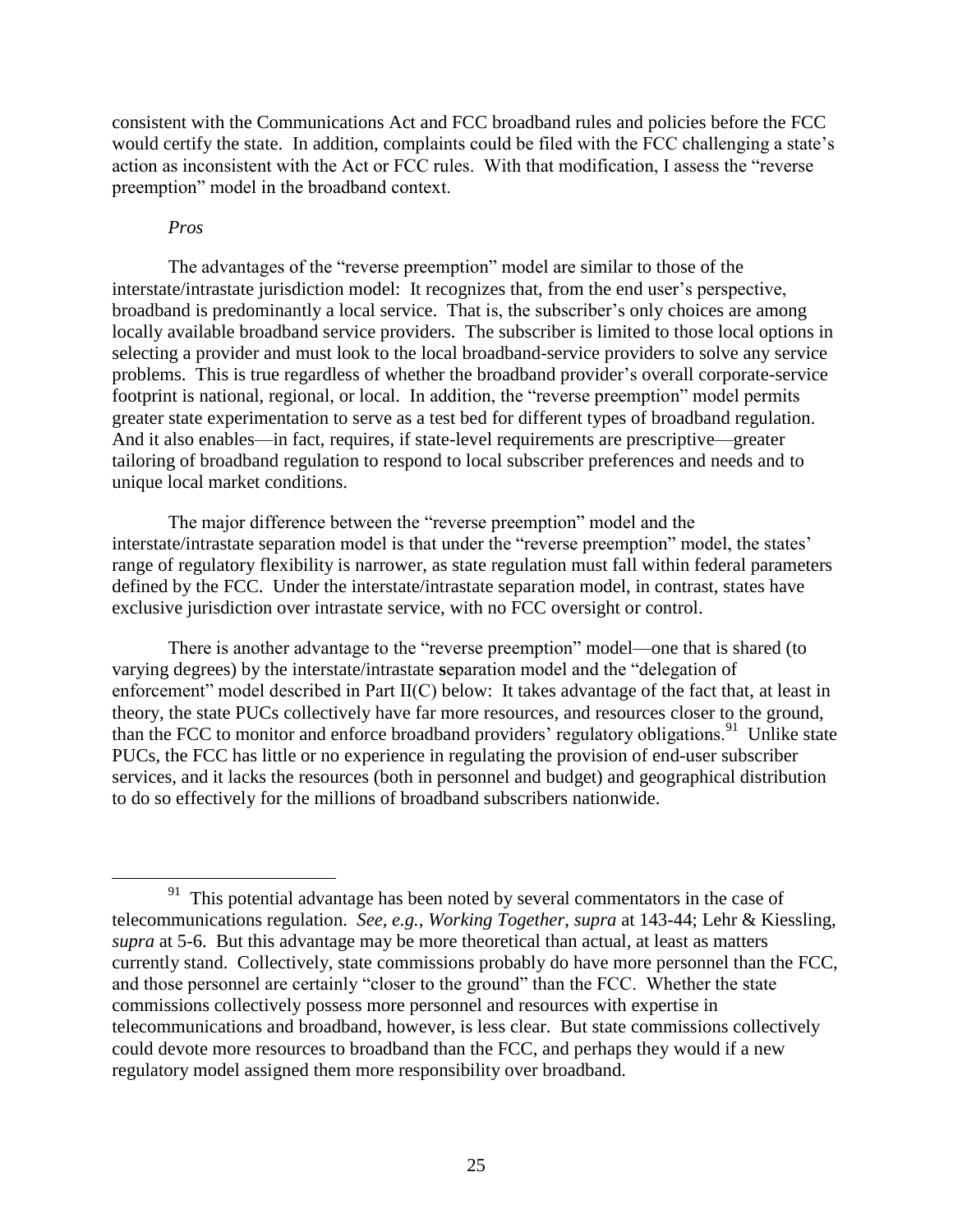The "reverse preemption" model, unlike the interstate/intrastate separation model, also recognizes the need for some consistency across the states in broadband regulation. It does so through the FCC certification and oversight process, which I have modified to require FCC review and approval of state certification applications and to permit parties to file complaints with the FCC against state PUCs for acting inconsistently with their FCC certifications. The "reverse preemption" model therefore ameliorates many of the disadvantages of the interstate/intrastate separation model.

#### *Cons*

 $\overline{a}$ 

The "reverse preemption" model shares many of the same disadvantages as the interstate/intrastate model (potential increased entry and other costs and consequent potential deterrent to investment), although to a lesser degree due to the increased consistency promoted by the FCC certification process. But because broadband jurisdiction would revert to the states on FCC certification, the "reverse preemption" still carries the inherent risk of significant inconsistency in state-to-state broadband regulations. Some of the inconsistency would arise simply as a result of having multiple decisional authorities (state PUCs) as opposed to a single authority (the FCC). But because the "reverse preemption" model would also give states greater flexibility to fashion their own regulations within the generally defined parameters of their FCC certifications, it also would result in greater diversity in state-to-state regulation.

#### **C. The "delegation of enforcement authority" model**

<span id="page-29-0"></span>Another model is what I will refer to as the "delegation of enforcement authority" model. Under this model, the FCC makes all of the rules concerning broadband but delegates authority to enforce some or all of those rules to the state PUCs. The Communications Act already contains examples of this model. One is the Act's mechanism for basic-cable service-rate regulation. The Act requires the FCC to establish rules for the regulation of rates for basic cable television service but requires that local franchising authorities apply and enforce the FCC's rules by giving them, rather than the FCC, authority to act on basic rate filing by cable operators (subject to appeal to the FCC). $92$ 

Another example of the "delegation of authority" model in the Act can be found in 47 U.S.C. §§ 251-52 governing carrier interconnection obligations. Section 251(d)(3) permits states to adopt interconnection obligations for local exchange carriers ("LECs") that are consistent with the FCC's interconnection rules and do not "substantially prevent" implementation of the FCC's interconnection rules. Section 252, in turn, requires carrier interconnection agreements, as well as arbitration requests where agreement cannot be reached, to be submitted to the state PUC, which then must resolve the matter in a manner consistent with the FCC's interconnection requirements.

In some senses, the "delegation of authority" model is a stricter version of the "reverse" preemption" model. It is "more strict" in the sense that states have less latitude under the "delegation" model than the "reverse preemption" model. As I have defined the "delegation"

<sup>92</sup> 47 U.S.C. § 543(a)-(b); 47 C.F.R. §§ 76.901 *et seq*.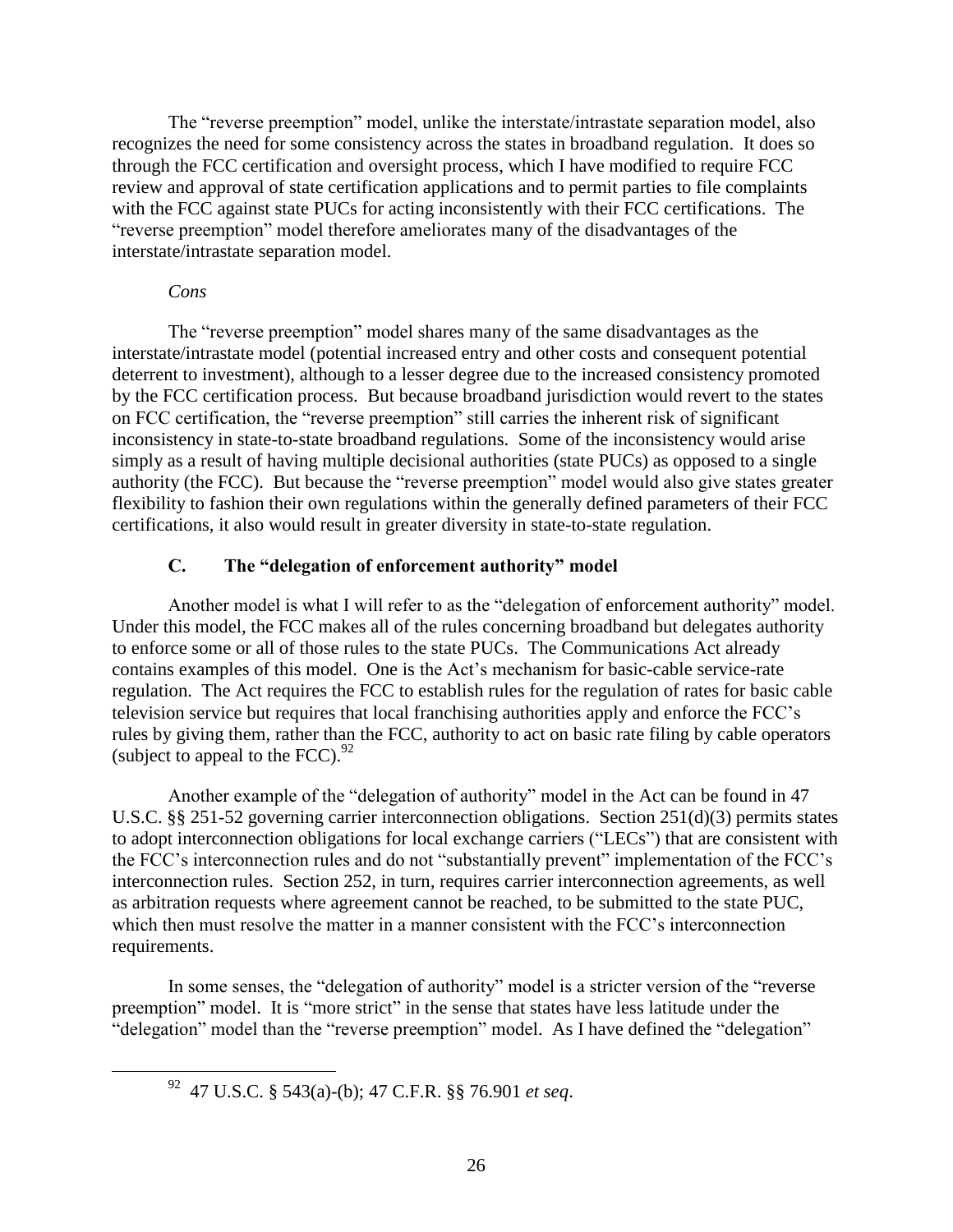model, the FCC is the sole establisher of the rules. State PUCs' responsibility is solely to apply the FCC rules to specific factual situations. To be sure, applying rules to facts would still leave some policymaking room for state PUCs, but considerably less than under the "reverse" preemption" model, where once they are certified, jurisdiction lies with the state PUCs, not the FCC; and state PUCs would be free to develop their own local policies as long as they are not inconsistent with more general FCC policies rather than specific FCC rules.

#### *Pros*

The primary advantages of the "delegation" model are that it seeks to marry  $(1)$  the perceived need for a consistent set of nationwide rules governing broadband (*see* Part II(A)(2) above) with (2) the collective resource advantages of the state PUCs and their greater familiarity with local facts on the ground (*see* Part II(B)(1) above). For this reason this model has also been proposed as the way to handle consumer protection and billing issues relating to wireless and  $b$ roadband services.<sup>93</sup> The "delegation" model is therefore designed to promote a uniform nationwide regulatory framework for broadband while at the same time recognizing the need to have sufficient resources to enforce that framework and sufficient flexibility to account for local factual variations and conditions.

#### *Cons*

 $\overline{a}$ 

The "delegation" model largely, if not completely, eliminates the benefits of having the states serve as "experimental laboratories" for alternative regulatory models. *See* Part II(A)(1) *supra*. The reason is that, under the "delegation" model, the detailed regulatory framework is established exclusively by the FCC; state PUCs merely enforce the FCC's rules. To be sure, states may be able to develop their own policies around the edges of, and gaps in, the FCC's rules, but the space within which they could do so would be far narrower than under the "reverse" preemption" model.

The "delegation" model also creates a fundamental tension between the FCC and state PUCs: State PUCs would be required to enforce FCC broadband rules over which they have had little say and with which they may disagree (because the state may feel that the FCC standards are either too weak or too strict). In such circumstances, the state PUC is placed in the awkward position of expending state resources to enforce FCC standards with which it disagrees—an "unfunded mandate" of sorts.

In addition, the "delegation" model suffers from a political accountability problem: It would potentially expose state PUCs to political blame from state subscribers for any perceived inadequacies of the FCC's standards because the state PUC, not the FCC, would be seen by state subscribers as the day-to-day enforcer of those standards. An example of this phenomenon is the basic-cable-service-rate-regulation regime under 47 U.S.C. § 543, which requires the FCC to establish detailed cable-rate rules and formulas, which localities (to whom Section 543 delegates initial rate-review authority) must follow in approving or disapproving cable operators' requests

<sup>&</sup>lt;sup>93</sup> *See*, *e.g.*, Cell Phone Consumer Empowerment Act of 2007, S.2033, 110<sup>th</sup> Cong., § 11 (2007).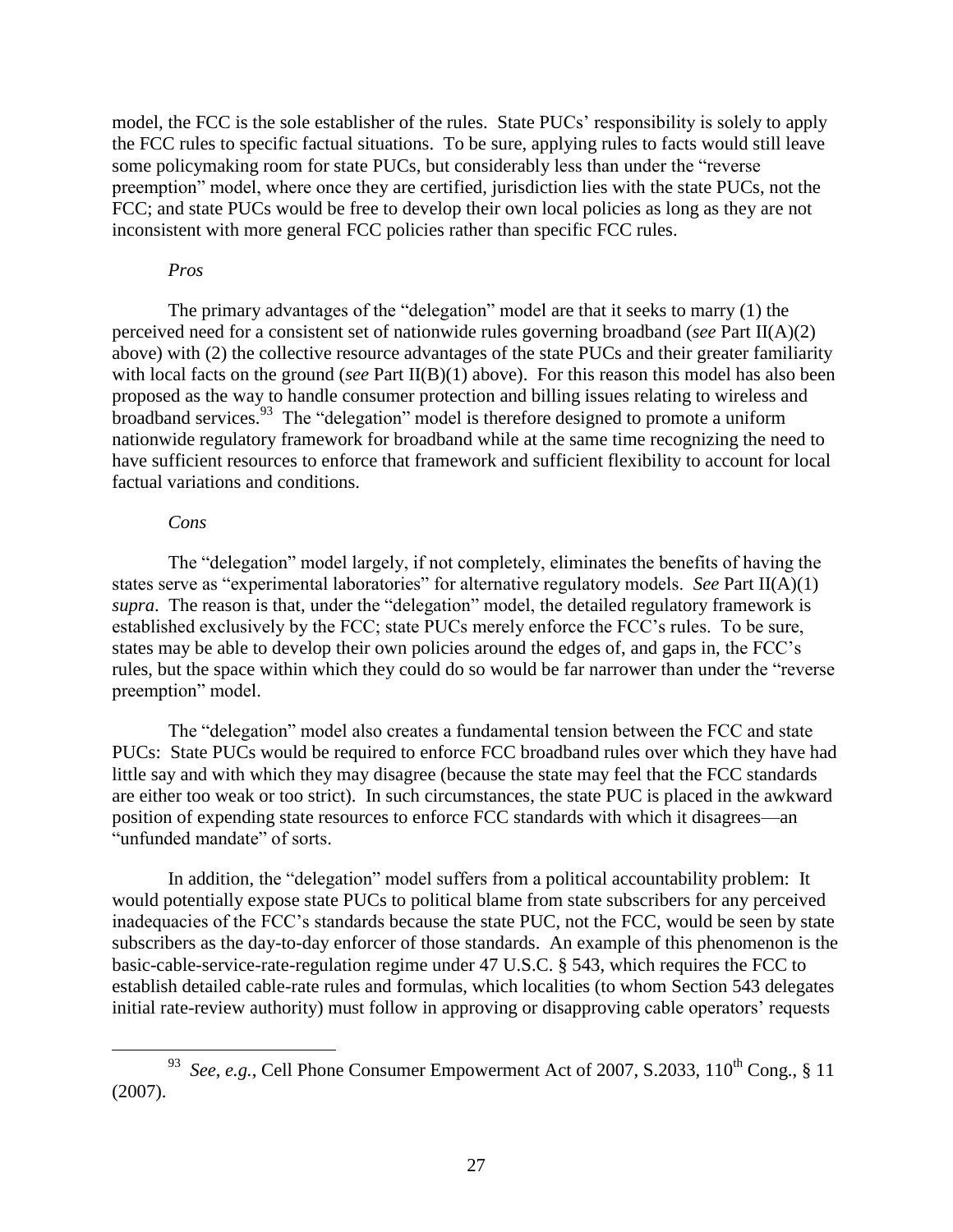to increase basic-service cable rates. The FCC's cable rate rules have often resulted in a maximum permitted rate that is above even what the regulated cable operator is willing to charge. Yet the locality is put in the awkward position of having either to approve what its residents feel are excessive rates (and suffer the adverse political consequences) or simply decline to regulate (which many localities have done).

On the other hand, some may argue that the "delegation" model suffers from a completely different kind of disadvantage: Because it would give state PUCs the authority to enforce, and thus interpret, the FCC rules in particular cases, it could lead to inconsistent application of the FCC's standards, thereby frustrating the perceived advantage of having uniform nationwide standards. This criticism would depend heavily on how detailed the FCC's national broadband standards are, how much leeway state PUCs would be given in applying them, and whether state PUC decisions would be appealable to the FCC (which would promote greater consistency) or the courts (which probably would provide less consistency than a unitary initial review body like the FCC). But regardless of the details, it is likely that the broadband industry would argue that the level of decision-making authority given to the state PUCs under any sort of "delegation" model is antithetical to establishing a uniform, nationwide broadband regulatory policy. This argument may have some merit at a theoretical level, but pursued to its logical end, it is really nothing more than an argument for exclusive federal jurisdiction, which Part II(F) below addresses. Moreover, most proponents of the "uniform nationwide broadband policy‖ justification for exclusively federal oversight prefer no broadband regulation at all, and removing all state authority is simply seen as an essential step in accomplishing that goal.<sup>94</sup>

# **D. The "joint board" model**

<span id="page-31-0"></span>Yet another alternative is what I will refer to as the "joint board" model. The Communications Act contains a couple of joint board provisions. Section 410 empowers the FCC to establish a joint board composed of FCC and state PUC members and to refer certain matters— in particular, those "regarding jurisdictional separation of common-carrier property and expenses between interstate and intrastate operations"—to the joint board for recommendation. Section 254, added in 1996, specifically requires the FCC to establish a federal-state joint board and refer universal service matters to it, again for recommendations only.

 $\overline{a}$ <sup>94</sup> There is historical precedent for this proposition. One of the goals of the FCC's original classification of "information services" was to preempt state regulation of those services, while the FCC also deregulated such services at the federal level. *See* text at notes 22-24 above. *Accord* Daniel Griswold & Solveig Singleton, *Multiple Levels of Policy: International, National, State—Or None of the Above?* at 2 (Cato Inst., 1999) ("Because state regulation was preempted but not replaced with the federal restrictions, the federal government became something of a hero of deregulation"), *available at* http://www.cato.org/pub\_display.php?pub\_id=5090+full=1.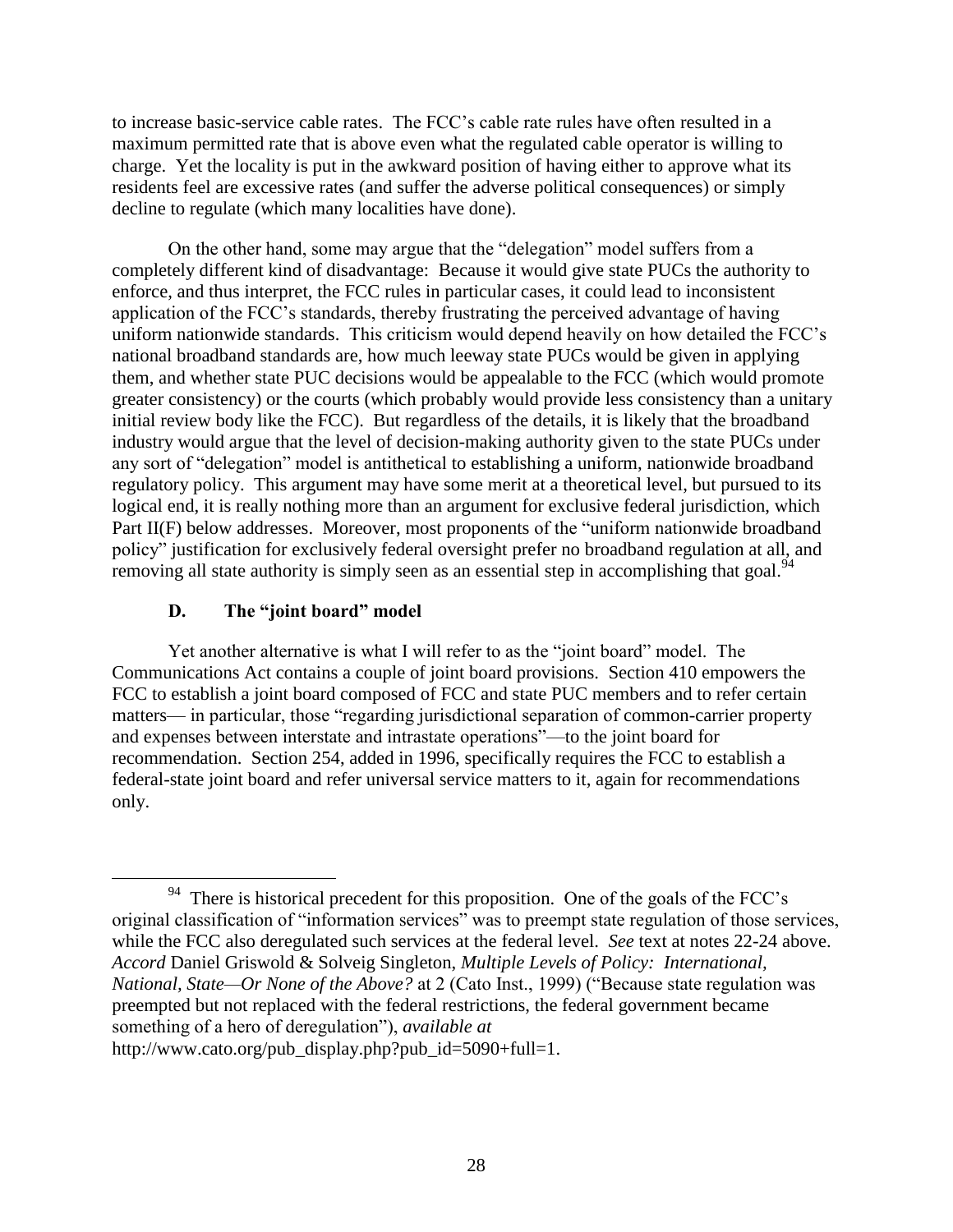The distinguishing features of the "joint board" model are  $(1)$  the creation of a joint board composed of both FCC and state PUC members, and (2) that the board makes recommendations to the FCC, but the FCC makes the ultimate decision.

At first blush, one might think the joint board model is little different than an exclusive FCC jurisdiction model (*see* Part II(E) below), because the FCC makes the ultimate decisions in the joint board model. While true as a technical legal matter, that has not historically been the effect of the joint board model. Although the FCC has not always followed its joint boards' recommendations, those recommendations, which themselves are the result of the joint board's own comment process, have typically influenced the FCC far more than the rulemaking comments of any party, and the FCC has only rarely departed significantly from them.

#### *Pros*

The joint board model provides a formal, institutionalized method for states to confer with the FCC and to influence federal broadband policy. At the same time, by giving the FCC the ultimate authority, the model fulfills the objective of those who believe that only a single nationwide broadband regulatory framework is appropriate. By building on the Act's existing joint board arrangement, the model also has the advantage of being immediately implementable under current law.

#### *Cons*

The joint board model all but eliminates the potential advantages of state experimentation and state flexibility to respond to local conditions. The reason is that, while individual state PUC members of the joint board may suggest proposals based on their state experiences, the result of board deliberations must be a single model applicable to all states.

Moreover, because state PUC representation on the joint board is necessarily limited, it is not likely to reflect the diverse views and concerns of all state PUCs. State PUC members of joint boards generally try to consider the concerns of all states, but the board's ultimate recommendations inevitably will not, and inherently cannot, reflect the views and preferences of all states.

# **E. The wireless model**

<span id="page-32-0"></span>Up to now, this paper has dealt primarily with regulatory alternatives for landline broadband service. The reason is that, as noted in Part I(A)(2) *supra*, state PUCs have historically had no regulatory authority over most radio services, and only slightly more regulatory authority over wireless telecommunications service providers. This omission, however, has important policy implications, because wireless broadband is the fastest-growing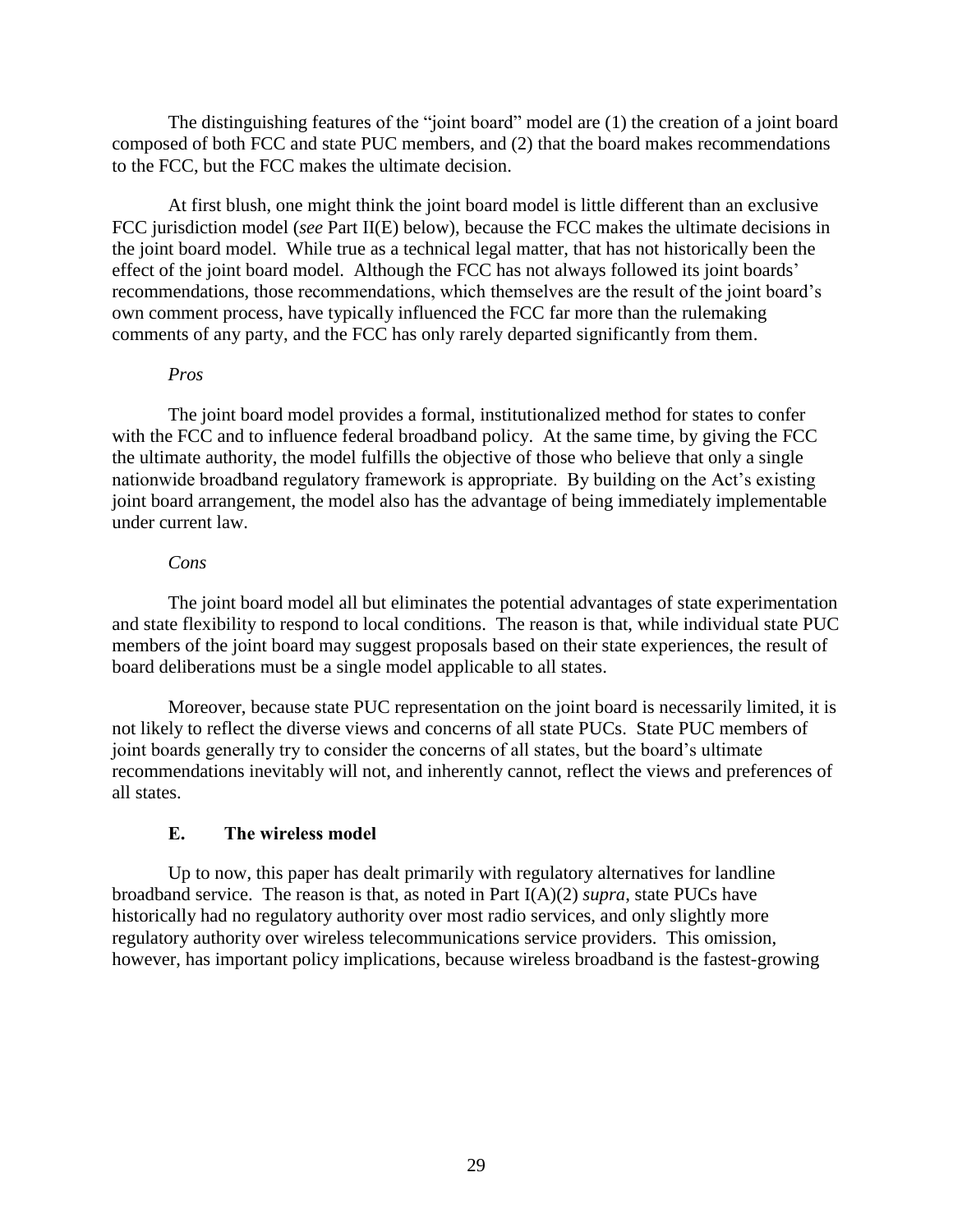form of broadband service and is ultimately likely to become the most widely used form of broadband by end-use subscribers.<sup>95</sup>

Section 332(c)(3) of the Communications Act,  $96$  added in 1993, sets forth the allocation of federal and state authority over wireless telecommunications (as opposed to broadband) services, and it is a one-sided allocation. States are prohibited from regulating "entry of" wireless service providers. They are also prohibited from regulating wireless service rates unless the state can successfully petition the FCC with a demonstration that (1) absent rate regulation, wireless market conditions in the state fail to protect subscribers from unjust or unreasonably discriminatory rates, or (2) that wireless market conditions fail to protect subscribers and wireless service is a "replacement" for local telephone service in "a substantial portion" of the local landline service in the state.<sup>97</sup> This standard has, however, proved insurmountable to state PUCs. So far, the FCC has denied virtually every state petition to regulate wireless rates.<sup>98</sup>

Section  $332(c)(3)$  does, however, specifically preserve state authority to regulate "other [*i.e.*, non-entry and non-rate] terms and conditions" of wireless service. Also, where wireless service is a substitute for local telephone service in a substantial portion of the state, Section 332(c)(3) preserves state authority to require wireless providers to contribute to state USF funds.

Because of the unique history of wireless facilities (licensed exclusively at the federal level), the Section  $332(c)(3)$  model is the most that could reasonably be expected of any wireless broadband regulatory model in terms of its jurisdictional allocation between the FCC and the state PUCs.<sup>99</sup> It has been suggested, however, that Section 332(c)(3)'s "wireless model" would also be a good fit for landline broadband service. That is, state PUCs would be prohibited from regulating entry (thus, they would not be able to license broadband providers), nor could they regulate broadband rates. But they could regulate "other terms of service"—typically, consumer protection, disclosure, and billing practices—and could require broadband providers to contribute to state USF programs.

 $96$  47 U.S.C. § 332(c)(3).

 $\overline{a}$ 

<sup>97</sup> 47 U.S.C. § 332(c)(3)(A)(i) & (ii).

<sup>98</sup> *See Termination of Stale or Moot Proceedings*, Order, 17 FCC Rcd at 1199, 1206 at Appendix, p. 7 (2002).

<sup>99</sup> Keep in mind that, as of right now, even Section  $332(c)(3)$  does not apply to wireless broadband because it is not a "telecommunications service."

<sup>95</sup> *See, e.g.,* FCC, High-Speed Services for Internet Access: Status as of December 31, 2008 (Feb. 2010), *available at* [http://hraunfoss.fcc.gov/edocs\\_public/attachmatch/DOC-](http://hraunfoss.fcc.gov/edocs_public/attachmatch/DOC-296239A1.pdf)[296239A1.pdf.](http://hraunfoss.fcc.gov/edocs_public/attachmatch/DOC-296239A1.pdf)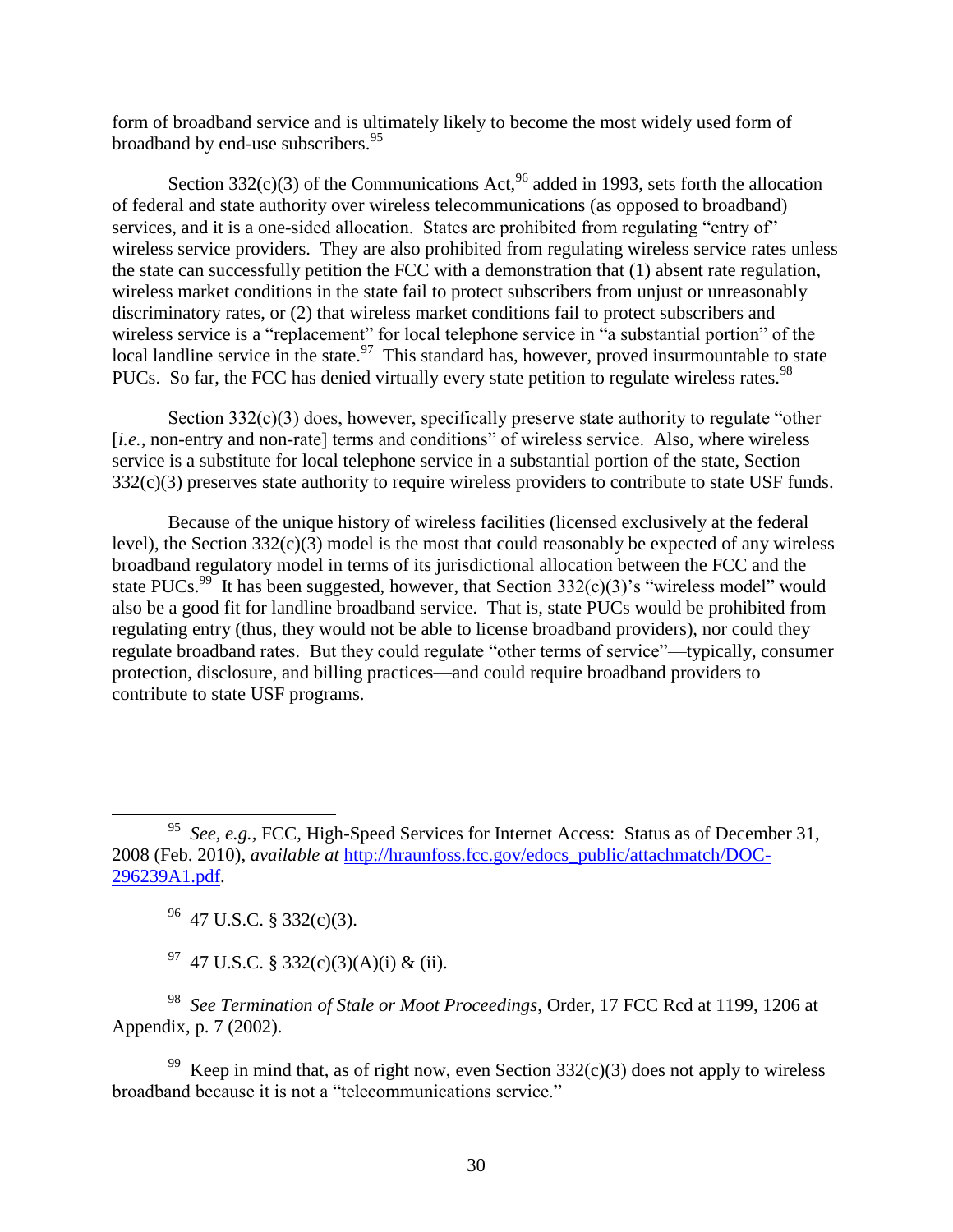#### *Pros*

The "wireless model" would permit states to carry out two key functions—regulation of providers' relationship with end users (consumer-protection, disclosure, and billing practices) and contributions to state USF programs—for which our analysis of the previous models has consistently indicated that states are better suited than the FCC. *See* Parts II(A)-(D) *supra*. Moreover, in light of the way that the FCC and the courts have construed Section  $332(c)(3)$ , states would likely be given considerable leeway in these areas.<sup>100</sup> Thus, the "wireless model" offers the potential of achieving the advantages of state experimentation and of exploiting superior state collective monitoring and enforcement resources.

By placing licensing/entry regulation exclusively at the federal level, the "wireless" model" also would lower entry costs and alleviate the risk of inconsistent federal and state decisions regarding broadband provider licensing, rates and discriminatory practices, a recurrent concern with some of the other models. *See* Parts II(A)-(D) above.

#### *Cons*

 $\overline{a}$ 

Under the wireless model, state authority would be strictly confined to two areas: broadband providers' end-use-subscribers practices, and providers' monetary contributions to the state's USF program. Other areas—such as deployment and availability of services, rates, and market structure—would be left to the FCC. National uniformity in these areas would be achieved at the expense of the loss of the benefits of state experimentation and reliance of the states' collective resources in those areas. In addition, without the ultimate enforcement tool of licensing and thus the threat of revocation, the wireless model would weaken the states' ability to police effectively even the two areas where that model does give them authority.

#### **F. The "exclusive federal jurisdiction" model**

<span id="page-34-0"></span>The final model—what I will refer to as the "exclusive federal jurisdiction" model would assign to the federal government exclusive jurisdiction over all broadband regulation. That is the model that has existed for some time with respect to broadcasting and other wireless services: no state regulation other than generally applicable laws, such as taxes, torts, and the like. Absent a change in course, this is also the model toward which the FCC and the states are moving for broadband: The FCC has categorized broadband as an inherently interstate information service, and some states have enacted laws prohibiting state PUC jurisdiction over broadband.<sup>101</sup>

<sup>100</sup> *See, e.g., CTIA v. FCC*, 168 F.2d 1332 (D.C. Cir. 1999).

<sup>101</sup> *See* notes 22-23 and 83 above.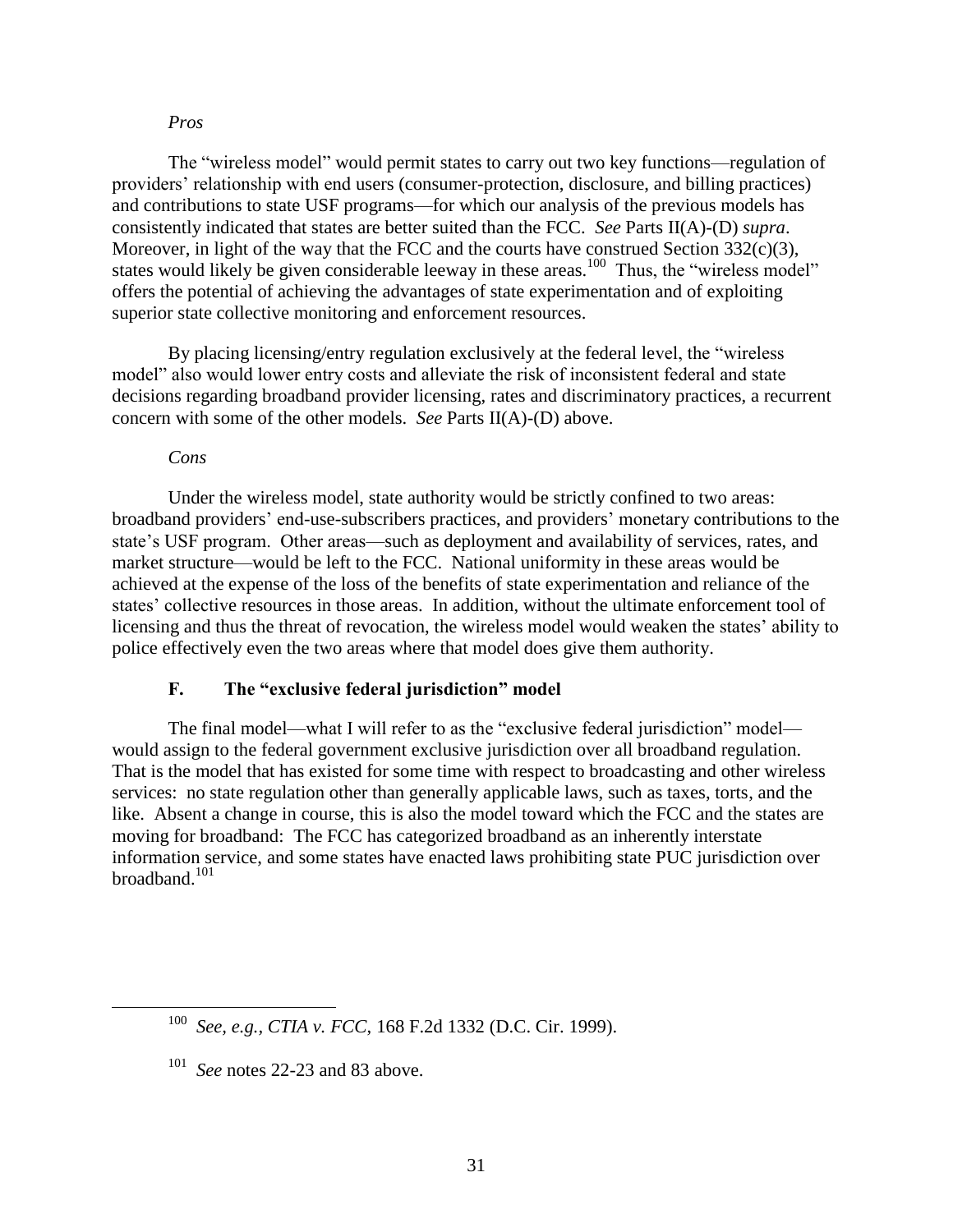#### *Pros*

The "exclusive federal jurisdiction" model fulfills the goal of regulatory consistency better than any other model. To the extent that absolute nationwide uniformity is viewed as essential to promoting broadband investment, this model best serves that interest.

The "exclusive federal jurisdiction" model is also the model preferred by those (including some at the state level<sup>102</sup>) who believe that any government regulation of broadband (beyond generally applicable laws) will adversely affect broadband investment and growth, and that deregulation of broadband, coupled only with antitrust enforcement, is the best means of achieving the nation's broadband deployment and adoption goals. The surest means of achieving nationwide deregulation would, of course, be federal preemption.

The "exclusive jurisdiction" model would likewise be attractive to those who believe that, while some broadband regulation is necessary, it should be uniform nationwide. This position has theoretical merit. The question, however, is whether in practice it would differ greatly from a complete deregulation model, because it is doubtful that a single federal agency can effectively monitor and enforce regulatory requirements applicable to retail broadband service nationwide, especially at the end-user, consumer level. $103$ 

#### *Cons*

The disadvantages of the "exclusive federal jurisdiction" model are the mirror image of the advantages of the interstate/intrastate separation model and the "reverse preemption" models set forth in Parts II(A) and (B) above. The "exclusive federal jurisdiction" model overlooks the fact that, from an end-user subscriber's perspective, broadband service is a local service—a choice among providers of local on-ramp/off-ramp transport to the Internet. It also ignores the fact that broadband is the successor to telecommunications service, where the importance of local flexibility and familiarity with local service and market conditions has always been considered critical. There is no reason to believe that broadband will be different in this respect.

In addition, the "exclusive federal jurisdiction" model would foreclose any benefits of state experimentation with different regulatory models. If federal regulators get it wrong, there will be no empirically supportable alternative models to which federal policymakers could turn. The "exclusive jurisdiction" model also would deprive the FCC of the superior collective resources of the states to apply and enforce any regulatory requirements.

Fundamentally, the "exclusive federal jurisdiction" model rests on the premise that any government regulation of broadband beyond generally applicable laws such as antitrust would adversely affect broadband deployment and adoption. For the reasons stated above.<sup>104</sup> that is a

 $\overline{a}$ 

<sup>102</sup> *See* note 83 above.

<sup>103</sup> *See* text at note 91 above.

<sup>&</sup>lt;sup>104</sup> *See* Part(I)(B)(1) above.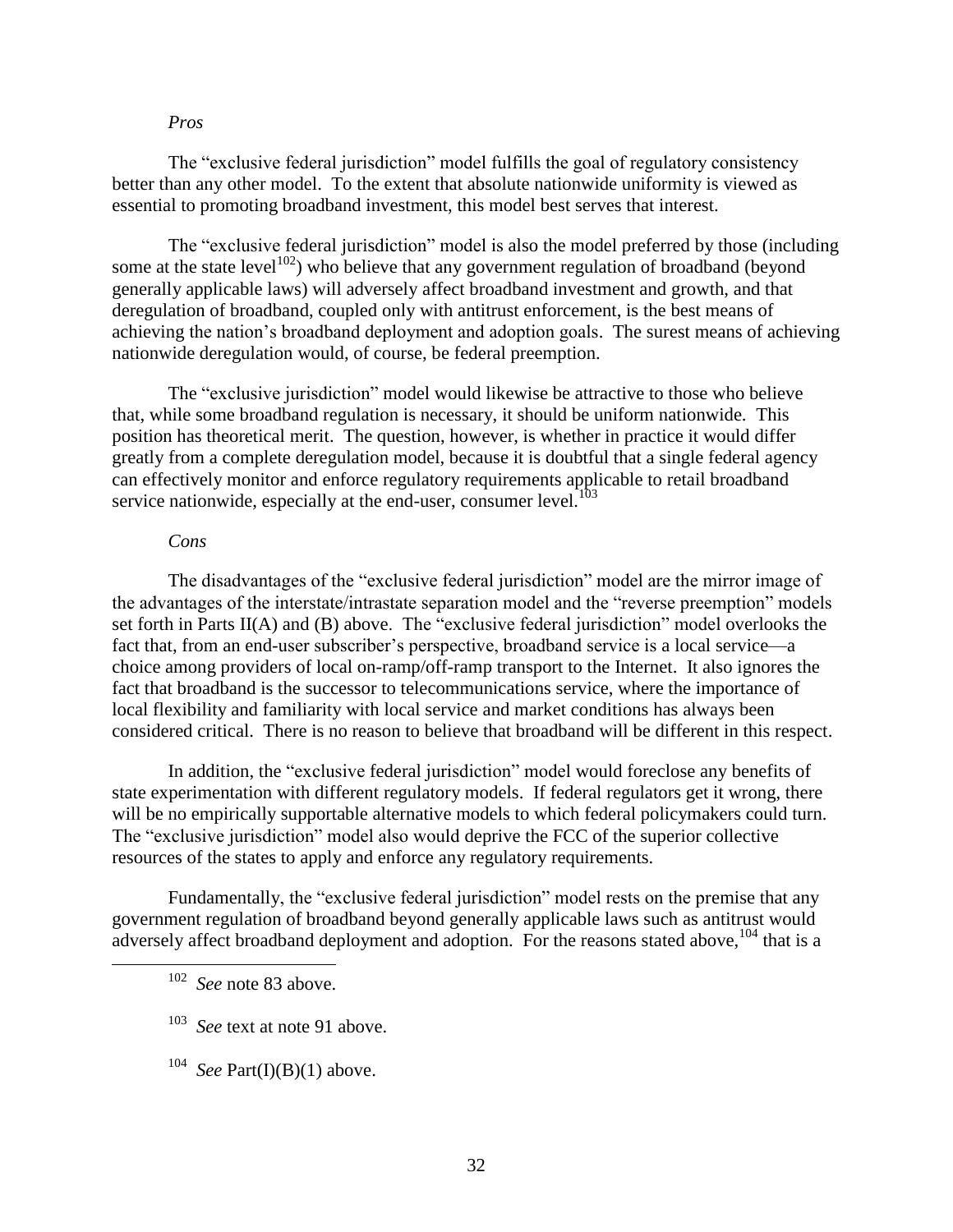questionable premise, given that broadband is displacing telecommunications, and deregulation would leave us for the first time in history with information transport providers having no legal obligation at all to carry everyone's messages on a nondiscriminatory basis and, perhaps, even having a First Amendment right not to do so. That circumstance, especially when coupled with the rather concentrated market structure of the broadband provider industry, $105$  would be a hazardous position to be in, not merely from a market-power-exploitation viewpoint but also from a larger societal free speech and democracy point of view.<sup>106</sup>

## **G. Mixing and matching models**

<span id="page-36-0"></span>The models discussed above are not necessarily mutually exclusive. To the contrary, the models may coexist with one other—just as they currently do with respect to telecommunications services under Title II of the Communications Act. Thus, most, if not all, of the models can be "mixed and matched" with respect to different regulatory obligations. To offer but one example, entry and corporate structure requirements, as well as perhaps USF, could be the province of the FCC with joint board input; nondiscrimination and service obligations could be subject to the delegation model; and customer service could be subject to "reverse" preemption" or even exclusive state regulation.

# <span id="page-36-1"></span>**III. An Assessment of Broadband Regulatory Models and Regulatory Requirements**

I now assess application of the six alternative regulatory models set forth in Part II with respect to potential regulatory requirements set forth in Part I(B)(2) above. Those seven requirements—licensing, obligation to serve, nondiscriminatory rates, universal service, consumer protection, reporting requirements, and corporate structure—are, of course, interrelated. Licensing/entry-exit requirements, for instance, are the typical means for defining what providers are subject to any service-obligation, nondiscrimination, universal-service, reporting, quality-of-service, rate-regulation, and/or corporate-structure requirements that might be applied to broadband.<sup>107</sup> As a result, application of the alternative regulatory models with respect to each will overlap to a significant degree.

The results of my assessment are set forth in Table 1. For the most part, the results in the table flow from the logical consequences of each model's assignment of responsibilities to the FCC and to the state PUCs, respectively. Thus, under the interstate/intrastate separation model,

<sup>105</sup> *See* Part (I)(B)(1)(a) above.

 $\overline{a}$ 

<sup>106</sup> *See generally*, Barbara A. Cherry, *How Elevation of Corporate Free Speech Rights Affects Legality of Network Neutrality*, 63 Fed. Com. L.J. 591 (May 2011).

 $107$  Licensing/entry-exit requirements also can be a means for applying consumer protection requirements, although that link tends to be weaker. Consumer protection requirements can be, and often are, applied to businesses not subject to more formal, utility-type regulation.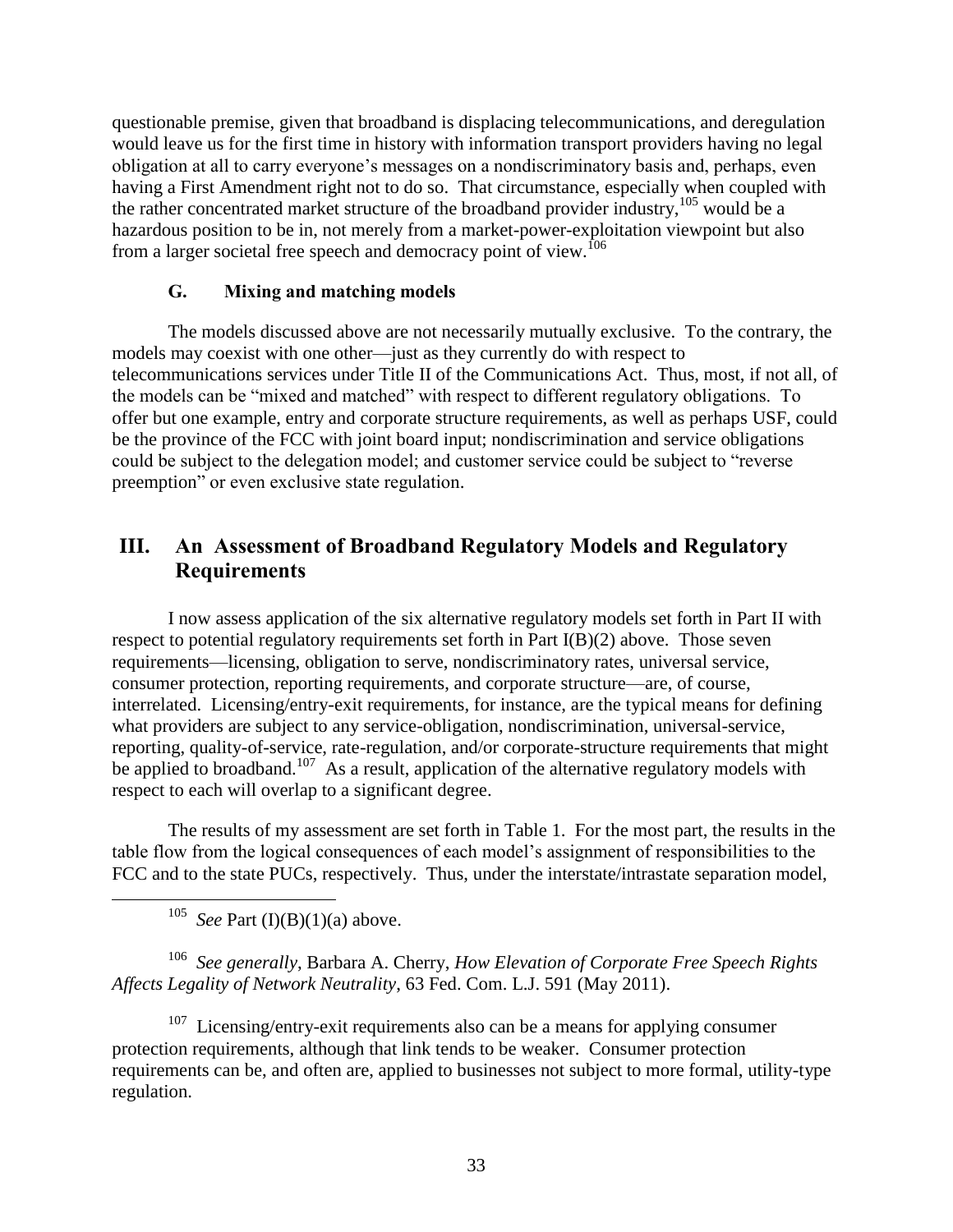the FCC and state PUCs share responsibility over all regulatory requirements, and under the exclusive federal jurisdiction, the FCC has responsibility over all regulatory requirements.

As noted in Part II(G) *supra*, however, the regulatory models are not mutually exclusive. They can be "mixed and matched" with respect to different kinds of regulatory requirements. I have attempted to perform a little of this "mixing and matching" in Table 1.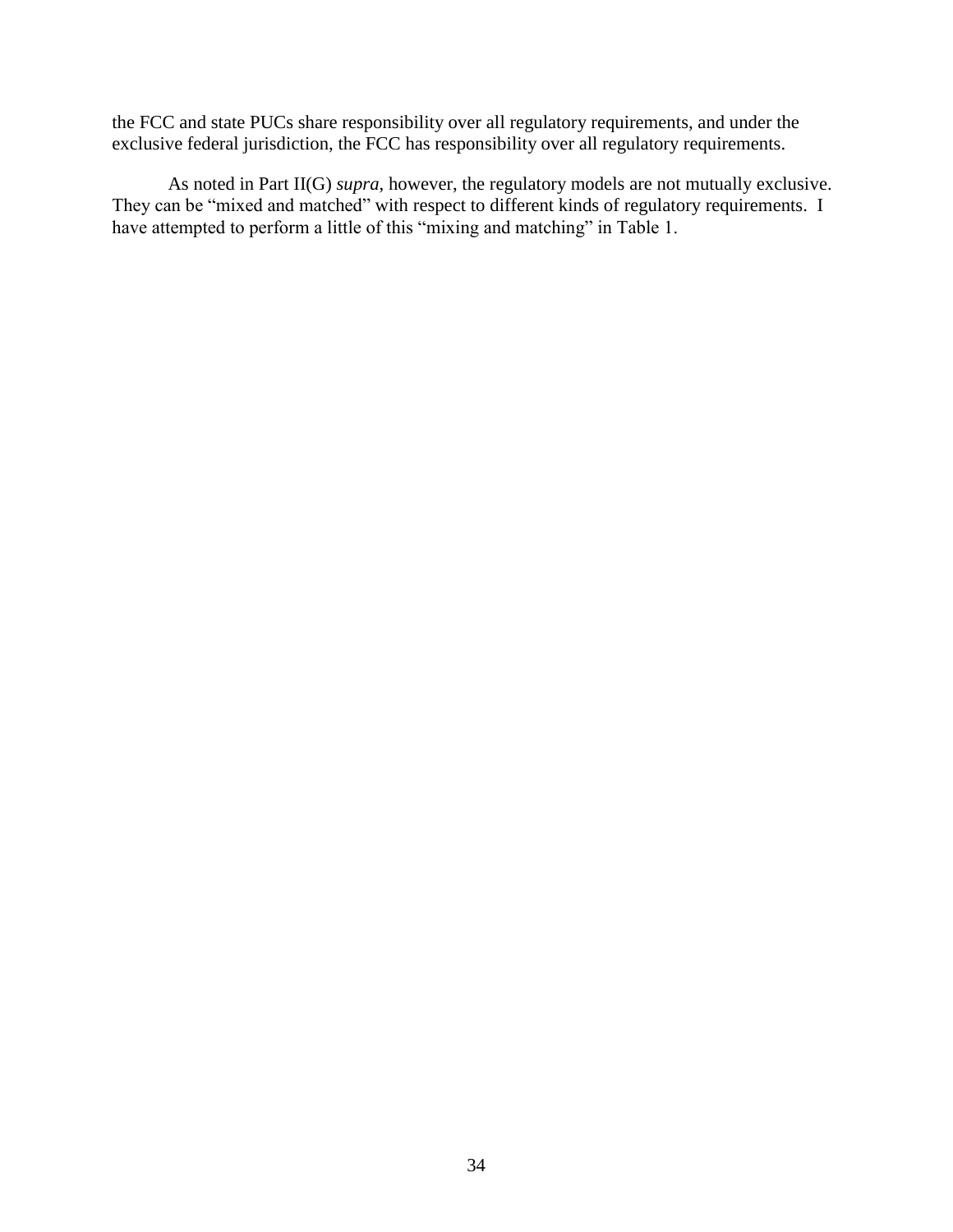| <b>Table I. Regulatory Models</b>                  |                                                                    |                                                |                                                             |                                                             |                                                             |                                             |  |  |  |  |  |  |
|----------------------------------------------------|--------------------------------------------------------------------|------------------------------------------------|-------------------------------------------------------------|-------------------------------------------------------------|-------------------------------------------------------------|---------------------------------------------|--|--|--|--|--|--|
| <b>Regulation</b><br><b>Requirements</b>           | Interstate/<br><b>Intrastate</b><br><b>Divide Model</b>            | <b>Reverse</b><br>Preemption<br><b>Model</b>   | <b>FCC</b><br><b>Delegation</b><br><b>Model</b>             | Joint<br><b>Board</b><br><b>Model</b>                       | <b>Wireless</b><br><b>Model</b>                             | <b>Exclusive</b><br>Federal<br><b>Model</b> |  |  |  |  |  |  |
| Licensing                                          | FCC enforces<br>interstate;<br>state PUC<br>enforces<br>intrastate | FCC,<br>unless state<br>is certified<br>by FCC | FCC makes<br>rules; states<br>apply $\&$<br>enforce         | <b>FCC</b>                                                  | <b>FCC</b>                                                  | <b>FCC</b>                                  |  |  |  |  |  |  |
| Obligation to serve                                | FCC enforces<br>interstate;<br>state PUC<br>enforces<br>intrastate | FCC,<br>unless state<br>is certified<br>by FCC | FCC makes<br>rules; states<br>apply $&$<br>enforce          | <b>FCC</b>                                                  | <b>FCC</b>                                                  | <b>FCC</b>                                  |  |  |  |  |  |  |
| Reasonable,<br>Non-discriminatory<br>Rates         | FCC enforces<br>interstate;<br>state PUC<br>enforces<br>intrastate | FCC,<br>unless state<br>is certified<br>by FCC | FCC makes<br>rules; states<br>apply $\&$<br>enforce         | <b>FCC</b>                                                  | <b>FCC</b>                                                  | <b>FCC</b>                                  |  |  |  |  |  |  |
| <b>Universal Service</b>                           | FCC enforces<br>interstate;<br>state PUC<br>enforces<br>intrastate | FCC,<br>unless state<br>is certified<br>by FCC | FCC, but<br>states can<br>have own<br>state USF<br>programs | FCC, but<br>states can<br>have own<br>state USF<br>programs | FCC, but<br>states can<br>have own<br>state USF<br>programs | <b>FCC</b>                                  |  |  |  |  |  |  |
| <b>Consumer Protection</b><br>& Quality of Service | FCC and states                                                     | FCC,<br>unless state<br>is certified<br>by FCC | FCC and<br>states                                           | FCC and<br>states                                           | FCC and<br>states                                           | <b>FCC</b>                                  |  |  |  |  |  |  |
| Reporting<br>Requirements                          | FCC and states                                                     | FCC and<br>states                              | FCC and<br>states                                           | FCC and<br>states                                           | <b>FCC</b>                                                  | <b>FCC</b>                                  |  |  |  |  |  |  |
| Corporate Structure                                | FCC enforces<br>interstate;<br>state PUC<br>enforces<br>intrastate | FCC, unless<br>state is<br>certified<br>by FCC | <b>FCC</b>                                                  | <b>FCC</b>                                                  | <b>FCC</b>                                                  | <b>FCC</b>                                  |  |  |  |  |  |  |

For some types of regulatory requirements, states should have an active role under any model. With respect to *customer service*, the states have always taken the lead role, and the FCC has never taken an active role at all. Radically altering that approach for broadband would be an ill-advised and dramatic change from this past practice. Given the "essential" nature of broadband service and the less-than-competitive structure of broadband markets, little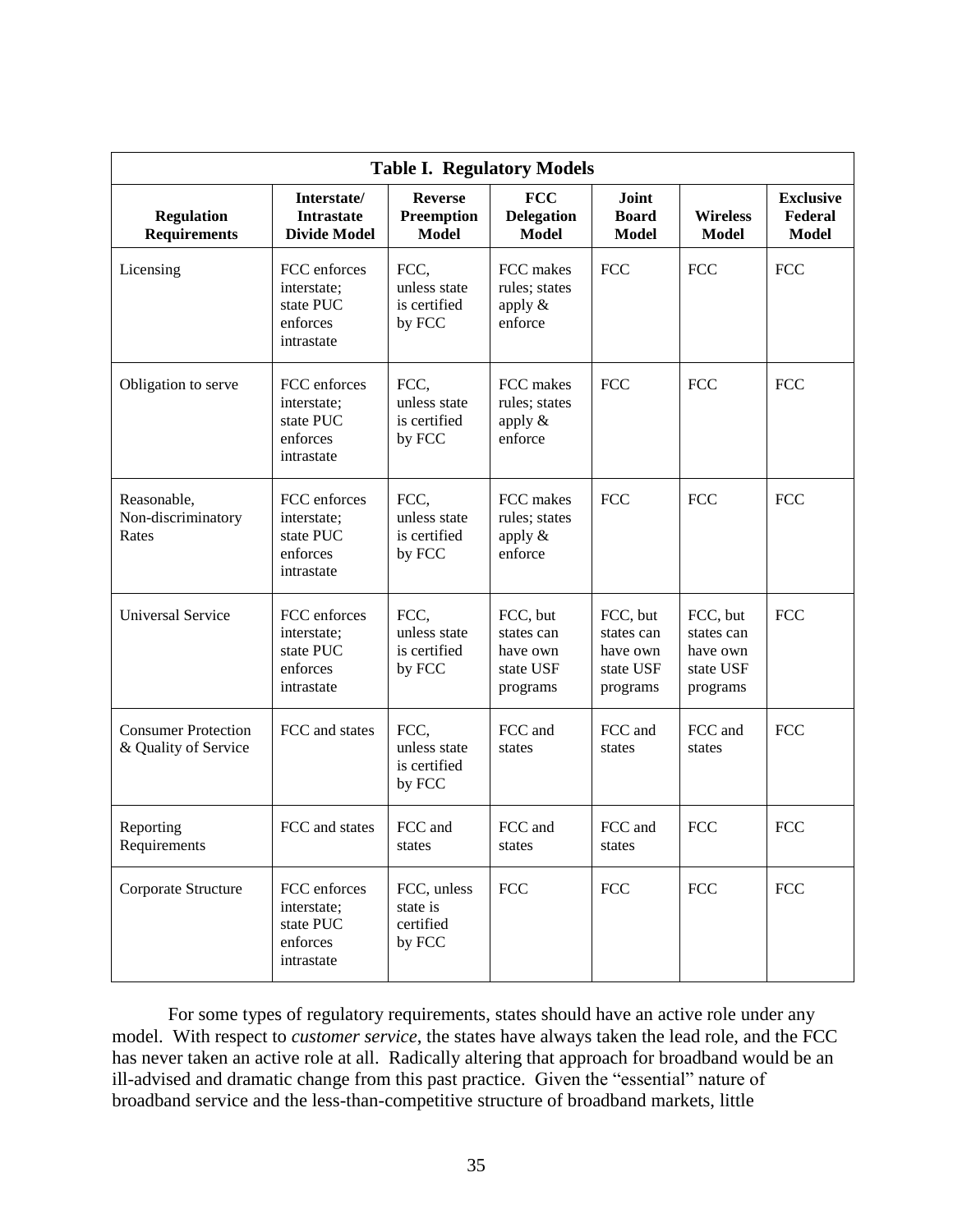justification exists for the inevitable relaxing of consumer protection enforcement that would result from assigning all, or even most, responsibilities to the FCC.

Similarly, states have always played a very active role, shared with the FCC, on *universal service matters*. Leaving states out of universal service matters when it comes to broadband would be peculiar, especially when one considers that the nation's broadband goals of today promoting universal deployment and adoption—are so similar to the earlier goal of universal telephone service, where states played an active, and essential, role in achieving universal service.

*Reporting requirements* also are a regulatory requirement that the FCC and state commissions should share. In every model other than the exclusive federal jurisdiction model, states would play an active role. They cannot effectively play that role, however, if federal or state law denies state commissions access to objective and reliable data about broadband service on which to base their policies and actions.

On the other hand, *corporate structure regulatory requirements* would be more efficiently and consistently handled at the federal level. The broadband industry is composed of large national and international corporations. Any effort to impose inconsistent corporate structural obligations from state-to-state would run heavily upstream. To the extent that corporate structural safeguards are necessary to protect against improper market-power leveraging from the broadband market into the adjacent content and applications markets, a single nationwide policy on that score would most effectively and efficiently achieve that objective.

Because of the interstate Internet backbone costs that are built into end-user broadband subscriber rates, the FCC must have some role in developing and overseeing any *reasonable and nondiscriminatory rate obligation* applied to broadband service. At the same time, the FCC would lack the resources to police and resolve all broadband rates and practices disputes nationwide. The FCC delegation model, or perhaps the reverse preemption model, would therefore fit this regulatory obligation best.

Because the *obligation to serve*, and the network deployment costs it would entail, cannot logically be separated from any form of rate-related regulation, such as the obligation to assure reasonable, nondiscriminatory rates, the model chosen for the obligation-to-serve requirement should match that chosen for the rate-related requirement—either the FCC delegation or reverse preemption model.

The *licensing requirement* is the umbrella requirement for enforcing most of the other regulatory obligations. FCC licensing would be required; the question is whether separate state licensing should also be required. While, again, the answer would depend on the model chosen for each of the other types of regulatory requirements, perhaps the best model is the one already provided by 47 U.S.C. § 253, Title II's general "no barrier to entry" provision: State PUCs could license on-ramp/off-ramp broadband service providers, but the state license application requirements, much like the state PUCs' current licensing requirements for competitive intrastate telecommunications service providers, must be minimal and easy to satisfy. Moreover, because most local broadband service providers are already certificated by state PUCs (either as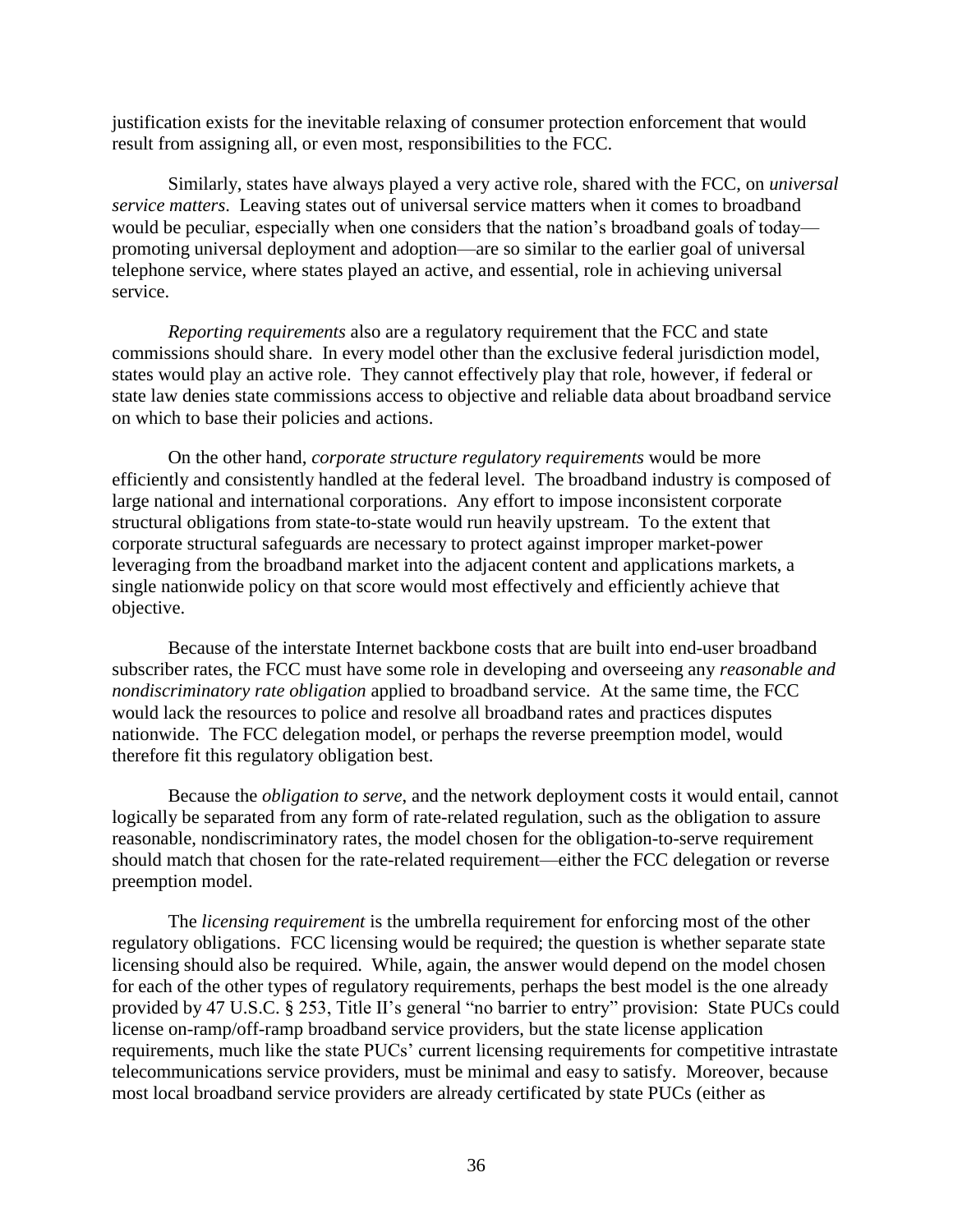telecommunications service providers, or cable operators, or both), no new state PUC certification may be required. All that would be necessary is expansion of the provider's existing state PUC operating certificate.

\* \* \* \* \*

Readers, of course, may come to very different conclusions. My hope is that this paper provides a useful framework to stimulate discussion and analysis of what will undoubtedly be a wide range of opinions on the appropriate future course for broadband policy and regulation.